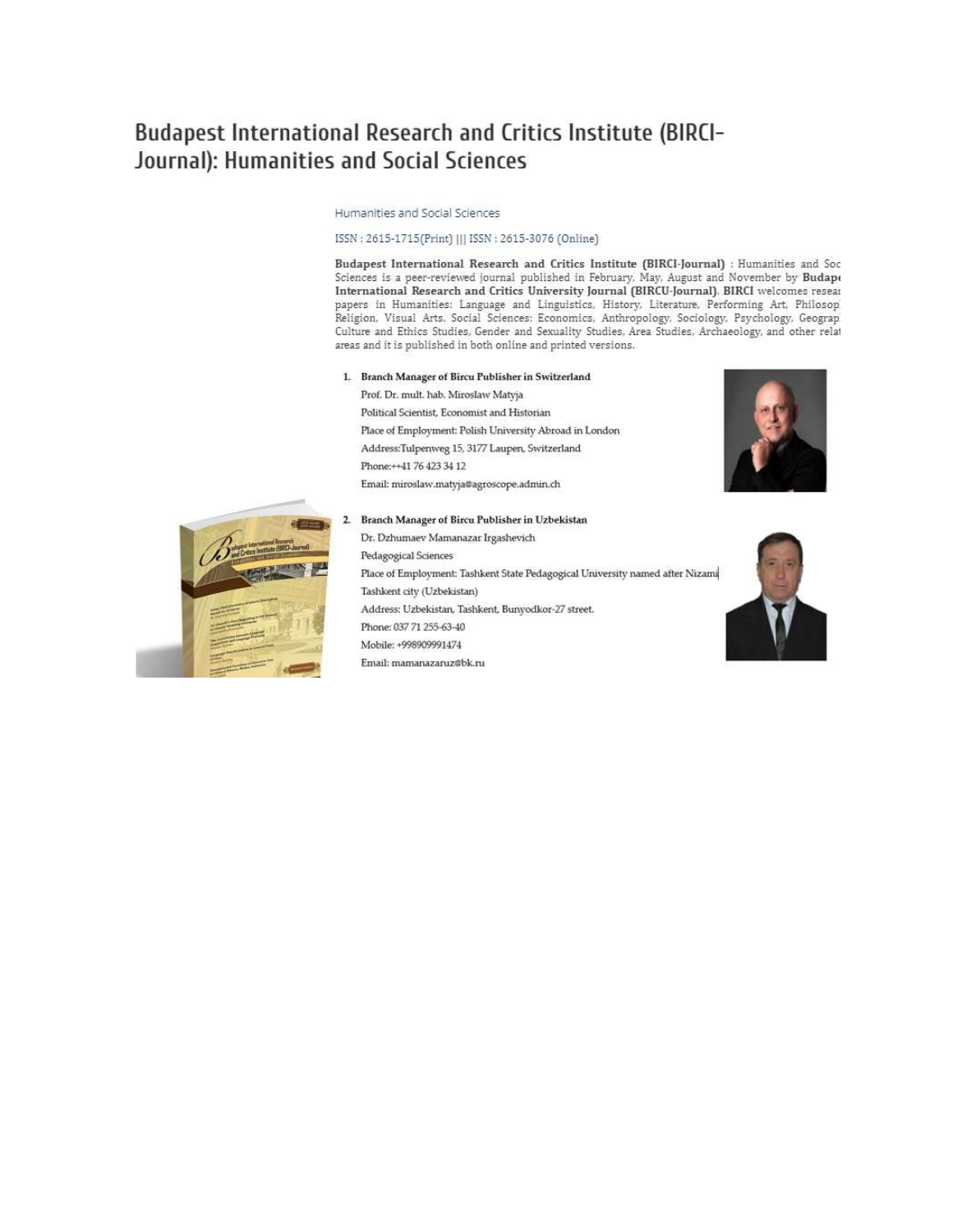# Editorial Team

# **Editor In Chief**

1. [Muhammad Ridwan,](javascript:openRTWindow() Scopus ID : 57208655313 (https://www.scopus.com/authid/detail.uri?authorId=57208655313) ResearcherID : S-7238-2016 (Thomson Reuters, Web of Science) (http://www.researchid.com/rid/S-7238-2016), Indonesia

# **Assistance of Editor in Chief**

1. [Prof. Vladimir A. Tregubov,](javascript:openRTWindow() Peoples Friendship University, Moskwa, Russian Federation

# **Editor**

- 1. [Dr. Sameer Babu M,](javascript:openRTWindow() Assistant Professor, Univerisity of Kerala, India. Ph.D Education, Jamla Millia Islamia, India. Master Degree in Public Administration, MS University, India., India
- 2. [Almas Sabir, Ph.D,](javascript:openRTWindow() Ph.D Business Administration form Himalayan University, Arunachal Pradesh, Lecturer in Business Administration, University of Hail, Kingdom of Saudi Arabia, India
- 3. [Gayane Poghosyan, Ph.D,](javascript:openRTWindow() PhD Institute of Agricultural Radiology, Moscow, Russia chairholder UNESCO cHAIR "Education for Sustainable Development" of Center for Ecological-Noospher Tudies of the National Academy of Sciences of Republic of Armenia Lecturer on "Fundamentals of Human Sustainable Development", "Contemporary Enviromental Problems" Internationals Scientific-Educational Centerof NAS RA, Armenia
- 4. [Weitter Duckss,](javascript:openRTWindow() Independent Researcher, Zadar https://www.svemir-ipaksevrti.com, Croatia
- 5. [Prof. Hisanori Kato,](javascript:openRTWindow() (Scopus ID: 55996362300) Butsuryo College of Osaka, Japan

# **Editorial Advisory Board**

- 1. [Prof. Bashar Malkawi,](javascript:openRTWindow() College of Law, University of Sharjah, United Arab Emirates
- 2. [Prof. Mai Dar,](javascript:openRTWindow() Marburg University, Marburg, Germany
- 3. [Prof. Ibraheem Shehu Diso,](javascript:openRTWindow() Bayero University, Kano, Nigeria
- 4. [Prof. Vladimir A. Tregubov,](javascript:openRTWindow() Peoples Friendship University, Moskwa, Russian Federation
- 5. [Prof. Blake Respini,](javascript:openRTWindow() San Francisco State University, San Francisco, United States
- 6. [Al Chaidar,](javascript:openRTWindow() (ORCHID ID: 0000-0003-2804-5481, Thomson Reuters Id: M-8154-2018, h-index Google Scholar) University of Malikussaleh, Aceh, Indonesia
- 7. [Prof. Tom Farer,](javascript:openRTWindow() University of Denver, Colorado, United States
- 8. [Ken Ward,](javascript:openRTWindow() Australian National University (ANU), Canberra, Australia
- 9. [Ahmad Ilham Danial MA, PhD \(candidate\),](javascript:openRTWindow() Kazan State University, Republic of Tatarstan, Russian Federation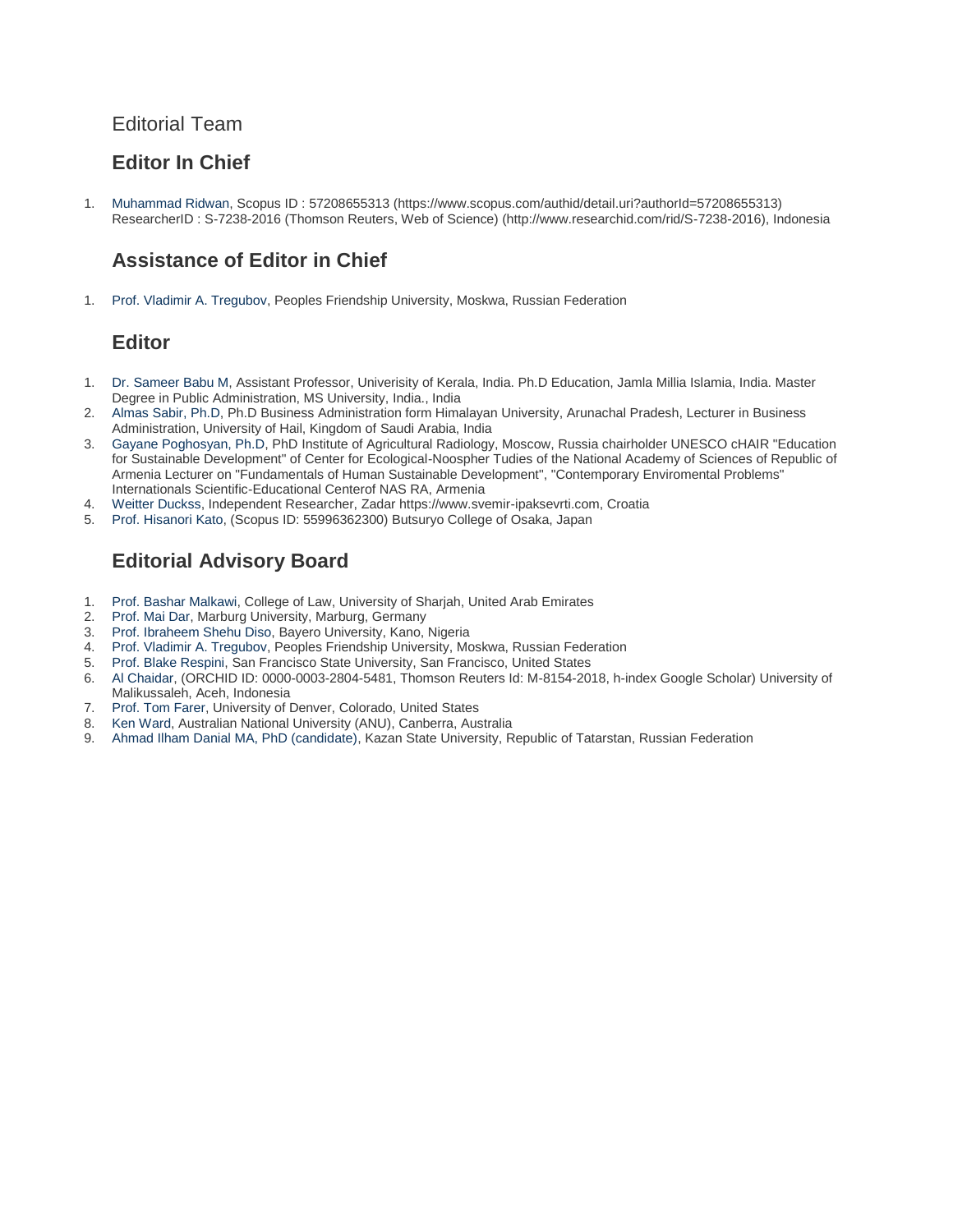# **Table of Contents**

**Articles**

| The Influence of Delegative Leadership Style, Motivation, Work Environment on Employee<br>Performance in Self-Efficiency Mediation in SNVT Housing Provision of East Java Province<br>Rohmantika Wulandari, Djawoto Djawoto, Prijati Prijati                       | <b>PDF</b><br>3294-3311 |
|--------------------------------------------------------------------------------------------------------------------------------------------------------------------------------------------------------------------------------------------------------------------|-------------------------|
| Relationship between Job Satisfactions with Employee Commitment at PT. Barumun Agro Sentosa<br><b>Azhar Aziz</b>                                                                                                                                                   | <b>PDF</b><br>3312-3325 |
| The Effect of Archives Infrastructure and Competency of Archives Officers on the Effectiveness of<br><b>Work in the Development of Marga and Construction Development of North Sumatra Province</b><br>Baskoro Ardi Wibowo, Rudi Salam Sinaga, Maksum Syahri Lubis | <b>PDF</b><br>3326-3342 |
| Human Resources Transformation of PT Pelabuhan Indonesia III (Persero) During the Covid-19<br><b>Pandemic</b><br>Dani Setiawan, Anik Marfistasari                                                                                                                  | <b>PDF</b><br>3343-3348 |
| The Urgency of Regulatory Enforcement of Production and Circulation Laws Alcoholic Drinks<br>(Oplosan Liquor)<br>Rio Dedy Heryawan, Budiarsih Budiarsih, Yovita Arie Mangesti                                                                                      | <b>PDF</b><br>3349-3360 |
| Legal Regulations against Children Committing the Crime of Murder<br>Wijanto Hadi Kasturi, Erny Herlin Setyorini, Otto Yudianto                                                                                                                                    | <b>PDF</b><br>3361-3371 |
| The Analysis of Pre-Service EFL Teachers' Teaching Implementation<br>Lamhot Naibaho                                                                                                                                                                                | <b>PDF</b><br>3372-3381 |
| Legal Assurance of Investor Dispute Settlement with Indigenous Law Communities in Legal<br><b>Pluralism Perspective</b><br>Herman Susanto, Mutia Evi Kristhy, Kiki Kristanto                                                                                       | <b>PDF</b><br>3382-3391 |
| <b>Electronic Criminal Case Trial from the Perspective of Justice and Legal Certainty</b><br>Kiki Indrawan, Suryansyah Marhaini, Mutia Evi Kristhy, Kiki Kristanto                                                                                                 | <b>PDF</b><br>3392-3401 |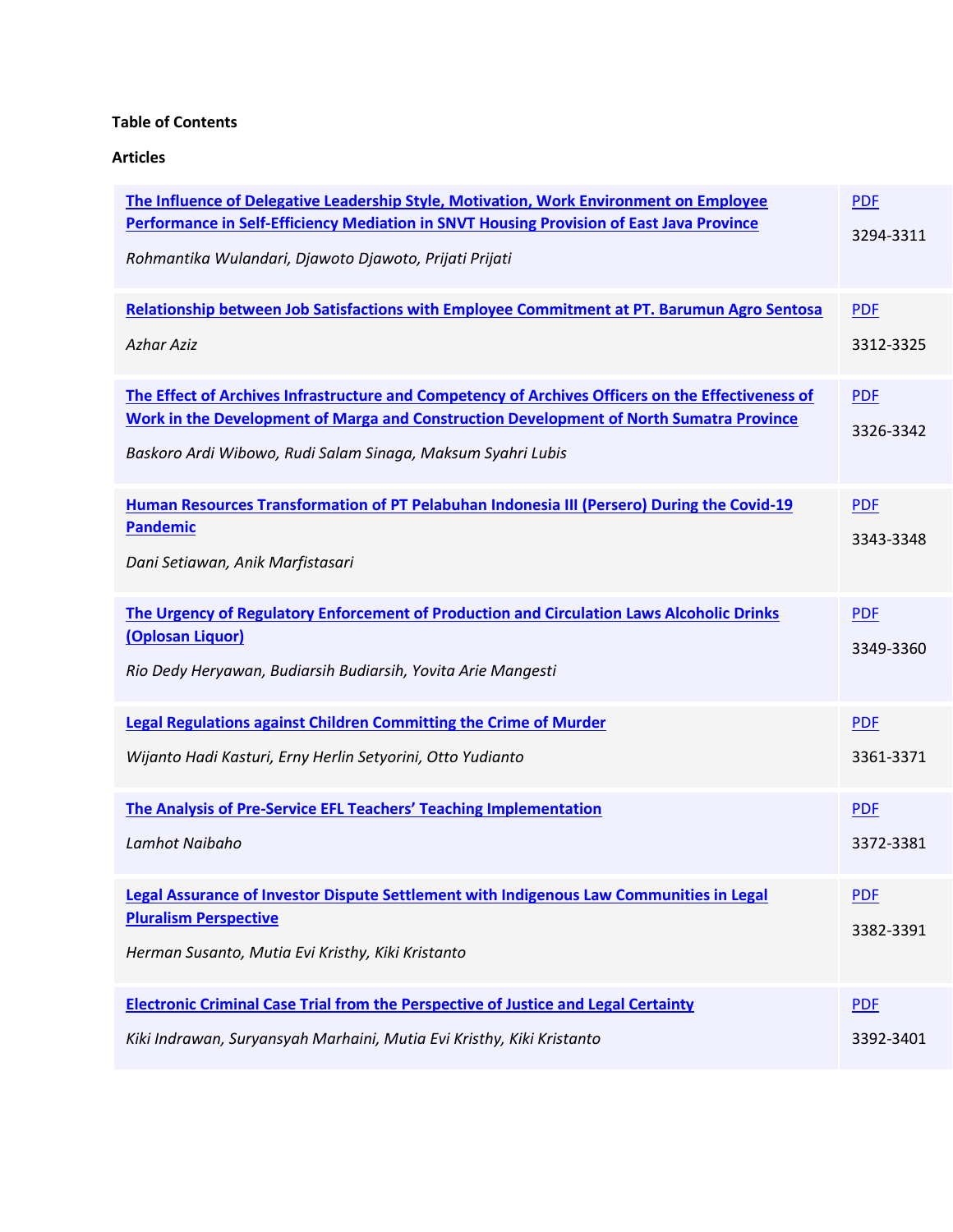| <b>Accentuation of Intrinsic and Extrinsic Motivation Value for Employee Performance Effectiveness</b> | <b>PDF</b> |
|--------------------------------------------------------------------------------------------------------|------------|
| Ni Made Nadia Suta Pradhani                                                                            | 3402-3410  |
| The Analysis of Quality Public Services in Samsat Tebing Tinggi Office, North Sumatra Province         | <b>PDF</b> |
| Syafruddin Ritonga, Isnaini Isnaini, Akhmad Ferdinand Siagian                                          | 3411-3422  |
| The Use of Article 378 of the Criminal Code against Violations of Article 43 Paragraph 2 of the Flats  | <b>PDF</b> |
| <b>Law on Legal Certainty of Land Ownership Status</b>                                                 | 3423-3433  |
| Dzulkarnain Alghafuru Syahputra, Bambang Sugiri, Milda Istiqomah                                       |            |
| Land Procurement by Land Bank as a Form of Agrarian Reform Based on Law Number 11 Year                 | <b>PDF</b> |
| <b>2021 Concerning Work Creation</b>                                                                   | 3434-3439  |
| Wisnu Andriawan, Astari Cahyaningtyas Winantyo, Inigo Putera Bagus Juwono, Putri Mindya<br>Rahmani     |            |
| Analysis of the Use of E-Commerce on Consumer Decisions in Buying Baby Food Products                   | <b>PDF</b> |
| Hadita Hadita, Wirawan Widjarnarko, Jumawan Jumawan, Christophorus Indra Wahyu Putra                   | 3440-3452  |
| The Role of Organizational Culture in Improving Public Services Study of the One-Stop                  | <b>PDF</b> |
| <b>Administration Office Salak Pakpak Bharat Regency</b>                                               | 3453-3464  |
| Ismail Fahmi Harahap, Syafruddin Ritonga, Rudi Salam Sinaga                                            |            |
| Teacher Strategies in Learning during the Covid-19 Pandemic at Madrasah Ibdidaiyah Negeri (MIN)        | <b>PDF</b> |
| 2 Central Aceh                                                                                         | 3465-3472  |
| Suwarno Suwarno, Muhammad Almi Hidayat, Siti Zumrotul Nikmah, Rahmah Nurfitriani, Ramadan<br>Ramadan   |            |
| The Implementation of Langkat Regent Regulation Number 19 of 2019 Concerning Procedures for            | <b>PDF</b> |
| Procurement of Goods and Services in Village (Study in the Village of Stabat Baru)                     | 3473-3484  |
| Mahendra Mahendra, Isnaini Isnaini, Rudi Salam Sinaga                                                  |            |
| The Role of Payment Tools Using Card to Stability of Sharia Banking Financial System                   | <b>PDF</b> |
| Syahrijal Hidayat, Endrianur Rahman Zain                                                               | 3485-3491  |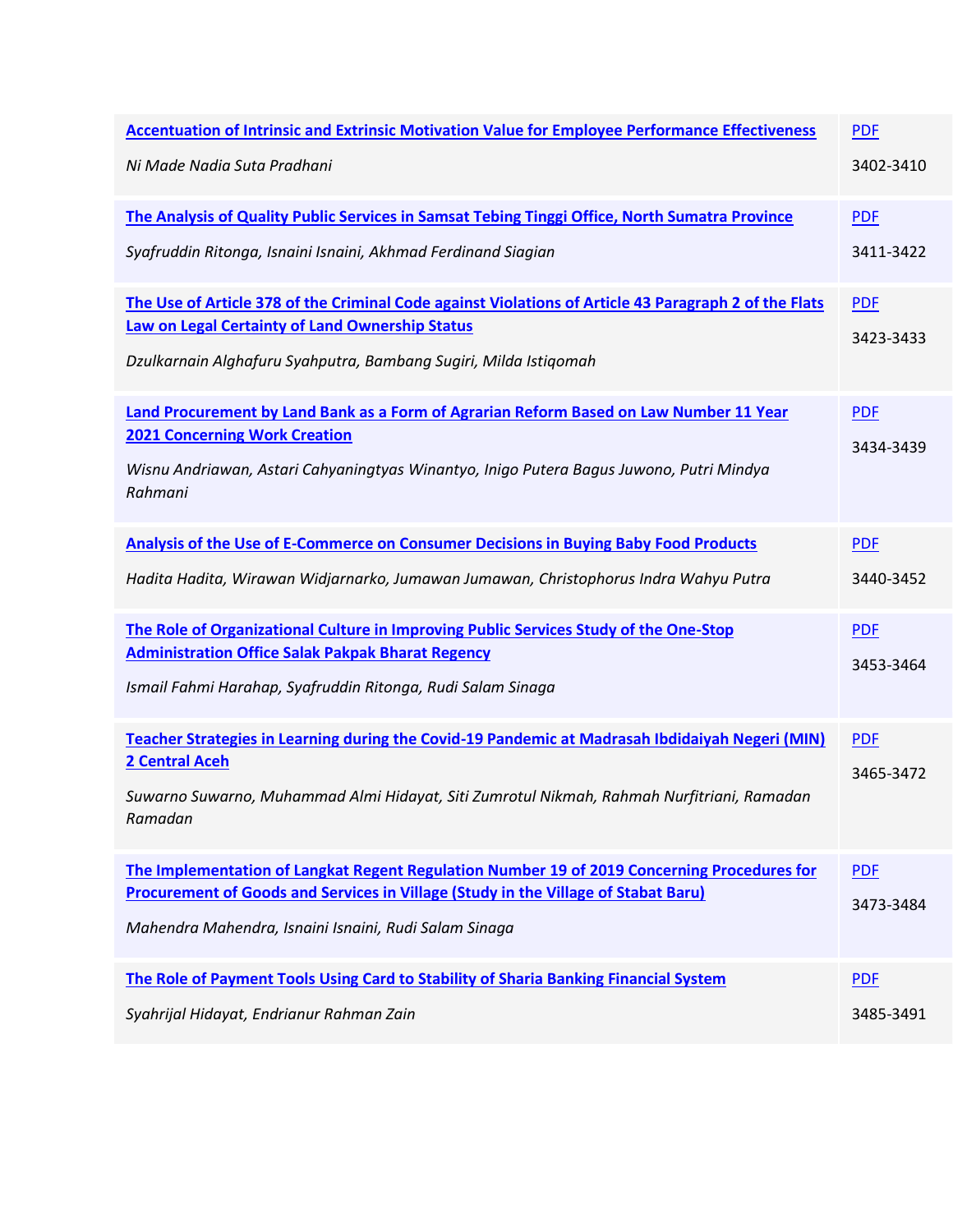| The Influence of Operating Cash, Liquidity, Leverage and Profitability on Financial Distress on<br><b>Mining Sector Companies Listed on Idx Period 2015-2019</b><br>Adam Afiezan, Jessica Gunarsih, Ardiyan Salim, Cassandra Etania | <b>PDF</b><br>3492-3501 |
|-------------------------------------------------------------------------------------------------------------------------------------------------------------------------------------------------------------------------------------|-------------------------|
| Effectiveness of School Operational Assistance Program Implementation at SD Inpres Dekai,<br>Yahukimo<br>Evy Marlyn Saalino                                                                                                         | <b>PDF</b><br>3502-3517 |
| The Influence of Infrastructure Development on Economic Growth in the Province Papua Year<br>$2006 - 2020$<br>Ince Weya, Nancy Nopeline, Darwin Damanik                                                                             | <b>PDF</b><br>3518-3529 |
| Analysis of Negative and Positive Impacts of Conflict between Employees at PT Tirtakencana<br><b>Tatawarna Rantauprapat</b><br>Amelia Marisna, Elvina Elvina, Yudi Prayoga                                                          | <b>PDF</b><br>3530-3539 |
| Papua Students Media Literacy in Facing Actions of Racism in Indonesia                                                                                                                                                              | <b>PDF</b>              |
| Chontina Siahaan, Nahria Nahria, Manotar Tampubolon                                                                                                                                                                                 | 3540-3547               |
| <b>Literature Review ESG and Sustainability Finance</b>                                                                                                                                                                             | <b>PDF</b>              |
| Dina Hastalona, Isfenti Sadalia                                                                                                                                                                                                     | 3548-3557               |
| <b>Students of Indonesian-Language Politeness through Moral Education at Acehnese Universities</b>                                                                                                                                  | <b>PDF</b>              |
| Novi Diana, Istiqamah Istiqamah, Anisaturrahmi Anisaturrahmi                                                                                                                                                                        | 3558-3565               |
| The Concept of Rational Emotif Behavior Therapy Approach in Building Self-Esteem for Slow<br><b>Learner Children</b><br>Rischa Pramudia Trisnani, M. Ramli, Carolina Ligya Radjah                                                   | <b>PDF</b><br>3566-3572 |
| <b>Cigarette Consumer and Poverty in Indonesia</b>                                                                                                                                                                                  | <b>PDF</b>              |
| Ruth Fenny Margareth, Tanti Novianti, Syamsul Hidayat Pasaribu                                                                                                                                                                      | 3573-3582               |
| Design of Dual Homing Backup Link on Routing Border Gateway Protocol With Method Hot-Swap                                                                                                                                           | <b>PDF</b>              |
| <b>Routing Protocol</b>                                                                                                                                                                                                             | 3583-3592               |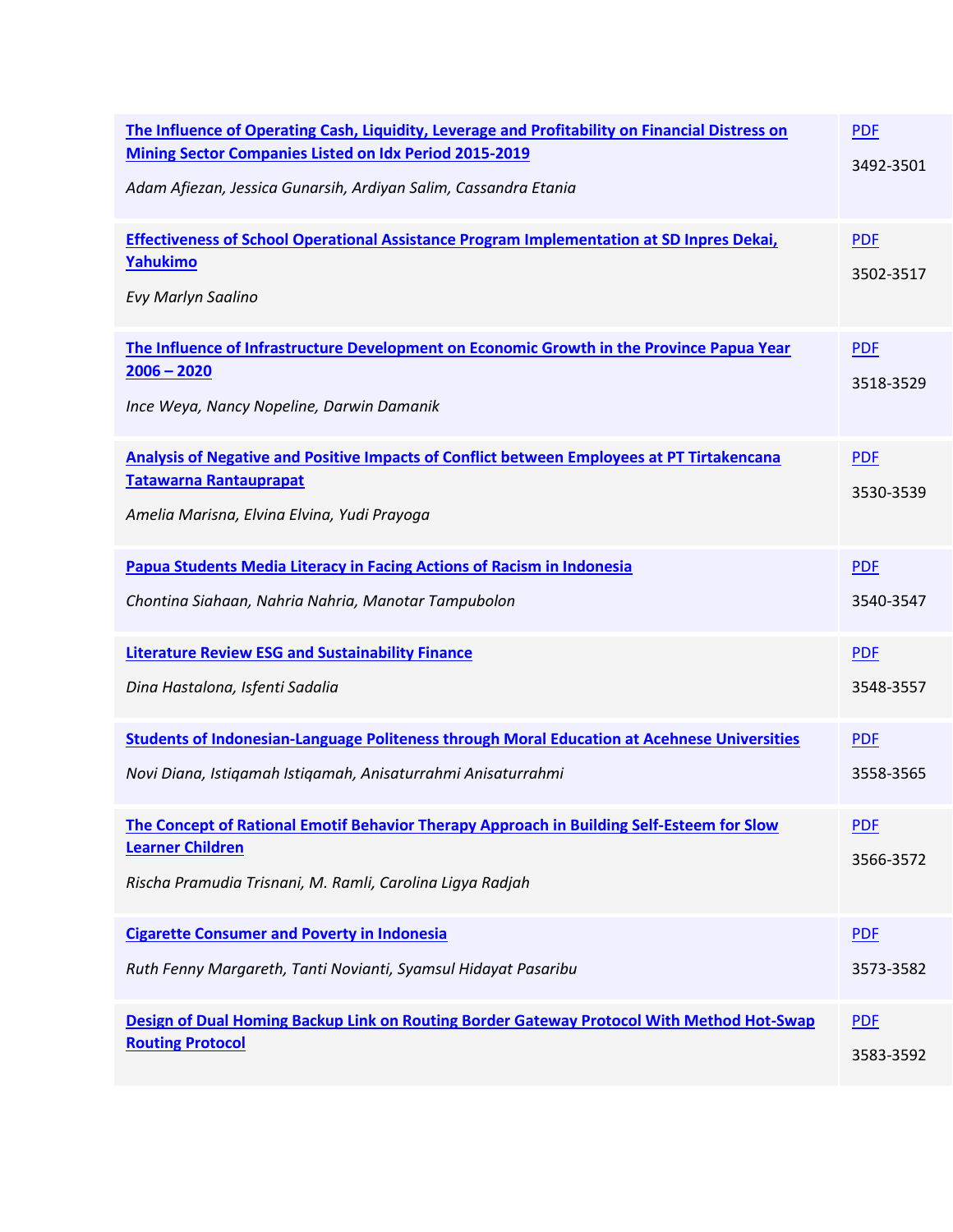| Heri Bani Jumawan, Subhanjaya Angga Atmaja, Firmansyah Firmansyah, Suminar Suminar, Tuti<br>Rohayati                                                                     |            |
|--------------------------------------------------------------------------------------------------------------------------------------------------------------------------|------------|
| Civil Law and Juridical Aspects in the Distribution of Marriage Joint Property                                                                                           | <b>PDF</b> |
| Sisca Ferawati Burhanuddin                                                                                                                                               | 3593-3601  |
| The Influence of Competence, Independence, and Audit Risks on the Auditor's Ability to Detect                                                                            | <b>PDF</b> |
| <b>Corruption with Integrity as a Moderating Variable</b>                                                                                                                | 3602-3614  |
| Husen Basri, Haryono Umar                                                                                                                                                |            |
| The Effect of Liquidity on the Performance of Foreign Banks in Indonesia                                                                                                 | <b>PDF</b> |
| <b>Muhammad Akbar</b>                                                                                                                                                    | 3615-3626  |
| Pragmatic Analysis of Deixis in SBY's Speech upon Accepting the World Statesman Award                                                                                    | <b>PDF</b> |
| Dwi Maryani Rispatiningsih                                                                                                                                               | 3627-3635  |
| Doxing Phenomenon in Indonesia: Amid Waiting for Privacy Settings                                                                                                        | <b>PDF</b> |
| Sayid Muhammad Rifqi Noval                                                                                                                                               | 3636-3644  |
| Relationship between Speed, Visibility, Resvonsiveness, Learning Orientation, Supply Chain                                                                               | <b>PDF</b> |
| Agility, Enviromental Dynamic, Competitive Agility and Covid-19 Pandemic (Case Study in UKM<br><b>Labusel Region)</b>                                                    | 3645-3657  |
|                                                                                                                                                                          |            |
| Salbiah Hasibuan, Sumitro Sarkum, Hayanuddin Sapri                                                                                                                       |            |
| The Effect of Population and Human Development Index on Economic Growth Pematangsiantar                                                                                  | <b>PDF</b> |
| <b>City</b>                                                                                                                                                              | 3658-3668  |
| Darwin Damanik, Elidawaty Purba, Arnold Sultantio Hutabarat                                                                                                              |            |
| <b>Analysis of Financial Performance Assessment Based on Du Pont System with Time Series</b>                                                                             | <b>PDF</b> |
| Approach (TSA) and Cross Sectional Approach (CSA) Method (Case Studies on Textile Companies<br><b>Listed on the Indonesia Stock Exchange for the 2017 - 2019 Period)</b> | 3669-3676  |
| Farida Khairani Lubis, Lusi Elviani Rangkuti, Jalilah Ilmiha                                                                                                             |            |
| <b>Curriculum of Management in Improving the Quality of Catholic School Education in Samarinda</b>                                                                       | <b>PDF</b> |
| City, East Kalimantan, Indonesia                                                                                                                                         | 3677-3688  |
|                                                                                                                                                                          |            |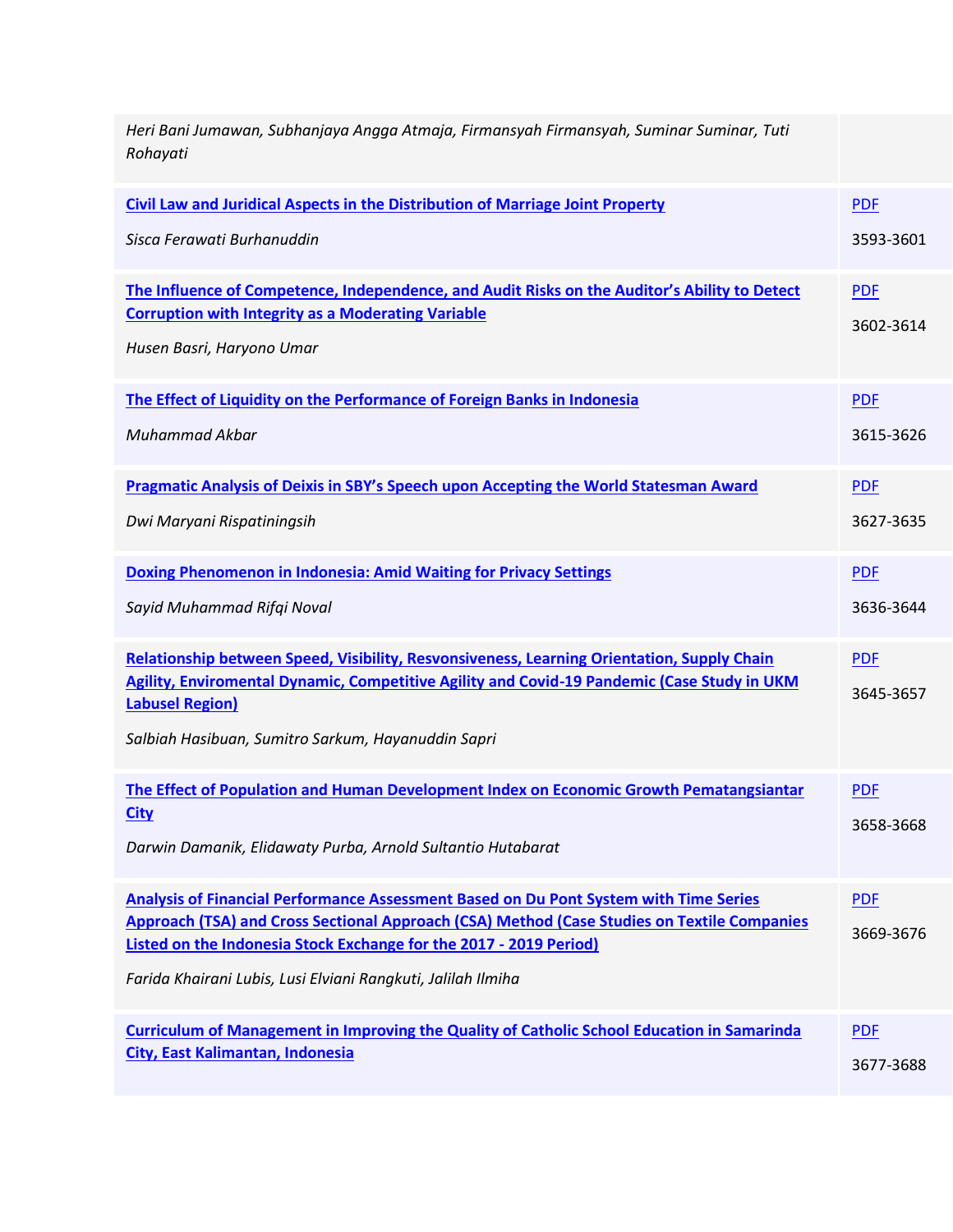| Warman Warman, Lorensius Lorensius, Rohana Rohana                                                                                                                                                                                   |                         |
|-------------------------------------------------------------------------------------------------------------------------------------------------------------------------------------------------------------------------------------|-------------------------|
| Architecture Design of E-Information System Marketplace with Method Enterprise Architecture<br><b>Planning</b><br>Subhanjaya Angga Atmaja, Iwan Eka Putra, Ikhsan Akbar Muslim, Hendri Purnandi                                     | <b>PDF</b><br>3689-3710 |
| The Cultivation System in Banyuwangi's Coffee Plantations in 1818-1829<br>Fachri Zulfikar, Djono Djono, Susanto Susanto                                                                                                             | <b>PDF</b><br>3711-3718 |
| <b>Improve Customer Satisfaction through Product Innovation in Social Media</b><br>Prasetya Tri Mahendra                                                                                                                            | <b>PDF</b><br>3719-3729 |
| Financial Performance against Sukuk Ratings in the Islamic Finance Sector<br>Sufyati HS                                                                                                                                             | <b>PDF</b><br>3730-3741 |
| The Effect of Financial Report Quality and Human Resource Competence on the Implementation<br>of SAKIP (Government Agencies Performance Accountability System)<br>Indra Lestary Sukimon, Salju Salju, Suhardi M. Anwar              | <b>PDF</b><br>3742-3751 |
| The Policy of Bureaucratic and Agrarian Reorganization in Madura until the End of the Nineteenth<br><b>Century</b><br>Iswahyudi Iswahyudi                                                                                           | <b>PDF</b><br>3752-3764 |
| How is the Impact of the Corporate Governance Mechanism on IPO Underpricing? (Empirical<br>Study on Companies conducting IPOs on the Indonesia Stock Exchange 2010-2019)<br>Kiki Satria Hutama Putra                                | <b>PDF</b><br>3765-3779 |
| The Effect of the Effectiveness of Sustenance Social Assistance and Accompaniment on the<br><b>Prosperity of Pre Prosperous Society in Tanjung Pura District Langkat Regency</b><br>M. Hidayat, Erika Revida, Badaruddin Badaruddin | <b>PDF</b><br>3780-3786 |
| The Influence of HR Practices on Job Satisfaction in the Delivery of Decentralized Health Services<br><b>(Case Study at Sawerigading General Hospital, Palopo City</b><br>M. Risal, Muh. Yusuf Q, Tira Dewi Bustami                 | <b>PDF</b><br>3787-3796 |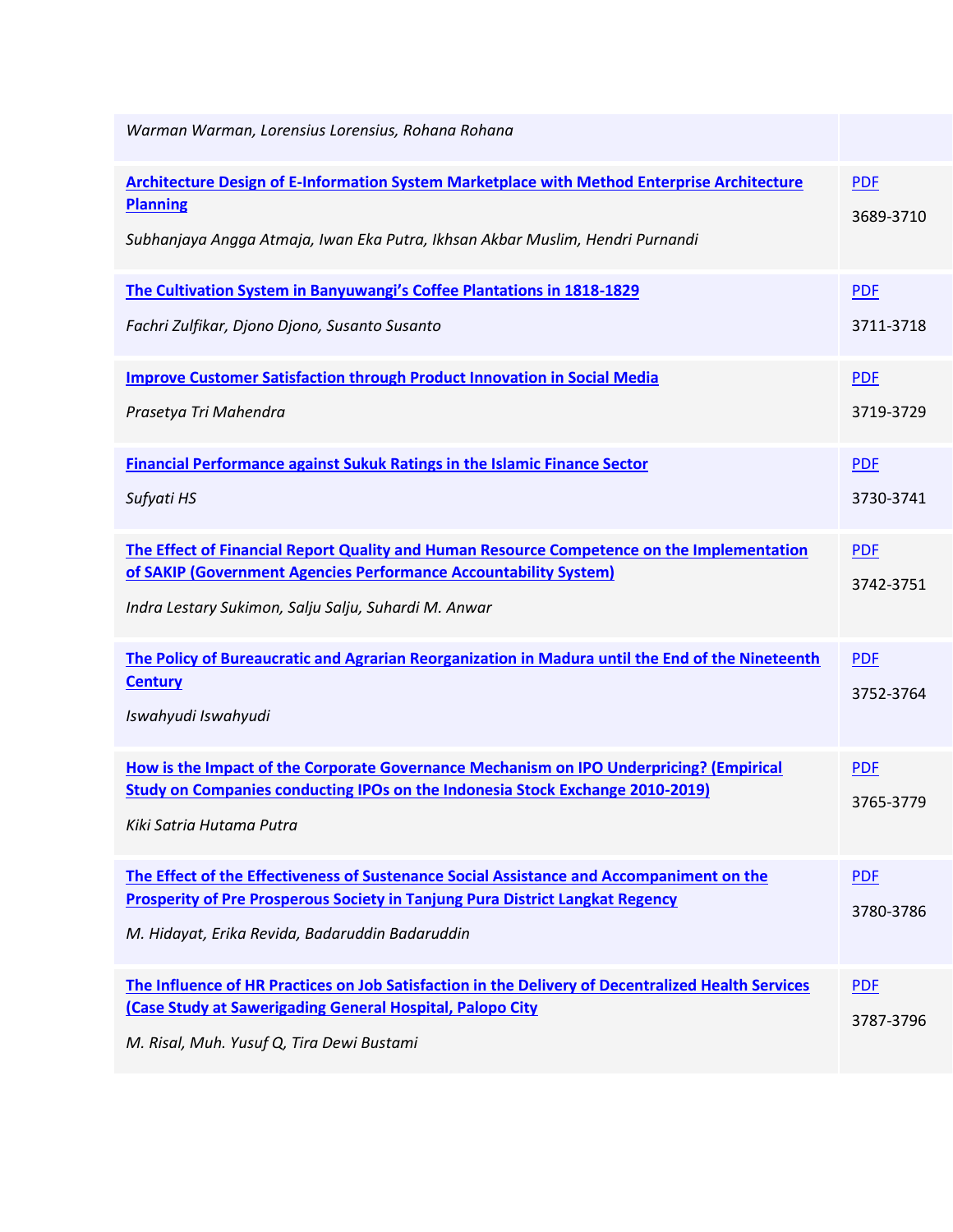| Analysis of Factors That Affect Community Participation on City without Slums Program (KOTAKU)<br>in Percut Sei Tuan District Deli Serdang Regency<br>Nenny Rosalinda Siburian, Erika Revida, Suwardi Lubis                               | <b>PDF</b><br>3797-3802 |
|-------------------------------------------------------------------------------------------------------------------------------------------------------------------------------------------------------------------------------------------|-------------------------|
| <b>Mediaton Leader Member Exchange, Intrinsic Motivation and Psychological Empowerment the</b><br><b>Influence Ethical Leadership on Employee Creativity and Work Innovation</b><br>Nurul Ismi, Sumitro Sarkum, Zuriani Ritonga           | <b>PDF</b><br>3803-3815 |
| The Role of Protocol Section in Streamlining the Activities of Regional Heads (A Study at the<br><b>Regional Secretariat of Padang Sidimpuan City)</b><br>Putri Marissa, Rudi Salam Sinaga, Maksum Syahri Lubis                           | <b>PDF</b><br>3816-3825 |
| Prevention and Handling of Covid-19 in the Work Area of UPTD Puskesmas Tanah Baru through<br><b>Collaborative Governance</b><br>Rusliandy Rusliandy, Mira Miranti Puspitasar                                                              | <b>PDF</b><br>3826-3835 |
| <b>Storytelling Marketing, Content Marketing, and Social Media Marketing on the Purchasing</b><br><b>Decision</b><br>Saida Zainurossalamia ZA, Irsan Tricahyadinata, Robiansyah Robiansyah, Dio Caisar Darma, Gusti<br>Noorlitaria Achmad | <b>PDF</b><br>3836-3842 |
| <b>Death Sentences for Criminal Acts of Narcotics in a Juridical Review</b><br>Taufiqqurrahman Siregar, Sriono Sriono, Bernat Panjaitan                                                                                                   | <b>PDF</b><br>3843-3851 |
| Analysis of the Effectiveness in Planning and Realization Regional Income and Expenditure Budget<br>By the Government of Palangka Raya City Year 2019-2020<br>Yahya Nusan, Benius Benius, Alexandra Hukom                                 | <b>PDF</b><br>3852-3858 |
| Strengthening Digital Citizenship through Citizenship Education Based on Science, Technology and<br><b>Society in Era 4.0</b><br>Bali Widodo, Suwarma Al Muchtar, Endang Danial AR                                                        | <b>PDF</b><br>3859-3868 |
| The Development of Lake Toba Tourism Area Based on Tourism Village, in Meat Tourism Village,<br><b>Toba Regency</b><br>Eko Soaloon Sianipar, Badaruddin Badaruddin, R. Hamdani Harahap                                                    | <b>PDF</b><br>3869-3881 |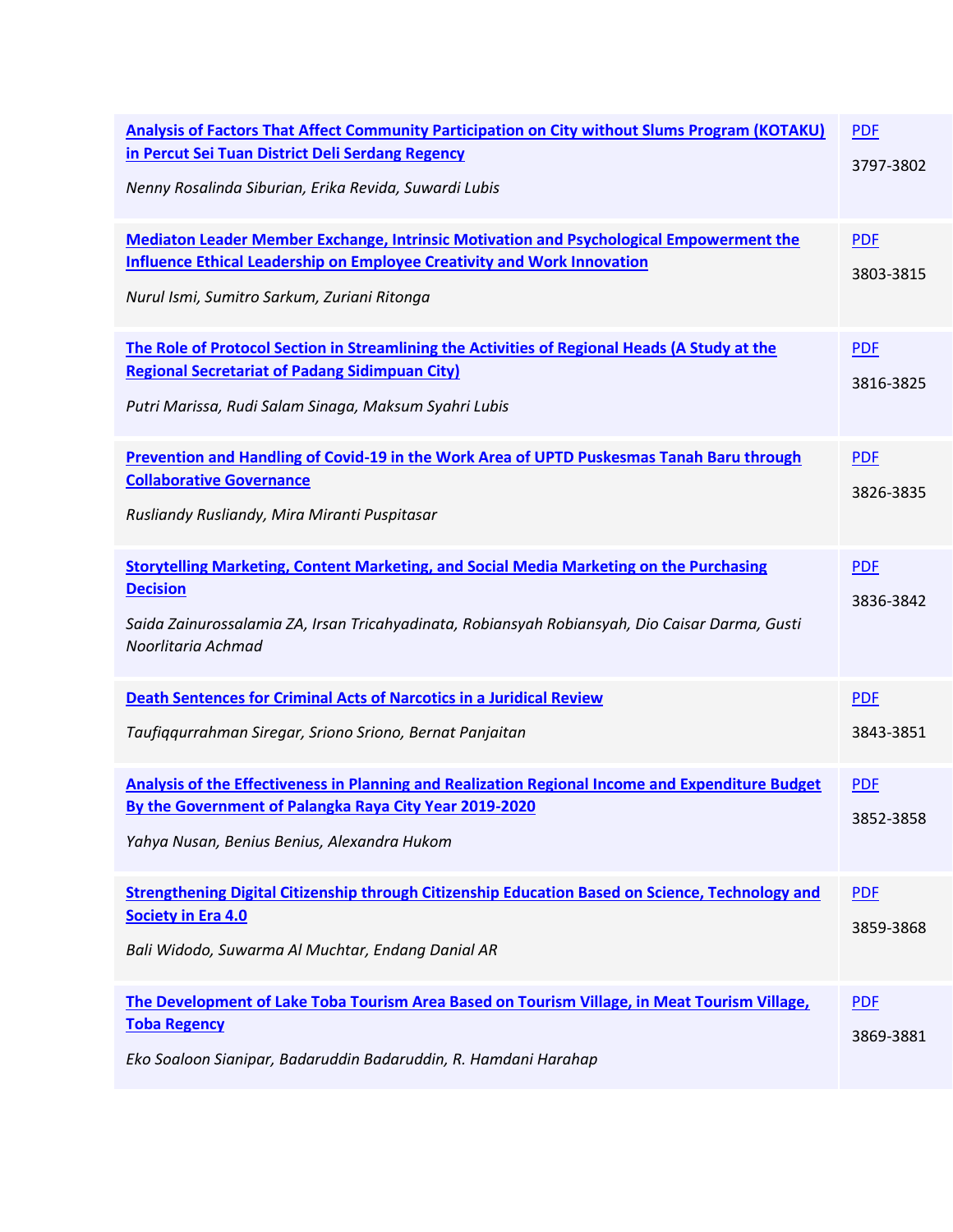| "Mini Trial" Model on Case Resolution Student Morals                                                                                | <b>PDF</b> |
|-------------------------------------------------------------------------------------------------------------------------------------|------------|
| Yovita Arie Mangesti, Yana Indawati, Hervina Puspitosari                                                                            | 3882-3889  |
| The Mediating Role of Innovation Capability in the Relationship between Knowledge Sharing on                                        | <b>PDF</b> |
| <b>SMEs' Performance</b><br>Agus Setyo Pranowo, Anugerah Dachi, Novrihan Leily Nasution, Ende Ende, Yayan Hendayana                 | 3890-3899  |
| <b>Students' Perceptions of the Movie Story of Joy Inspiring Entrepreneurs</b>                                                      | <b>PDF</b> |
| Hendra Poltak, Tio Arriela Doloksaribu, Muhfizar Muhfizar, Endang Gunaisah, Mustasim Mustasim                                       | 3900-3905  |
| <b>Effect of Leverage, Profitability and Audit Committee on Audit Delay with KAP Reputation as</b>                                  | <b>PDF</b> |
| <b>Moderating Variable</b><br>Agustina Dianova, Titik Mildawati, Kurnia Kurnia                                                      | 3906-3916  |
| <b>Marketing Section Performance Improvement Companies Post Covid-19 in Indonesia</b>                                               | <b>PDF</b> |
| Devi Andriani, Pristiyono Pristiyono, Fauziah Hanum                                                                                 | 3917-3925  |
| The Influence of Entrepreneurial Competence, Motivation and Innovation on SMEs Performance                                          | <b>PDF</b> |
| Fitri Masraya Siregar, Zulkifli Musannip Efendi Siregar, Pitriyani Pitriyani                                                        | 3926-3932  |
| The Effectiveness of Police Patrols in Efforts to Reduce Criminality at Labuhanbatu Resort Police                                   | <b>PDF</b> |
| Hendra Sony Rambe, Sriono Sriono, Kusno Kusno                                                                                       | 3933-3944  |
| The Role of Bhabinkamtibmas in Efforts to Press the Spread of the Virus Covid-19                                                    | <b>PDF</b> |
| Ibrahim Pohan, Sriono Sriono, Indra Kumalasari M                                                                                    | 3945-3953  |
| The Role of the Marine and Fisheries Office of Labuhanbatu Regency Towards the Protection of<br>the Terubuk Fish (Tenualosa ilisha) | <b>PDF</b> |
| Muhammad Rufli Zendri Batubara, Sriono Sriono, Kusno Kusno                                                                          | 3954-3961  |
| Strengthening Bumdes through Customer Satisfaction and Loyalty as the Defense of the Bumdes                                         | <b>PDF</b> |
| <b>Business in Indonesia Post-Covid-19</b>                                                                                          | 3962-3970  |
| Muhammad Amin Nasution, Zulkifli Musannip Efendi Siregar, Pristiyono Pristiyono                                                     |            |
| The Philosophy of Water in Buddha's Culture                                                                                         | <b>PDF</b> |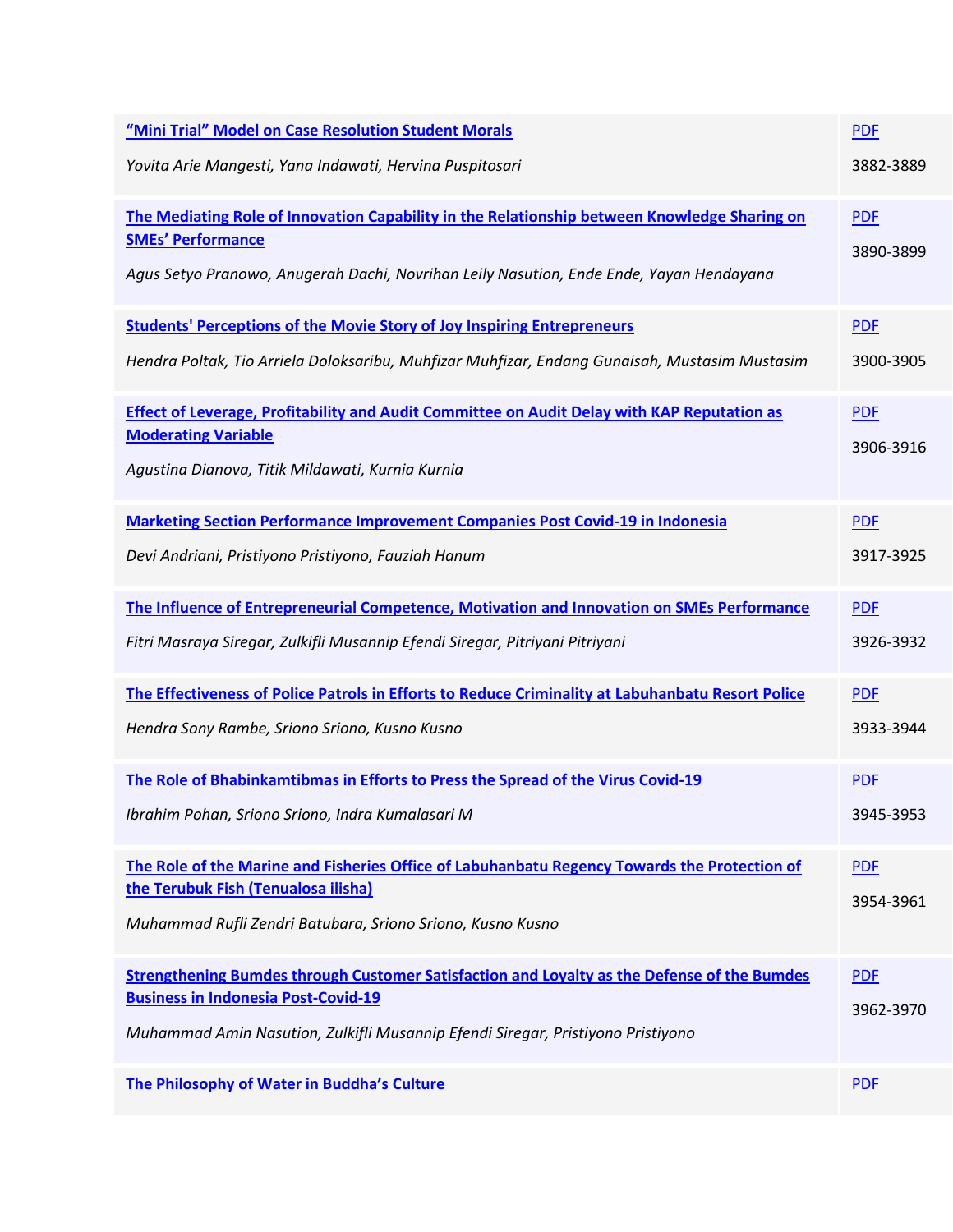| Haudi Haudi, Tejo Ismoyo, Ong Cin Siu                                                                                                                                                                                                                                                                                                                                  | 3971-3980               |
|------------------------------------------------------------------------------------------------------------------------------------------------------------------------------------------------------------------------------------------------------------------------------------------------------------------------------------------------------------------------|-------------------------|
| Level of Satisfaction of Online Learning in Mediation Lecturer Competence on Learning Motivation                                                                                                                                                                                                                                                                       | <b>PDF</b>              |
| Mahzura Harahap, Pristiyono Pristiyono, Junita Lubis, Muhammad Ikhlash, Aqus Anjar                                                                                                                                                                                                                                                                                     | 3981-3990               |
| <b>Collaborative Governance Study of Collaborative Governance in Community-Based Housing</b><br>Development in Kendal, Central Java<br>Martin Rambe, Eko Prasojo                                                                                                                                                                                                       | <b>PDF</b><br>3991-4004 |
| The Influence of Financial Literacy, Financial Inclusion and Consumptive Behavior on Student<br><b>Interests in Management Department, Faculty of Economics and Business, Labuhanbatu</b><br><b>University in Using Financial Institution Products and Services</b><br>Mulkan Ritonga, Furi Windari, Tiurlina Hasmawati Sihite, Muhammad Ali Al Ihsan, Marlina Siregar | <b>PDF</b><br>4005-4013 |
| The Effect of "Sharing Content through Ignorant Actions" in Digital Media, Youtube on the<br><b>Formation of Middle Society Attitudes Case Study: Youtube Baim Paula</b><br>Taffani Rahma Yuandara, Irwansyah Irwansyah                                                                                                                                                | <b>PDF</b><br>4014-4025 |
| The Influence of Work Environment, Promotion, and Job Satisfaction on Employee Performance                                                                                                                                                                                                                                                                             | <b>PDF</b>              |
| Tasman Tasman, Zulkifli Musannip Efendi Siregar, Meisa Fitri Nasution                                                                                                                                                                                                                                                                                                  | 4026-4031               |
| The Concept of Enlightenment According to the Buddhist Wheel of Life                                                                                                                                                                                                                                                                                                   | <b>PDF</b>              |
|                                                                                                                                                                                                                                                                                                                                                                        |                         |
| Lamirin Lamirin, Junaidi Junaidi, Haudi Haudi                                                                                                                                                                                                                                                                                                                          | 4032-4042               |
| <b>Basic Multiplication Knowledge Acquiring Based on Mathematical of Fingering System</b>                                                                                                                                                                                                                                                                              | <b>PDF</b>              |
| Junaedi Junaedi, Abdul Wahab, Irvana Arofah, Arya Setya Nugroho, Erwin Putera Permana                                                                                                                                                                                                                                                                                  | 4043-4051               |
| <b>Multiethnic Settlement Segregation (A Case Study: Kampung 3-4 Ulu Laut in Palembang City</b>                                                                                                                                                                                                                                                                        | <b>PDF</b>              |
| Endy Agustian, Rini Rachmawati, R Rijanta, Agus Joko Pitoyo                                                                                                                                                                                                                                                                                                            | 4052-4060               |
| The Use of the Learning Start with Question Model in Writing Information Conclusions on                                                                                                                                                                                                                                                                                | <b>PDF</b>              |
| <b>Indonesian Language Education Study Program FKIP UMSU</b><br>Oktavia Lestari P                                                                                                                                                                                                                                                                                      | 4061-4068               |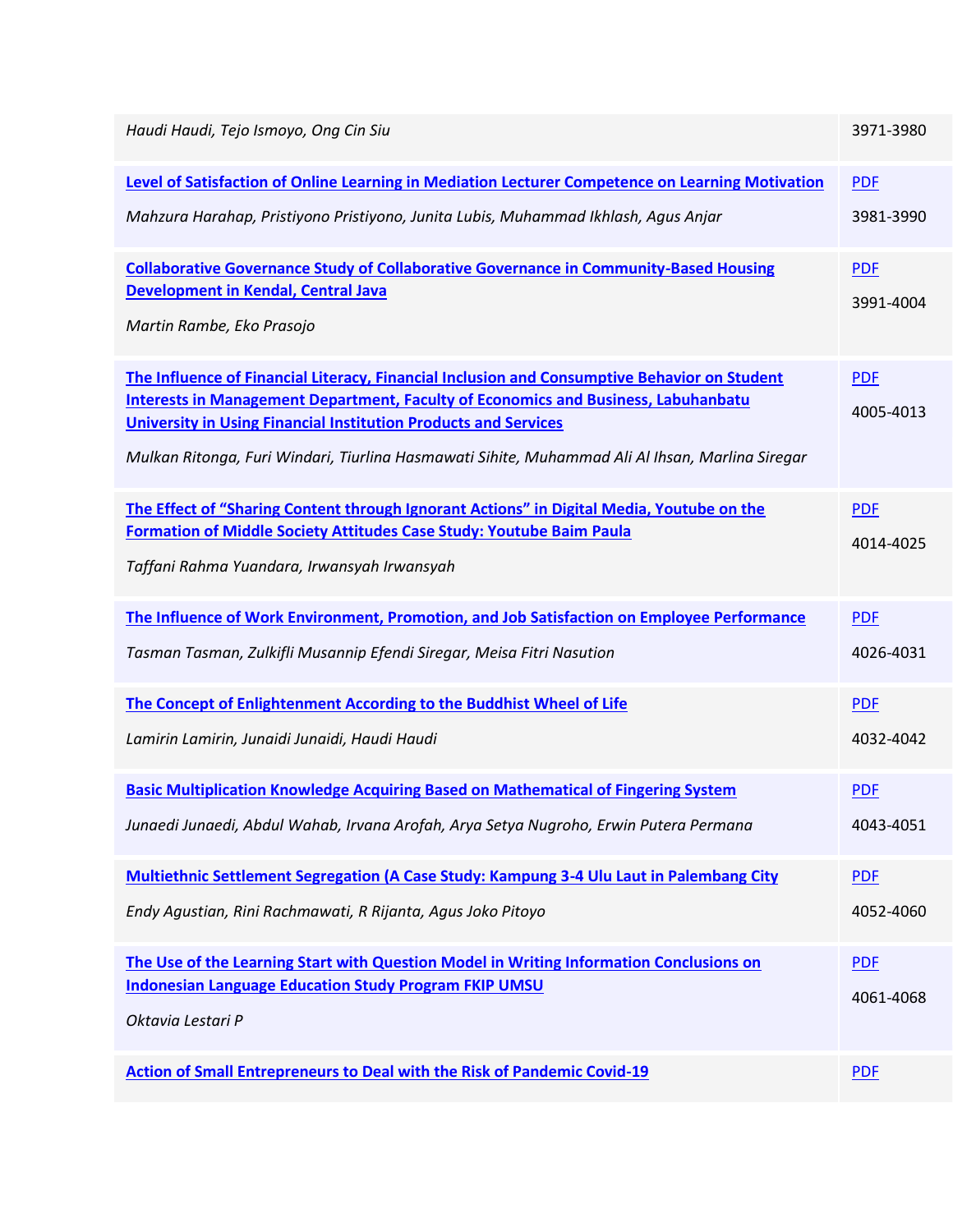| Nurul Hidayah Harahap, Pristiyono Pristiyono, Mulya Rafika, Fauziah Hanum Rambe                                                                                                                                                                                                                                    | 4069-4075               |
|--------------------------------------------------------------------------------------------------------------------------------------------------------------------------------------------------------------------------------------------------------------------------------------------------------------------|-------------------------|
| The Influence of Transformasional Leadership Style, Organizational Justice, Employee Engagament<br>and Employee Reaction on Employee Performance<br>Priska Sitorus, Sumitro Sarkum, Meisa Fitri Nasution                                                                                                           | <b>PDF</b><br>4076-4084 |
| <b>Bankruptcy Analysis as a Basis for Discontinuous Termination of Notaries</b><br>Amira Ulfah                                                                                                                                                                                                                     | <b>PDF</b><br>4085-4089 |
| <b>Measuring Image through House Design Approach and Resident Satisfaction of Puri Al-Fatih</b><br><b>Residential Covid-19 Pandemic Time</b><br>Suri Nurmawan Sipahutar, Pristiyono Pristiyono, Eva Fitria, Mulkan Ritonga                                                                                         | <b>PDF</b><br>4090-4096 |
| <b>Judicial Review on Menchanical Rights of Musical Work (Case Study on of the Supreme Court</b><br>Decree of the Republic of Indonesia No.018K/N/HaKi/2007, Concerning Royalty Payment by KCI in<br><b>Against to WAMI)</b><br>Marissa Grace Haque, Vip Paramarta, Santi Rimadias, Kosasih Kosasih, Denok Sunarsi | <b>PDF</b><br>4097-4109 |
| The Influence of Awareness of Taruna Coral Youth on the Mitigation of Longsor Land Disaster in<br>the North Tapanuli Regency<br>Reinhard Simamora, Zulkifli Nasution, Agus Purwoko                                                                                                                                 | <b>PDF</b><br>4110-4115 |
| <b>Complaint Handling Management at St. Rafael Cancar General Hospital</b><br>Debi Christian Lubis, Nuryakin Nuryakin, Mahendro Prasetyo Kusumo                                                                                                                                                                    | <b>PDF</b><br>4116-4126 |
| <b>Philosophical Overview of the Relationship between Budget Users and the State General</b><br><b>Treasurer in the Management of Financial State (Indonesia Experience)</b><br>Achmat Subekan, Azwar Iskandar                                                                                                     | <b>PDF</b><br>4127-4137 |
| Policies Relating to Criminal Economic Law to Overcome the Covid-19 Pandemic and Analysis of<br>Their Impact on Indonesia's Statement out of the Crisis after China<br>Farkhan Junaedi, John Franky Yanafia Ariandi                                                                                                | <b>PDF</b><br>4138-4143 |
|                                                                                                                                                                                                                                                                                                                    |                         |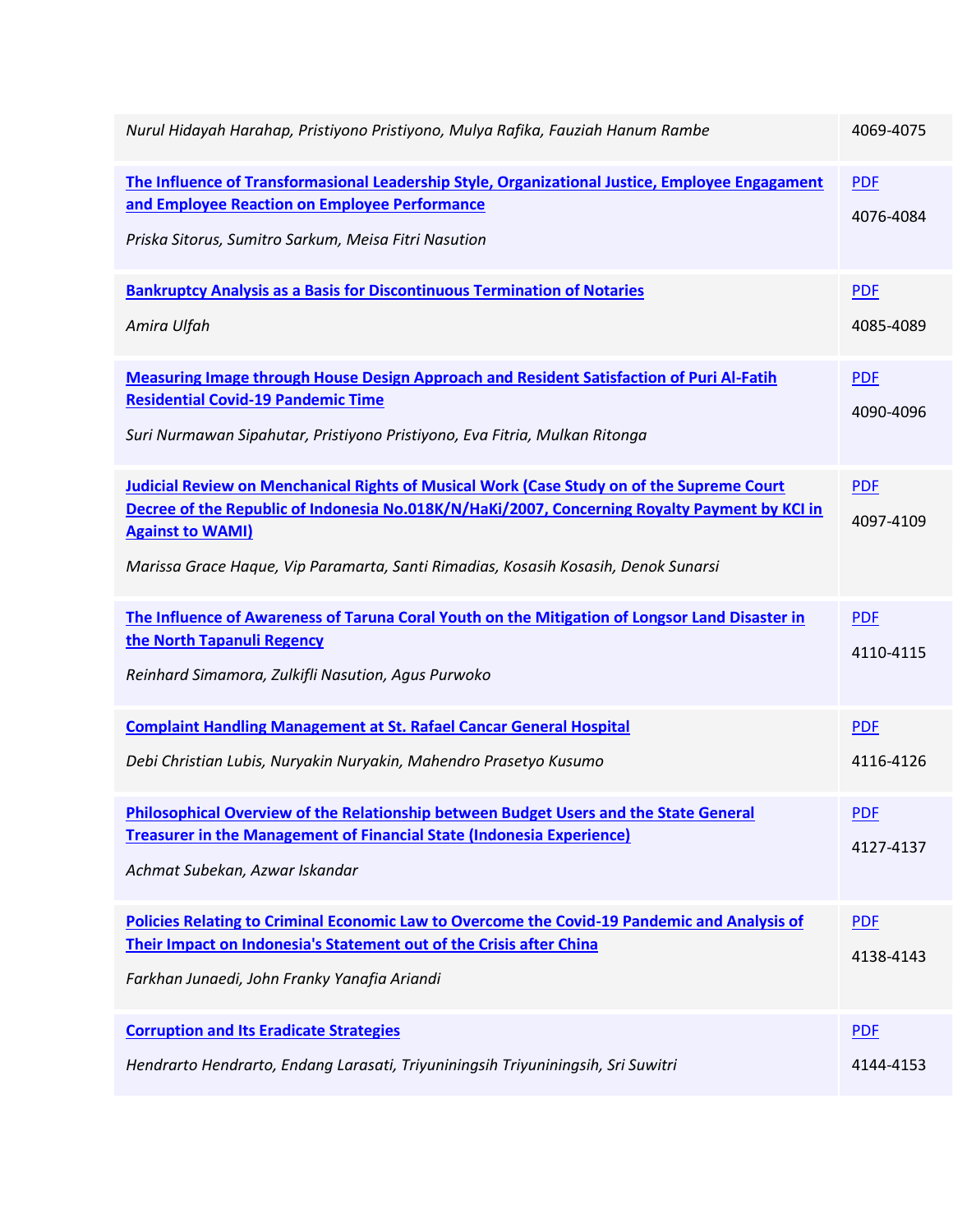| Types of Directive Speech Acts in the Translation of Surah An-nisa'                                                                                         | <b>PDF</b> |
|-------------------------------------------------------------------------------------------------------------------------------------------------------------|------------|
| Pengabdi Daulay, Eddy Setia, Tasnim Lubis                                                                                                                   | 4154-4162  |
| <b>Crisis Management in Managing Hotels in Labuan Bajo During The Covid-19 Pandemic</b>                                                                     | <b>PDF</b> |
| Reynaldo Angga Siagian, Gregorius A. Berybe, Thyophoida W.S. Panjaitan                                                                                      | 4163-4172  |
| <b>Factors Affecting Purchase Decision in Indonesian E-Commerce Industry</b>                                                                                | <b>PDF</b> |
| Arini Kusumawardhani, Ervina Esmeralda, Jonathan Pria Utama, Adilla Anggraeni                                                                               | 4173-4186  |
| <b>ISIS Ex-WNI or Indonesian Ex-ISIS? An Overview in the Perspective of National Law and</b>                                                                | <b>PDF</b> |
| <b>International Law</b><br>Eka Widi Astuti, Xavier Nugraha                                                                                                 | 4187-4197  |
| <b>Leadership Style Analysis to Improve the Quality of Human Resources at Yayasan Pembangunan</b>                                                           | <b>PDF</b> |
| Masyarakat Sejahtera (YPMS) (Case Study at As-Salam Elementary School YPMS Kedaung)<br>Ading Sunarto, Agrasadya Agrasadya, Muger Apriansyah                 | 4198-4207  |
| <b>Leadership Recruitment at the Department of Population and Civil Registration of North Sumatra</b>                                                       | <b>PDF</b> |
| <b>Province</b><br>Ira Juliani, Nina Salmaniah Siregar, Rudi Salam Sinaga                                                                                   | 4208-4216  |
| Analysis of the Effectiveness of Employee Performance in Improving Public Services at the Bagan                                                             | <b>PDF</b> |
| Sinembah Sub-District Office, Rokan Hilir Regency, Riau Province<br>Fenny Clara Saskia Manalu, Maksum Syahri Lubis, Rudi Salam Sinaga                       | 4217-4230  |
| Development of Entrepreneurial Orientation through Specific Critical Incident (SCI)                                                                         | <b>PDF</b> |
| <b>Entrepreneurial Learning on Business Performance (Case Study of Culinary Small and Medium</b><br><b>Enterprises (SMEs) in South Kalimantan Province)</b> | 4231-4240  |
| Fitriyadi Fitriyadi, Endang Larasati, Indi Djastuti, Hari Susanta Nugraha, Bulan Prabawani, Yuwanto<br>Yuwanto                                              |            |
| <b>Analysis Market Orientation and Knowledge Management to Improve Innovation and Business</b>                                                              | <b>PDF</b> |
| <b>Performance</b>                                                                                                                                          |            |
| Siti Meylananda, Sumitro Sarkum, Abd. Halim                                                                                                                 | 4241-4255  |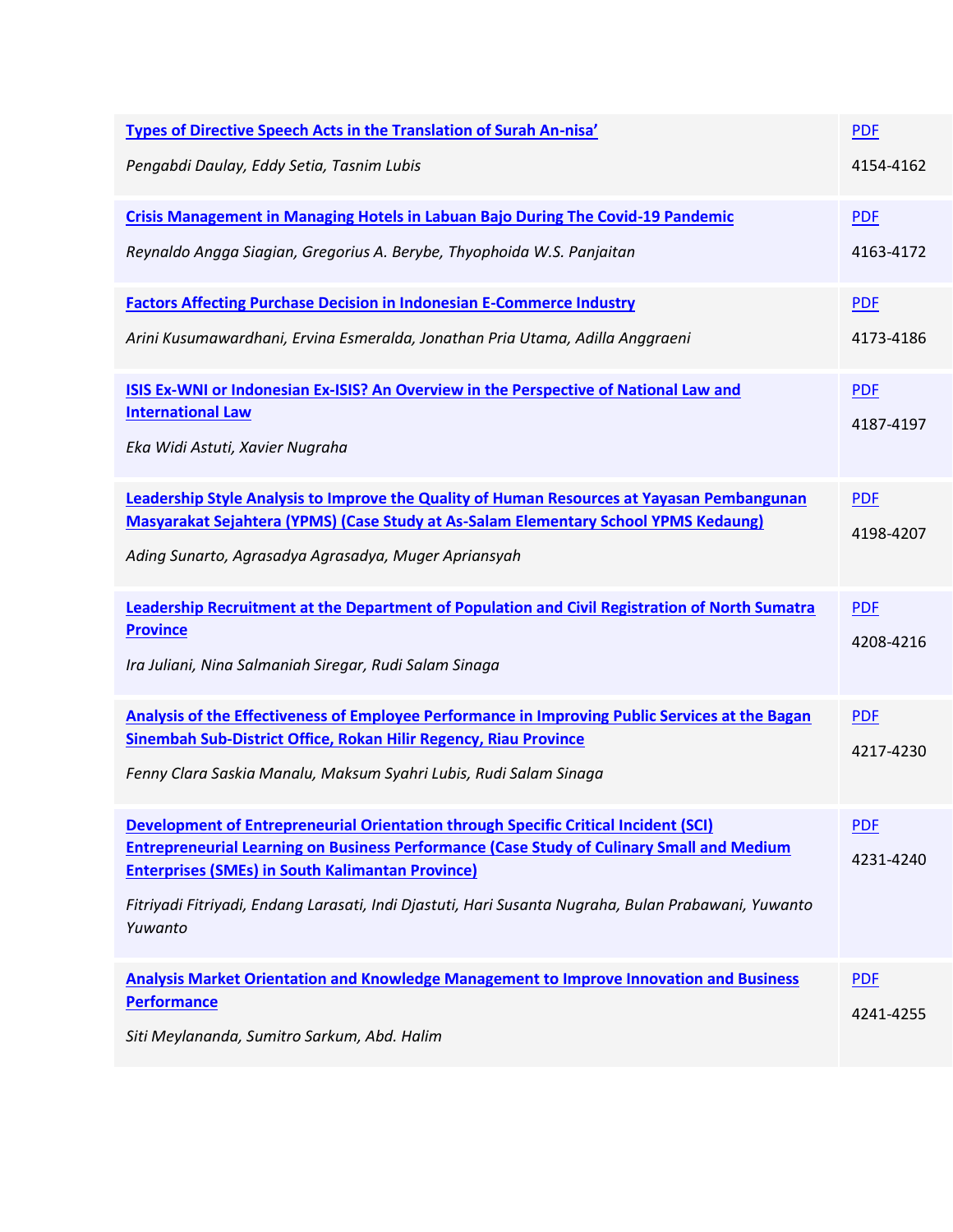| <b>Political and Economic Justifications for Conditional Trade Barriers: Anti-Dumping Duty, Safeguard</b><br><b>Measure and National Security Exception</b><br><b>Abdul Razak Nasution</b> | <b>PDF</b><br>4256-4262 |
|--------------------------------------------------------------------------------------------------------------------------------------------------------------------------------------------|-------------------------|
| The Convergence of Economic Growth between District/Cities in Papua Province                                                                                                               | <b>PDF</b>              |
| Theresia Oktavia, Teguh Hadi Priyono, Duwi Yunitasari                                                                                                                                      | 4263-4269               |
| <b>Putu Made Restaurant Micro-Influencers Strategy</b>                                                                                                                                     | <b>PDF</b>              |
| Ananda Fitria                                                                                                                                                                              | 4270-4279               |
| The Effect of Saliva Zink Levels with Nutrition Status of Elementary School Children in Air Beliti<br><b>Puskesmas Year 2021</b>                                                           | <b>PDF</b>              |
| Putri Citra Qurrothu Aini, Rostika Flora, M. Zulkarnain, Ocktariana Ocktariana, Risnawati Tanjung                                                                                          | 4280-4285               |
| A Legal Responsibility of a Notary for Actions Performed by Parties in the Making an Authentic<br><b>Ded</b>                                                                               | <b>PDF</b>              |
| T. Riza Zarzani, Onny Medaline, Dartimnov Dartimnov                                                                                                                                        | 4286-4294               |
| <b>Child's Income Obligation after Divorce According to Shafi'i Sect</b>                                                                                                                   | <b>PDF</b>              |
| Sakban Lubis                                                                                                                                                                               | 4295-4301               |
| <b>Juridic Analysis of Waste Management Supervision System in Labuhanbatu District</b>                                                                                                     | <b>PDF</b>              |
| Meso Wanolo, Bernat Panjaitan, Sriono Sriono                                                                                                                                               | 4302-4308               |
| Village Economic Development Model Based on Village-Owned Enterprises (BUMDes): A New<br><b>Insight from North Sumatera-Indonesia</b>                                                      | <b>PDF</b>              |
| Ade Isyana Hairunnisa, Erlina Erlina, Sirojuzilam Sirojuzilam, Rujiman Rujiman                                                                                                             | 4309-4316               |
| Analysis of Treatment Profile, Direct Medical Costs, and Quality of Life in Hemodialysis Patients in<br><b>Hospital X in Banten</b>                                                        | <b>PDF</b>              |
| Lucky Dita Agustiansyah, Prih Sarnianto, Yusi Anggraini                                                                                                                                    | 4317-4330               |
| <b>Enhance Effect of Performance, Motivation and Leadership in the Work Environment</b>                                                                                                    | <b>PDF</b>              |
| Muhammad Isa Indrawan                                                                                                                                                                      | 4331-4339               |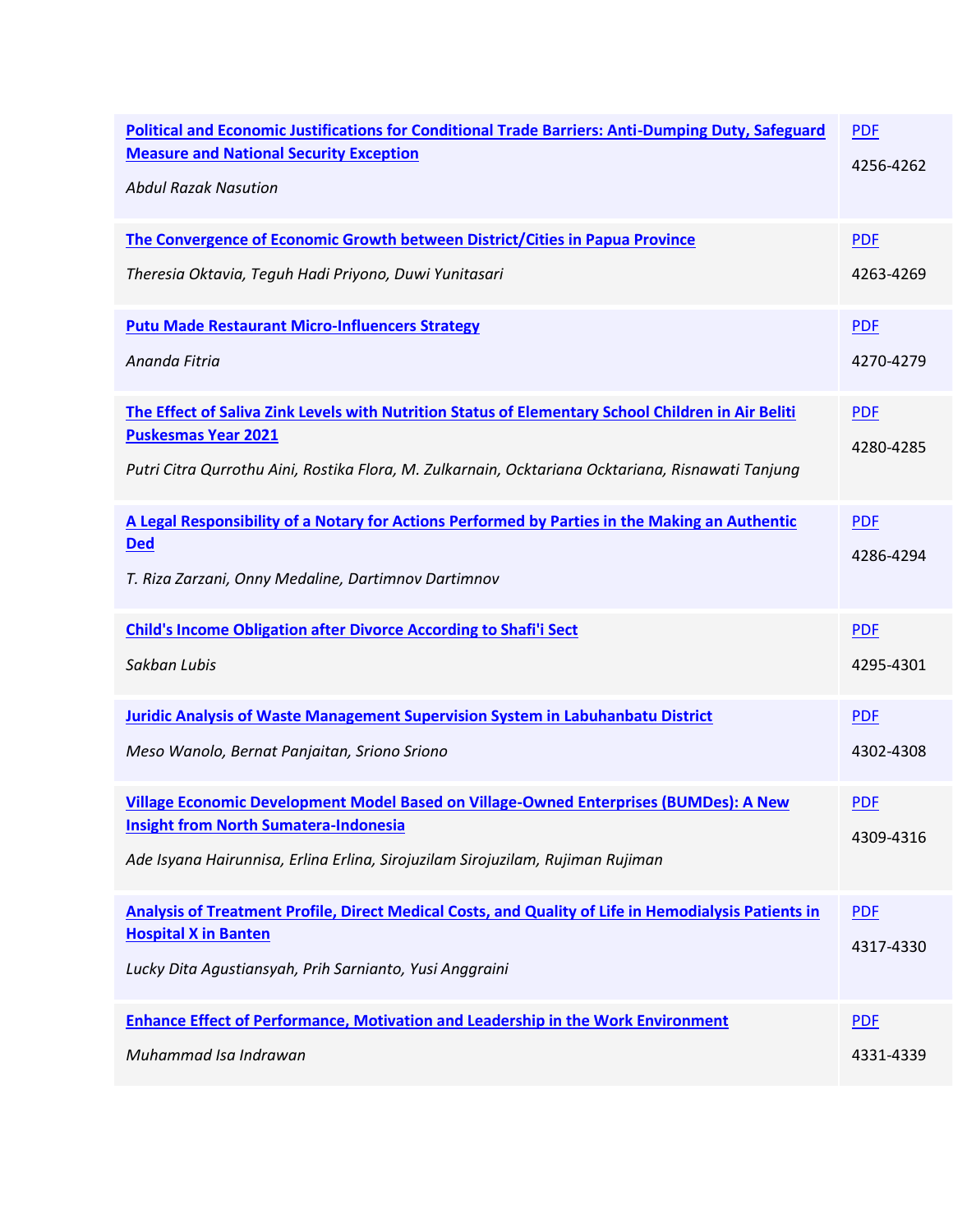| Interactive Multimedia Development Based on Adobe Flash Cs6 on the Hazards of Free<br><b>Association</b><br>Al Azharsyah, Budi Valianto, Novita Novita, Indra Kasih                                                                                                                             | <b>PDF</b><br>4340-4347 |
|-------------------------------------------------------------------------------------------------------------------------------------------------------------------------------------------------------------------------------------------------------------------------------------------------|-------------------------|
| <b>Innovation of Government Research and Development Institution Based on Knowledge</b><br><b>Management and Information Technology (Case Study on the Government Policy-Making</b><br><b>Research and Development Institution)</b><br>Umi Rusilowati, Hadi Supratikta, Raden Roro Ayu Metarini | <b>PDF</b><br>4348-4362 |
| Analysis of Slum Management Plan in East Area Covering Medan Area and Medan Denai District<br>Ruth Oldrina Margareth Tobing, Achmad Delianur Nasution, Ami Marisa Lubis                                                                                                                         | <b>PDF</b><br>4363-4371 |
| Development of Problem-Based Learning Devices for Training Science Process Skills (SPS) Junior<br><b>High School Students</b><br>Ika Agrista, Endang Susantini, Widowati Budijastuti                                                                                                            | <b>PDF</b><br>4372-4379 |
| The Role of Influencer Marketing to Improve Organizational Performance and its Impact on<br><b>Purchasing Decisions</b><br>Cucu Hodijah, Amalia Juliana Monika Intan, Rika Solihah, Santi Maria                                                                                                 | <b>PDF</b><br>4380-4390 |
| The Relation between the Characteristics of Parents and the Incidence of Stunting in Elementary<br><b>School Children in the Working Area of the Air Beliti Health Center</b><br>Dita Anggriani Lubis, Mohammad Zulkarnain, Rostika Flora, Risnawati Tanjung                                    | <b>PDF</b><br>4391-4397 |
| An Effect Realization on Temporality, Aspectuality, and Capital in English Indonesian Language<br><b>Yossy Fadly</b>                                                                                                                                                                            | <b>PDF</b><br>4398-4407 |
| The Relationship of Stunting Events with Intelligence Level in Elementary School Children at Air<br><b>Beliti Health Center</b><br>Desi Kurniati, Nur Alam Fajar, Novrikasari Novrikasari                                                                                                       | <b>PDF</b><br>4408-4414 |
| Strategy Analysis of the Marketing Mix in the New Normal Era on Orange Picking Tourism in<br><b>Mojokerto</b><br>Tiara Niken Pramesti, Nur Hidayati, M. Ridwan Basalamah                                                                                                                        | <b>PDF</b><br>4415-4428 |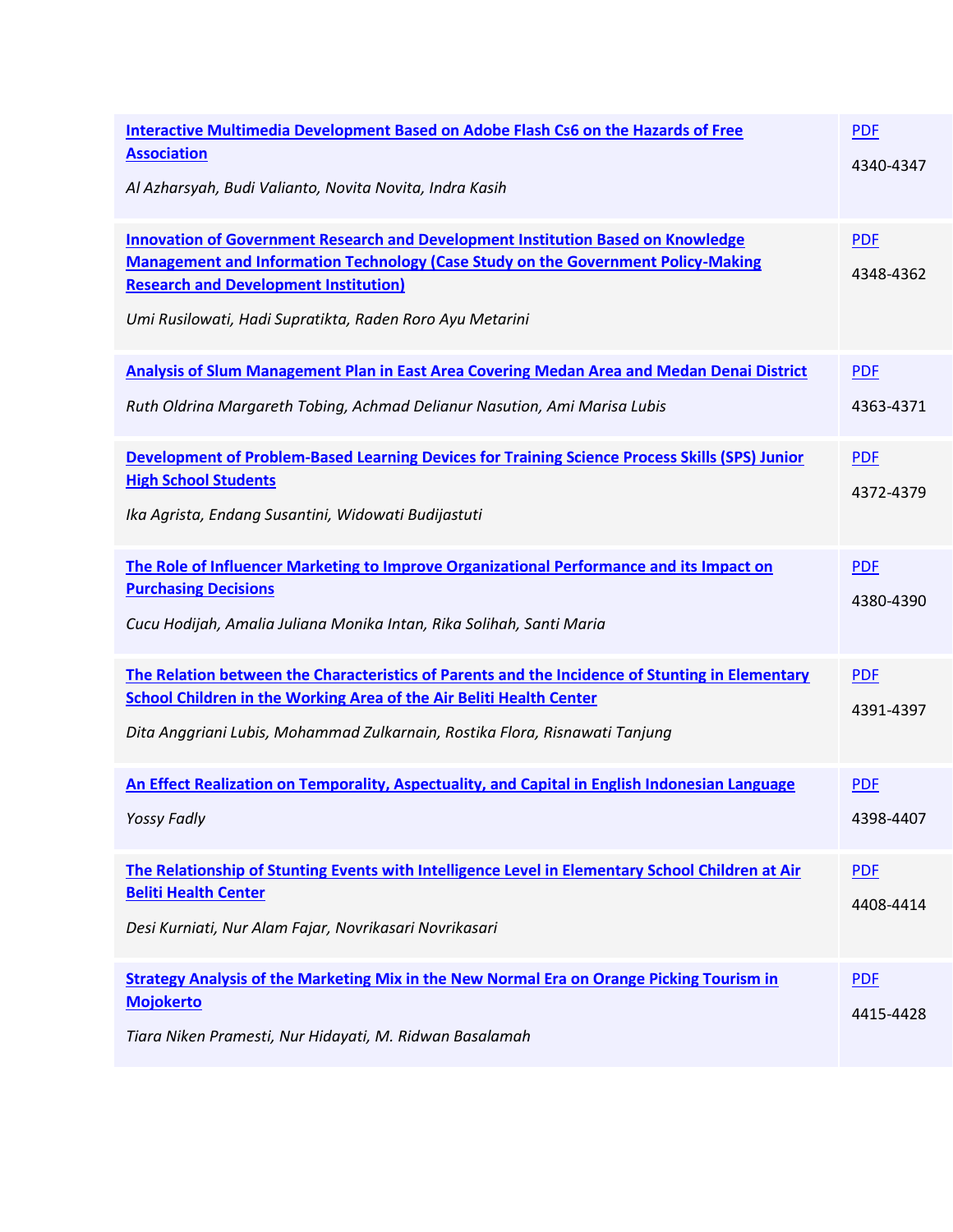| Analysis of the Effect of Archive Arrangement, Infrastructure and Competency of Archive Officers<br>on Work Effectiveness at the Office of Highways and Construction Development of North Sumatra<br><b>Province</b><br>Suyanto Suyanto, Rudi Salam Sinaga, Maksum Syahri Lubis                         | <b>PDF</b><br>4429-4444 |
|---------------------------------------------------------------------------------------------------------------------------------------------------------------------------------------------------------------------------------------------------------------------------------------------------------|-------------------------|
| <b>Implementation of Green Government by the Regional Government of East Kalimantan Province</b><br>as a Form of Ecological Principles (Case Study of the Impact of the Implementation of Coal Mining<br><b>Policy in Samarinda City)</b><br>Melati Dama, Sry Reski Mulka, Nur Hasanah, Jauchar Barlian | <b>PDF</b><br>4445-4457 |
| The Correlation between Self-Concept and Optimism among Psychology Faculty of College<br><b>Students Who Compiled on Thesis at University of Medan Area</b><br>Nini Sri Wahyuni, Istiana Istiana, Jannah Safira Asri                                                                                    | <b>PDF</b><br>4458-4464 |
| The Development of Digital Teaching Materials: An Effort to Create Mathematics Learning<br><b>Effectively at Universitas Muhammadiyah Sumatera Utara in the New Normal Era</b><br>Ismail Saleh Nasution, Ismail Hanif Batubara                                                                          | <b>PDF</b><br>4465-4474 |
| The Prosecution by the Pidie State Prosecutor Against the Criminal Action of Corruption Gampong<br><b>Income and Shopping Budget</b><br>Suhaibah Suhaibah, Armiwal Armiwal, Afdhalul Gunawar                                                                                                            | <b>PDF</b><br>4475-4482 |
| The Effect of Promotion, Price and Brand Image on the Decision to Choose a Computer Course<br><b>Institution at Fiara Computer LKP in Selat Besar Village</b><br>Seni Arti, Zulkifli Musannip Efendi Siregar, Junita Lubis                                                                              | <b>PDF</b><br>4483-4491 |
| Analysis of the Role of Bappeda in Regional Development Planning (Case Study of Maternal<br><b>Mortality in Batu Bara Regency in 2016)</b><br>Firman Pane, Siti Mardiana, Rudi Salam Sinaga                                                                                                             | <b>PDF</b><br>4492-4503 |
| Political Leadership Policy and Education in PSIAFIL Perspective at Pasim National University<br>Endri Hendrayana, Sugeng Djatmiko, Ishak Abdulhak, Achmad Mudrikah                                                                                                                                     | <b>PDF</b><br>4504-4517 |
| Effectiveness of Gelatin Tannate among Children with Acute Diarrhea: A Systematic Review and<br><b>Meta-Analysis</b><br>Farahdina Farahdina, Claudia Herda, Siti Habibah Zein, Vatine Adila                                                                                                             | <b>PDF</b><br>4518-4528 |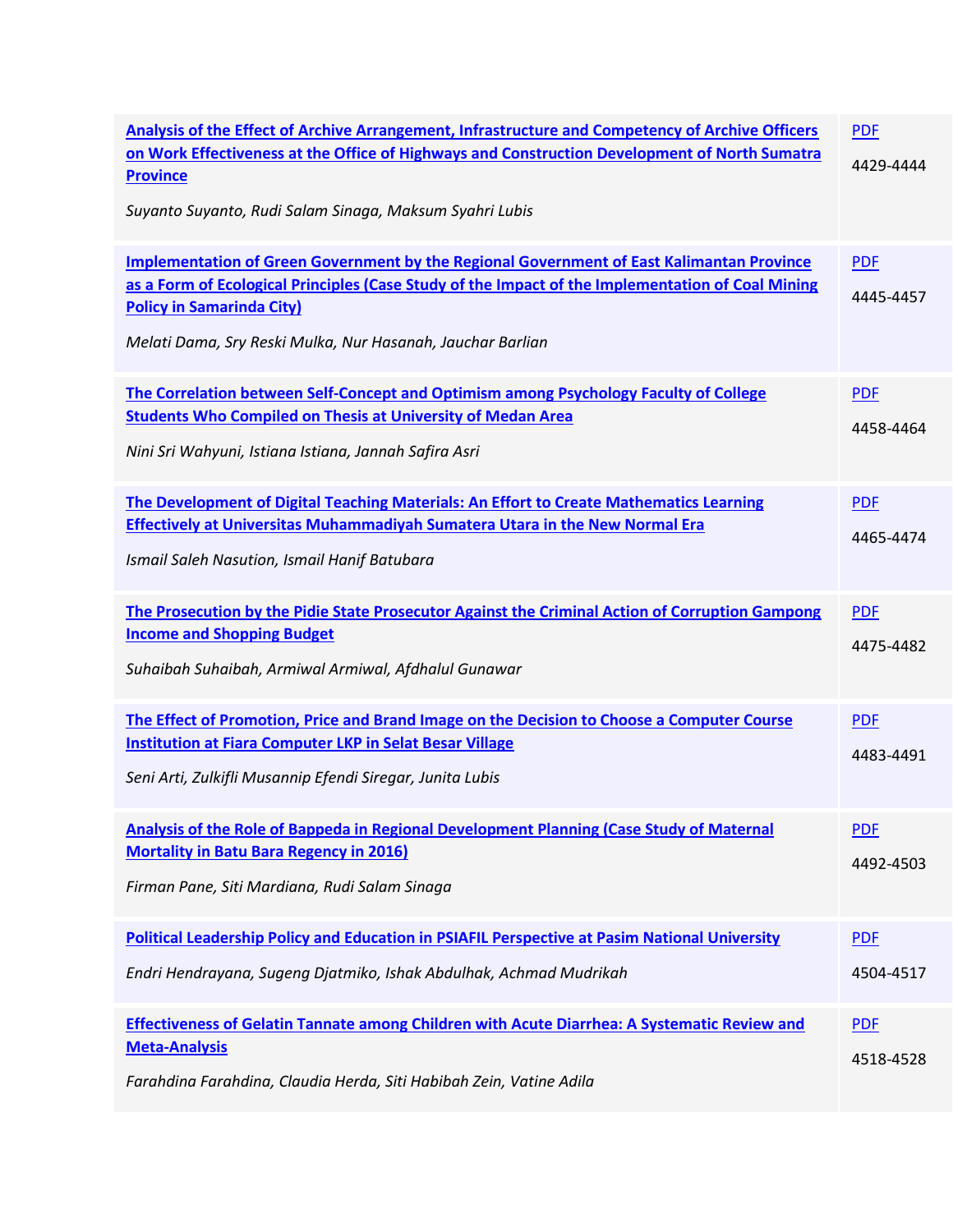| <b>Construction of the Meaning of Radicalism and Efforts to Prevent the Spread of Radicalism (Study</b><br>at Al-Azhar Senior High School Medan)<br>Ricky Shahriza Ramadhan Dalimunthe, Badaruddin Badaruddin, Nurman Achmad                                                                                                                         | <b>PDF</b><br>4529-4538 |
|------------------------------------------------------------------------------------------------------------------------------------------------------------------------------------------------------------------------------------------------------------------------------------------------------------------------------------------------------|-------------------------|
| The Effect of Achievement Motivation, Competence and Self-Efficacy in Entrepreneurship on the<br><b>Visionary Capabilities of Entrepreneurs, in South Kalimantan-Indonesia</b><br>Suyanto Suyanto, Endang Larasati, Indi Djastuti, Widiartanto Widiartanto, Yuwanto Yuwanto                                                                          | <b>PDF</b><br>4539-4552 |
| <b>Research Phenomenon during the Covid-19 Pandemic: Challenges and Opportunities for Online</b><br><b>Media Learning</b><br>Harry Satrya Wanto, Suharnanik Suharnanik, Soepriyono Soepriyono                                                                                                                                                        | <b>PDF</b><br>4553-4563 |
| The Effect of Total Third Party Fund and Number of Offices on Sharia Commercial Bank Financing<br>Supiah Ningsih, Rudy Irwansyah                                                                                                                                                                                                                     | <b>PDF</b><br>4564-4577 |
| The Influence of Social Responsibility and Leverage on Company Value with Profitability as<br><b>Mediator</b><br>Yunita Kurniawat, Suwardi B. Hermanto, Bambang Suryono                                                                                                                                                                              | <b>PDF</b><br>4578-4590 |
| The Relationship between Psychological Capital and Accessible Resources to Support the<br><b>Organization Power's Sustainability in School Administrators at the Islamic Formal School</b><br><b>Education Institute (Islamic Elementary School and Islamic Junior High School)</b><br>Mesiono Mesiono, Muamar Al Qadri, Ahmad Fuadi, Zaifatur Ridha | <b>PDF</b><br>4591-4599 |
| The Effect of Total Deposits and Loan Arrears on the Income of CU Maju Bersama Cooperatives in<br><b>Siantar District (Before and During Covid-19)</b><br>Fitri Sitinjak, Pinondang Nainggolan, Darwin Damanik, Elidawaty Purba                                                                                                                      | <b>PDF</b><br>4600-4617 |
| The Effect of Capital Adequacy Ratio, non Performing Financing, and Financing to Deposit Ratio on<br><b>Returns for Deposit Results of Sharia Commercial Banks</b><br>Rudy Irwansyah, Syahrijal Hidayat                                                                                                                                              | <b>PDF</b><br>4618-4634 |
| <b>Optimization of Data Security System Control with CRC (Cyclic Redundancy Check) Algorithm</b><br>Dedi Purwanto                                                                                                                                                                                                                                    | <b>PDF</b><br>4635-4642 |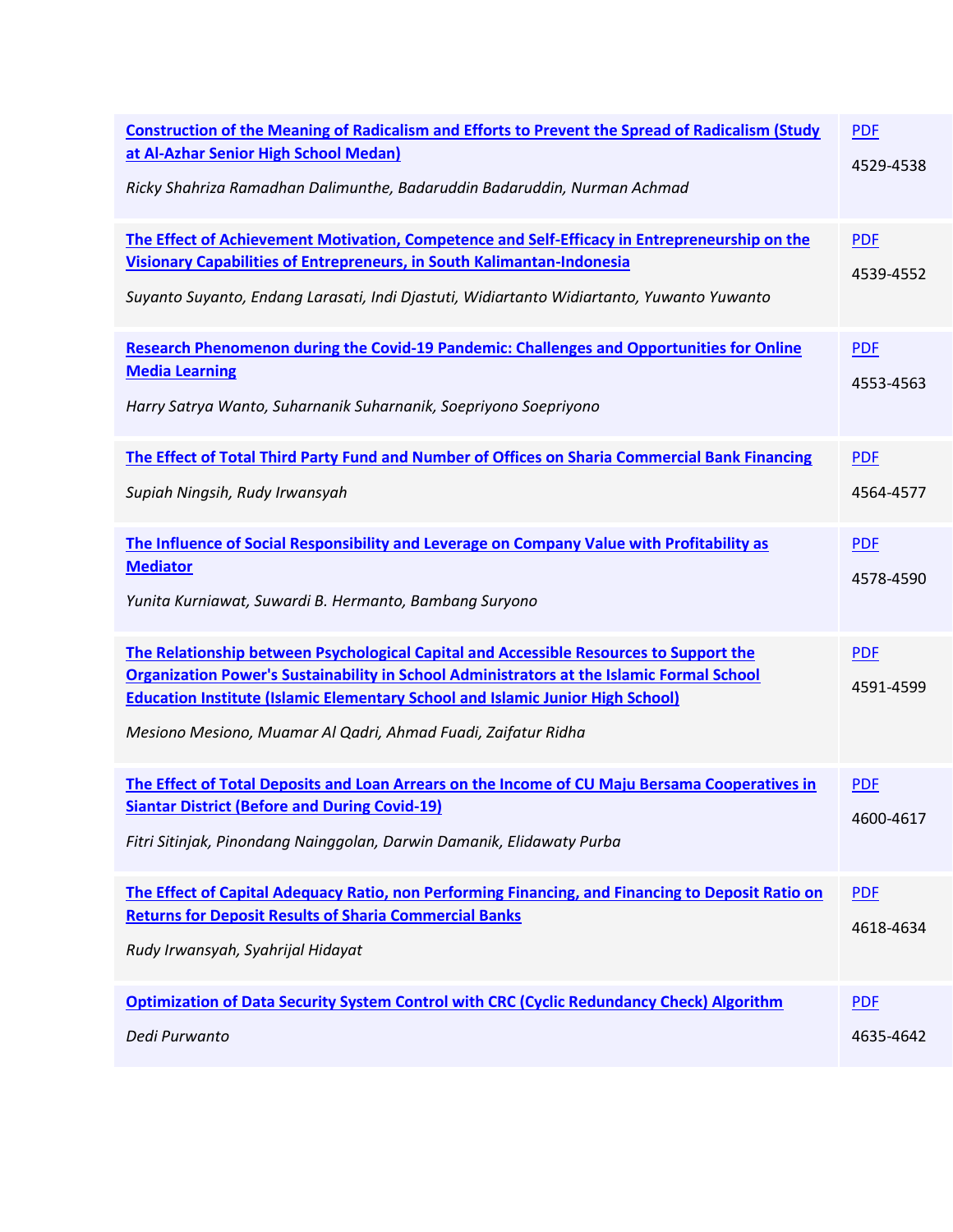| An Effect of Planning, Organizing, Staffing, Leading and Controlling of Operational Leadership<br>Ikhah Malikhah                                                                                                              | <b>PDF</b><br>4643-4652 |
|-------------------------------------------------------------------------------------------------------------------------------------------------------------------------------------------------------------------------------|-------------------------|
| <b>Opportunities of Traditional Law Communities to Resolve Criminal Cases in Indonesia (Response</b><br>to the Long Crisis of Legality Issues in the Principles of Criminal Law)<br>Irma Fatmawati                            | <b>PDF</b><br>4653-4662 |
| <b>Architectural Interaction between Space and Behavior (Case Study: Santika Dyandra Hotel</b><br><b>Medan's Lobby)</b><br>Faurantia Forlana Sigit                                                                            | <b>PDF</b><br>4663-4677 |
| <b>Criminal Acts of Corruption Procurement of Goods and Services of Local Governments through</b><br><b>Electronic Procurement Services (LPSE)</b><br>Yasmirah Yasmirah, Firman Halawa, Sukur Tandiono, T. Riza Zarzani       | <b>PDF</b><br>4678-4684 |
| <b>Enhance of Legal Protection the Health Outsourcing Workers in Health Law Number 36 of 2009</b><br>Yohny Anwar, T. Riza Zarzani, Firman Halawa, T. M. Fauzi                                                                 | <b>PDF</b><br>4685-4696 |
| How is the Income Disparity in the Context of North Sumatera Province: A Conceptual Framework<br>Sinar Indra Kesuma, Sirojuzilam Sirojuzilam, Erlina Erlina, Suwardi Lubis                                                    | <b>PDF</b><br>4697-4710 |
| The Effect of Quality of Work Life and Work Environment on Employee Performance at PT Wijaya<br>Karya Rekayasa Konstruksi East Jakarta<br>Rima Handayani, Eni Puji Astuti, Rahmi Hermawati                                    | <b>PDF</b><br>4711-4723 |
| Legis Ratio Norms Article 64 of Law No. 1 Year 2004 Concerning State Treasure<br>Alman P. Pakpahan, Sudarsono Sudarsono, Setiawan Noerdajasakti, Iwan Permadi                                                                 | <b>PDF</b><br>4724-4735 |
| The Analysis of Factors Related to the Company Performance with Capital Structure as an<br>Intervening Variable in the Transportation Industry in Indonesia<br>Maswani Maswani, Dimas Angga Negoro, Tantri Yanuar Rahmat Syah | <b>PDF</b><br>4736-4752 |
| The Influence of Social Responsibility and Leverage on Company Value with Profitability as<br><b>Mediator</b><br>Yunita Kurniawati, Suwardi B. Hermanto, Bambang Suryono                                                      | <b>PDF</b><br>4753-4765 |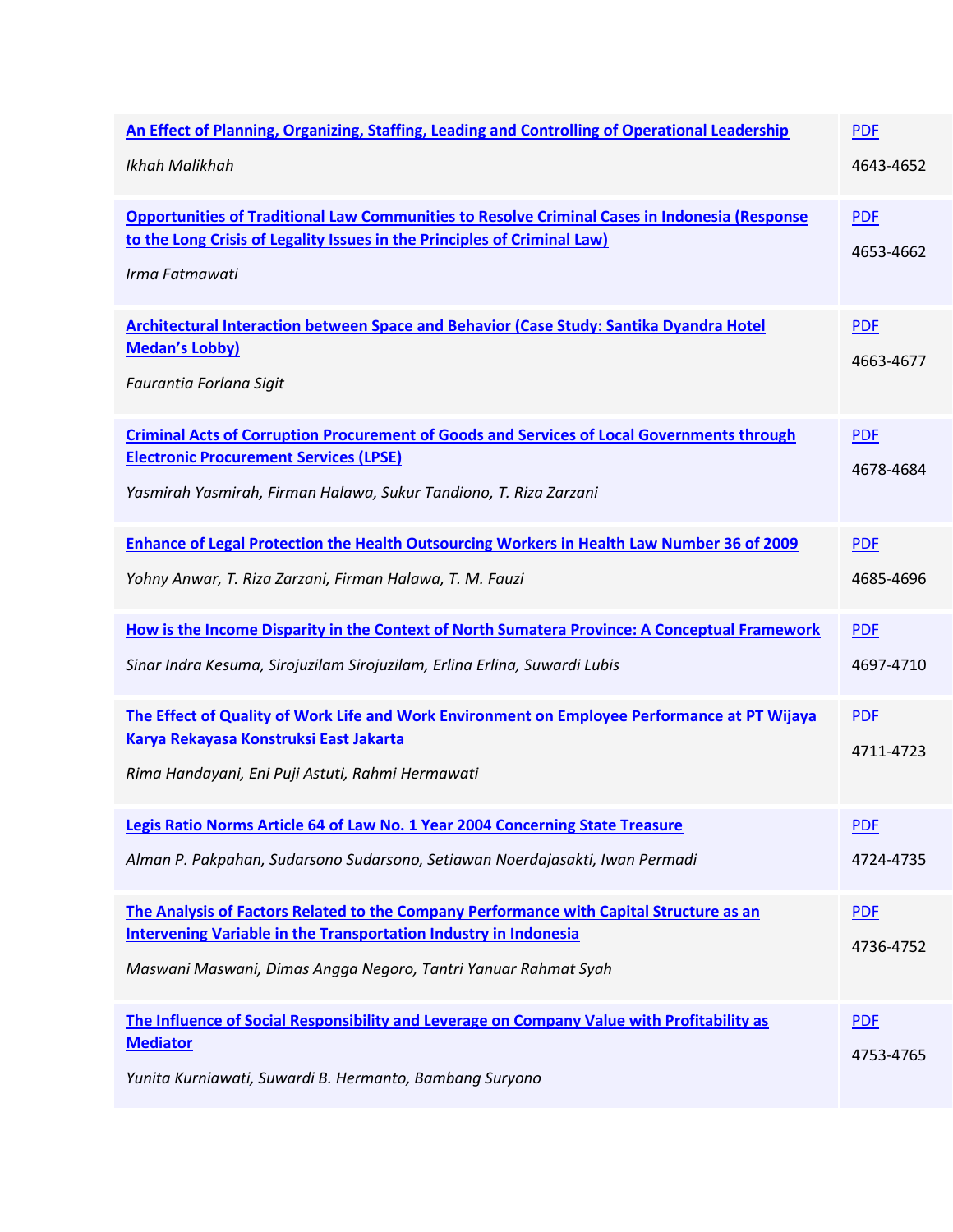| <b>Contribution of ICT Literacy and Teachers Work Ethic on the Quality of Distance Education in State</b><br><b>Junior High Schools of Sukoharjo Sub-District</b><br>Darus Rohman, Sutama Sutama, Darsinah Darsinah                                 | <b>PDF</b><br>4766-4779 |
|-----------------------------------------------------------------------------------------------------------------------------------------------------------------------------------------------------------------------------------------------------|-------------------------|
| <b>Policy Discretion for Post-Disaster Rehabilitation and Reconstruction of Gunung Sinabung Eruption</b><br>in Karo Regency in the Settlement Relocation Program<br>Dariyus Medi Sinulingga, Badaruddin Badaruddin, Robert Siregar                  | <b>PDF</b><br>4780-4791 |
| The Contribution of Napoleon Bonaparte to Egyptology<br>Jock Matthew Agai, M. Yoserizal Saragih                                                                                                                                                     | <b>PDF</b><br>4792-4803 |
| The Role of Brand Ambassador, Event Marketing and Digital Marketing on Purchase Decisions<br><b>User Shopee</b><br>William Kok, Yeni Ariesa, Kelvin Kelvin, Vincent Pratama, Steven Kosasih, Vedas Fernand Alianza                                  | <b>PDF</b><br>4804-4814 |
| <b>Effectiveness of Online Education in Achieving Indonesia's National Education Targets in</b><br><b>Elementary School</b><br>Lely Medyawati                                                                                                       | <b>PDF</b><br>4815-4821 |
| The Effect of Circuit Core Stability Training Towards The Strength of Abdominal Muscles and<br><b>Balance</b><br>Luh Putu Tuti Ariani                                                                                                               | <b>PDF</b><br>4822-4829 |
| The Value of Spirituality in Keluarga Persilatan Ki Ageng Pandan Alas<br>Muhammad Hanif                                                                                                                                                             | <b>PDF</b><br>4830-4840 |
| <b>Analysis of Consumer Satisfaction Using Delivery Service "Titipan Kilat" (TIKI)</b><br>T. Nurhaida, Lilinesia Lilinesia, Amrin Mulia Utama                                                                                                       | <b>PDF</b><br>4841-4846 |
| <b>Improvement of Teaching Materials of Microeconomic Theory (Case Study of Economic Education</b><br><b>Study Program in State University of Medan)</b><br>Putri Sari MJ Silaban, Joko Suharianto, Aurora Elise Putriku, Sabda Dian Nurani Siahaan | <b>PDF</b><br>4847-4855 |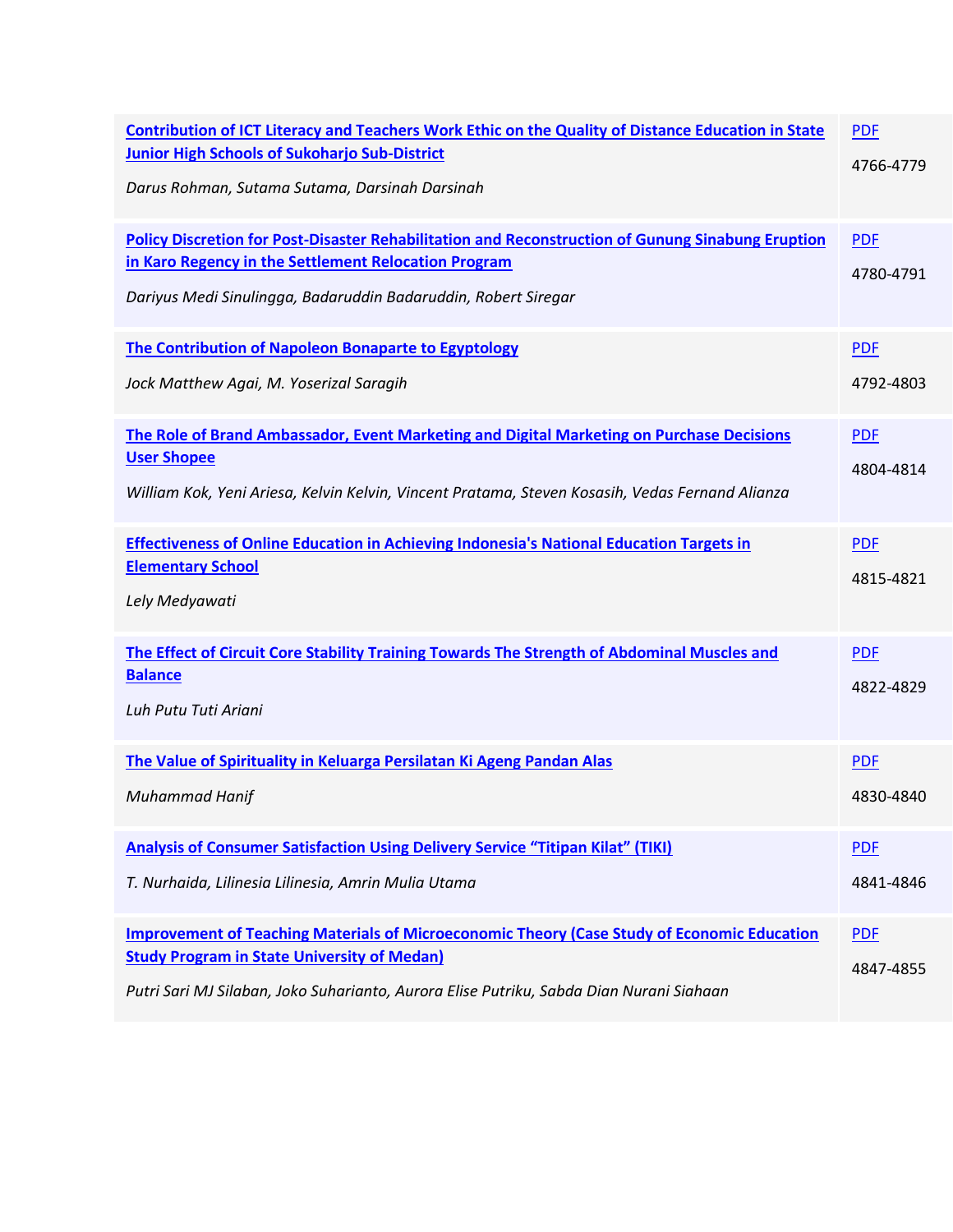| The Effect of the Internal Control System, the Competency of Village Employees and<br>Organizational Commitments on Village Physical Development in Galang District Deli Serdang<br>Regency<br>Vini Dwi Putranti, Badaruddin Badaruddin, Sirojuzilam Sirojuzilam | <b>PDF</b><br>4856-4861 |
|------------------------------------------------------------------------------------------------------------------------------------------------------------------------------------------------------------------------------------------------------------------|-------------------------|
| <b>Implementation of Smart Tourism in Kedang Ipil Village</b><br>Kezia Arum Sary, Silviana Purwanti, Rina Juwita                                                                                                                                                 | <b>PDF</b><br>4862-4872 |
| The Effect of Murabahah Financing and Profit Sharing on the Profitability of Return on Assets<br>(ROA) Through Non Performing Financing (NPF) In Sharia Commercial Banks<br>Marliyah Marliyah, Kamilah K, Rahmadina Rahmadina                                    | <b>PDF</b><br>4873-4886 |
| Student Centered Learning In Surah Thaha 17-18 And It's Implication In Islamic Boarding School<br><b>Education</b><br>Khusnul Auliyah, Suwarno Suwarno, Uswatun Chasanah, Ramsah Ali                                                                             | <b>PDF</b><br>4887-4899 |
| <b>Government Policy on Accessibility of Persons with Disabilities in Finding Jobs in Pematangsiantar</b><br><b>City</b><br>Alyunzira Wardani, Zulkifli Zulkifli, Indra Fauzan                                                                                   | <b>PDF</b><br>4900-4911 |
| The Role of Traditional Markets in Improving the Community's Economy amid the Covid 19<br>Pandemic, Palangka Raya<br>Rinto Alexandro, Tonich Uda, Selvi Selvi                                                                                                    | <b>PDF</b><br>4912-4924 |
| <b>Analysis of the Procurement of Civil Servants in Deli Serdang Regency (Study at the Regency</b><br><b>Regional Personnel Agency Deli Serdang)</b><br>Wahyu Ramadhan, Rudi Salam Sinaga, Adam Adam                                                             | <b>PDF</b><br>4925-4935 |
| Aspects of Legal Protection in the Agreement of Selling and Purchase of Heritage Land<br>Adi Sanjaya, Sriono Sriono, Elviana Sagala                                                                                                                              | <b>PDF</b><br>4936-4942 |
| Analysis of the Effect of Land and Building Tax Results on Regional Original Income and Economic<br><b>Growth in the West Area, Central Kalimantan Province</b><br>Alexandra Hukom, Dedi K. Mihing, Sunaryo Neneng, Johni Sonder                                 | <b>PDF</b><br>4943-4953 |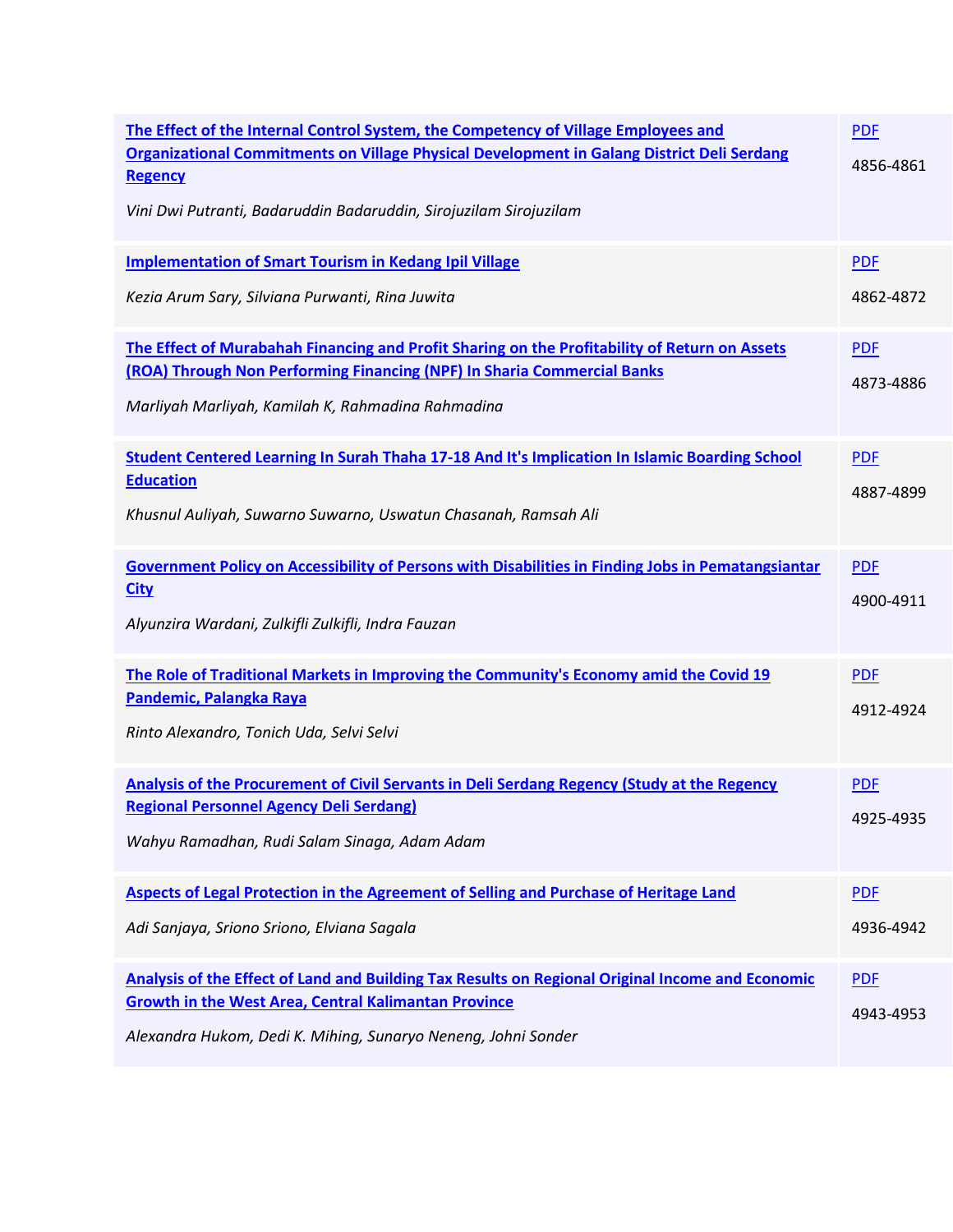| <b>Indonesian Exchange Traded Fund Performance</b>                                                                                                        | <b>PDF</b> |
|-----------------------------------------------------------------------------------------------------------------------------------------------------------|------------|
| Radityo Fajar Arianto, Hendrawan Supratikno, Gracia Shinta S. Ugut, Edison Hulu                                                                           | 4954-4966  |
| Effect of Current Ratio, Return on Equity, Debt to Equity Ratio, and Earnings per Share on Stock                                                          | <b>PDF</b> |
| <b>Returns of Mining Companies Listed on the Indonesia Stock Exchange</b><br>Chintya Nurmayasari, Haryono Umar, Agustina Indriani                         | 4967-4982  |
| The Effect of ROA, ROE, CR, DER and EVA on Stock Return of Non-Banking Companies Listed on                                                                | <b>PDF</b> |
| the Lq-45 Index and Sri-Kehati Index on the Indonesia Stock Exchange 2015-2019<br>Herry Santoso, Gracia Shinta S. Ugut                                    | 4983-4997  |
| The Financial Perspective Study on Tax Avoidance                                                                                                          | <b>PDF</b> |
| Hisar Pangaribuan, Jouse Fernando HB, Sukrisno Agoes, Jenny Sihombing, Denok Sunarsi                                                                      | 4998-5009  |
| Analysis of the Effect of Institutional Ownership Profitability, Sales Growth and Leverage on Tax<br><b>Avoidance in Construction Subsector Companies</b> | <b>PDF</b> |
| Ramadan Harahap                                                                                                                                           | 5010-5018  |
| <b>Empirical Review on Factors that Determine an Internal Audit Effectiveness</b>                                                                         | <b>PDF</b> |
| Saikou Conteh                                                                                                                                             | 5019-5033  |
| <b>Inflammatory Activity Test of N-Hexant Extract of Kandis Acid (Garcinia Xanthochymus) Against</b>                                                      | <b>PDF</b> |
| <b>Male White Mice (Rattus norvegicus)</b><br>Hanafis Sastra Winata, Ihsanul Hafiz, Yulis Kartika, Delima Sihombing                                       | 5034-5042  |
| <b>Comparison of Compressive Strength and Wood Powder Absorption and Coffee Grade Aggregate</b>                                                           | <b>PDF</b> |
| <b>With Uniform Grade</b><br>Fahrizal Zulkarnain, Irma Dewi, Feri Iman Hasibuan                                                                           | 5043-5052  |
| Application of the Sea Approach (Starter Experiment Approach) in Practicum Activities to Improve                                                          | <b>PDF</b> |
| <b>Academic Skills Students' in Biology Lessons At SMA Negeri 1 Banyuwangi</b><br>Triana Kartika Santi, Candra Hermawan, Yulia Ayu Widyana                | 5053-5059  |
| The Role of Competitive Advantage and Customer Relationship Management in Increasing                                                                      | <b>PDF</b> |
| <b>Interest in Staying Back at Non-Star Hotels in Covid 19 Era</b>                                                                                        | 5060-5065  |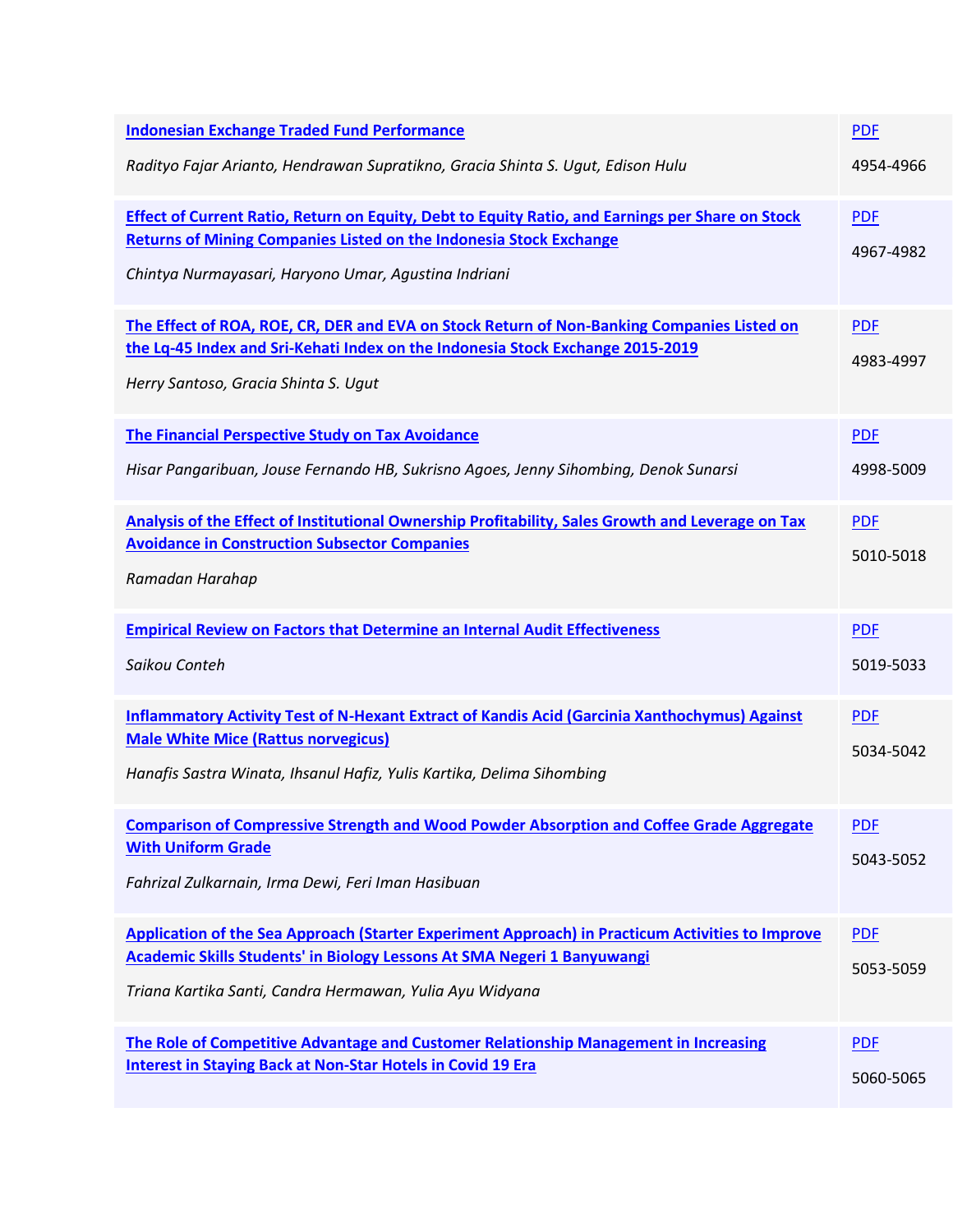| Wentri Merdiani, Umi Narimawati, Dewi Indriani Jusuf                                                                                                                                                                        |                         |
|-----------------------------------------------------------------------------------------------------------------------------------------------------------------------------------------------------------------------------|-------------------------|
| Analysis of Small Micro Business Sector on the Welfare of Small Micro Enterprises in North<br><b>Sumatra</b><br>Diwayana Putri Nasution, Syaad Afifuddin, Irsad Irsad, Rahmanta Rahmanta                                    | <b>PDF</b><br>5066-5079 |
| <b>Application of Communication in Madratsah</b><br>Wajnah Wajnah, Abidah Abidah                                                                                                                                            | <b>PDF</b><br>5080-5091 |
| The Role of Mediator in Industrial Relationship Dispute Settlement Process during Covid-19<br><b>Pendemic at Labor Offices Department North Sumatra Province</b><br>Humaizi Humaizi, Munir Tanjung, Lia Lestari             | <b>PDF</b><br>5092-5104 |
| <b>Response of City's Garbage Compost on the Production of Several Varieties of Shallots</b><br>Devi Andriani Luta                                                                                                          | <b>PDF</b><br>5105-5110 |
| <b>Criminal Policy for Legal Protection of Children Victims of Criminal Action of Sexual Violence in the</b><br><b>Household</b><br>Syaiful Asmi Hasibuan                                                                   | <b>PDF</b><br>5111-5119 |
| <b>Enhance Successful Identification of E-Government Management in Realizing Good Government</b><br><b>Governance in the Government of the City Of Binjai</b><br>Anggi Pratama Nst, Saimara Sebayang, Dito Aditia Darma Nst | <b>PDF</b><br>5120-5133 |
| <b>European Muslim, Radicalism, Terrorism, and Democracy: A Reflection</b><br>Alfian Alfian, Herdi Sahrasad, Dedy Tabrani, Al Chaidar                                                                                       | <b>PDF</b><br>5134-5141 |
| Design and Build a Sun Tracking System Using a Fuzzy Logic Controller to Optimize the Output<br><b>Power of the Solar Cell Module</b><br>Hamdani Hamdani, Solly Aryza, Zuraidah Tharo, Siti Anisah                          | <b>PDF</b><br>5142-5154 |
| <b>Multi-Ethnic and Multi-Religious Involvement of Indonesian-Chinese Muslims Society in</b><br><b>Habituating the Indonesian Nation Character</b><br>Religia Fatihasari Berliana, Rusnaini Rusnaini, Triyanto Triyanto     | <b>PDF</b><br>5155-5165 |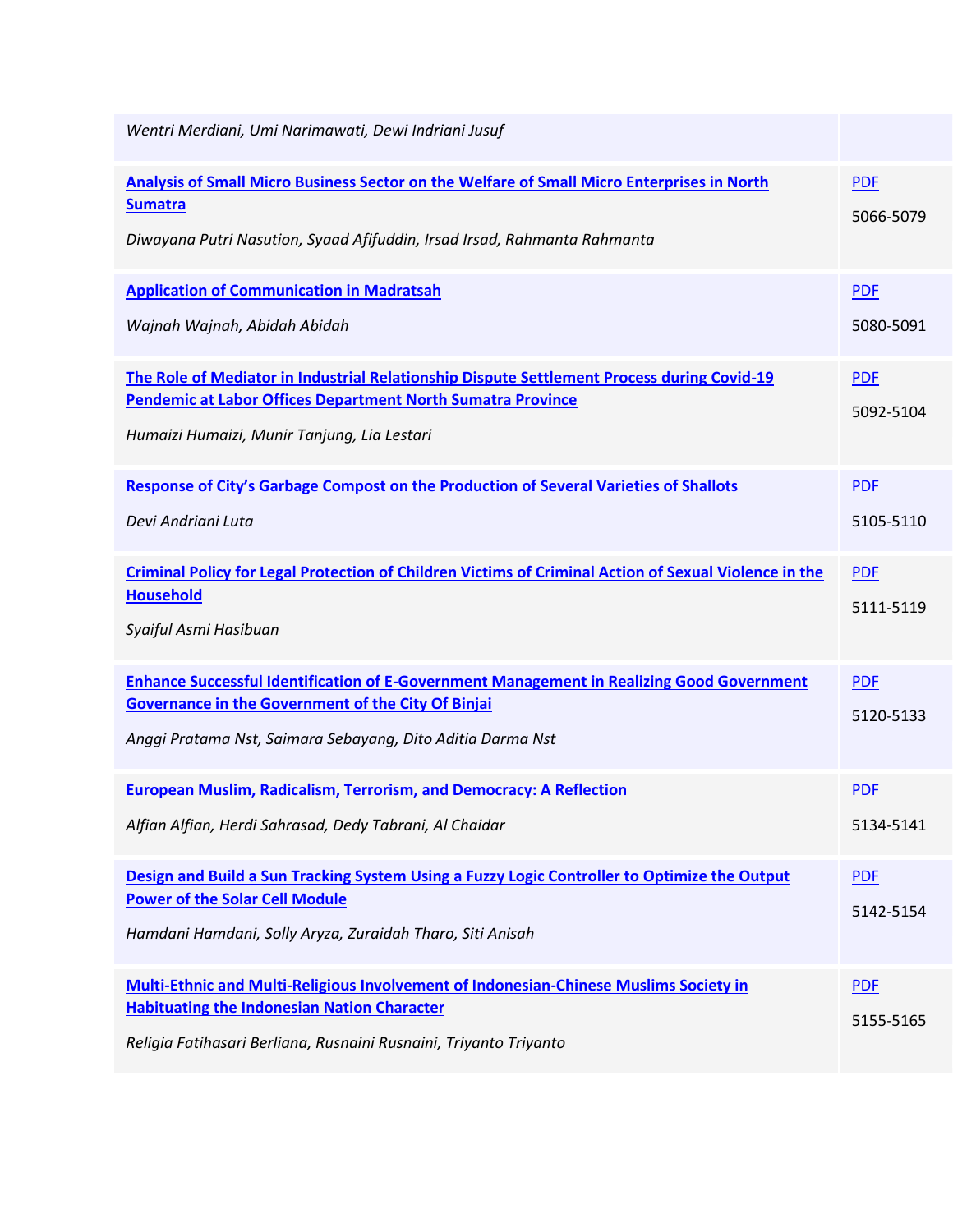| The Effect of Rational Motivations, Emotional Motivations, Promotions, and Brand Images on the<br><b>Purchase Decision of Yamaha Motorcycles at Alfa Scorpii Rantauprapat</b><br>Ade Indah Sari Harahap, Ade Parlaungan Nasution, Elida Florentina Sinaga Simanjorang | <b>PDF</b><br>5166-5179 |
|-----------------------------------------------------------------------------------------------------------------------------------------------------------------------------------------------------------------------------------------------------------------------|-------------------------|
| The Correlation Between Extensive Reading, Critical Reading, and Self-Esteem in Students'<br><b>Reading Abilities</b><br>Syariffudin Zuhri, Khoirul Anwar, Nirwanto Maruf                                                                                             | <b>PDF</b><br>5180-5186 |
| Propranolol Oral Treatment for Infantile Hemangioma : A Systematic Review                                                                                                                                                                                             | <b>PDF</b>              |
| Aulia Nissa Rizky Hariyono, Ratih Pramuningtyas, Zhela Fatin Fatiha, Ayu Mayangsari, Tia Mella Citra                                                                                                                                                                  | 5187-5195               |
| The Government Effort in Improving Healthcare Access in Rural Communities Based On Law                                                                                                                                                                                | <b>PDF</b>              |
| Rio Dwi Pradana Putra, Zainul Ibat, Achmad Romdhan Syah, Aceng Wiantono                                                                                                                                                                                               | 5196-5201               |
| Visitor Relationship Marketing: A Case Study in Samosir Tourism Area                                                                                                                                                                                                  | <b>PDF</b>              |
| Yossie Rossanty, Muhammad Dharma Tuah Putra Nasution, Irawan Irawan                                                                                                                                                                                                   | 5202-5208               |
| <b>Government Policy in Managing Covid 19 in Perspective of Human Rights and Social Justice</b>                                                                                                                                                                       | <b>PDF</b>              |
| Alfiah Sabrina, Alijzadilanur Rahma, Alfin Ersa Ardiansyah                                                                                                                                                                                                            | 5209-5216               |
| The Effectiveness of Topical Tea Tree Oil (Terpinen-4-OI) in Human Demodicosis: A Literature<br><b>Review</b><br>Ayu Mayangsari, Ratih Pramuningtyas, Aulia Nissa Rizky Hariyono, Zhela Fatin Fatiha, Tia Mella Citra                                                 | <b>PDF</b><br>5217-5223 |
| <b>Contribution of Independent Learning and Learning Motivation to Learning Outcomes of Islamic</b><br><b>Religious Education Students of State Senior High School 1 Sei Rampah</b><br>Candra Wijaya, Rusydi Ananda, Agung Baskoro                                    | <b>PDF</b><br>5224-5233 |
| The Effectiveness of E-Learning Madrasah in English Teaching and Learning                                                                                                                                                                                             | <b>PDF</b>              |
| Aris Purwantoro, Slamet Asari, Nirwanto Maruf                                                                                                                                                                                                                         | 5234-5244               |
| <b>Economic Valuation and Cultivation of Persimmons in Takengon City Central Aceh District</b>                                                                                                                                                                        | <b>PDF</b>              |
| Ayu Erfiana Asmy, Rahmadhani Fitri                                                                                                                                                                                                                                    | 5245-5252               |
| <b>Opportunities and Challenges for Limitation of Plastic Waste in Balikpapan City</b>                                                                                                                                                                                | <b>PDF</b>              |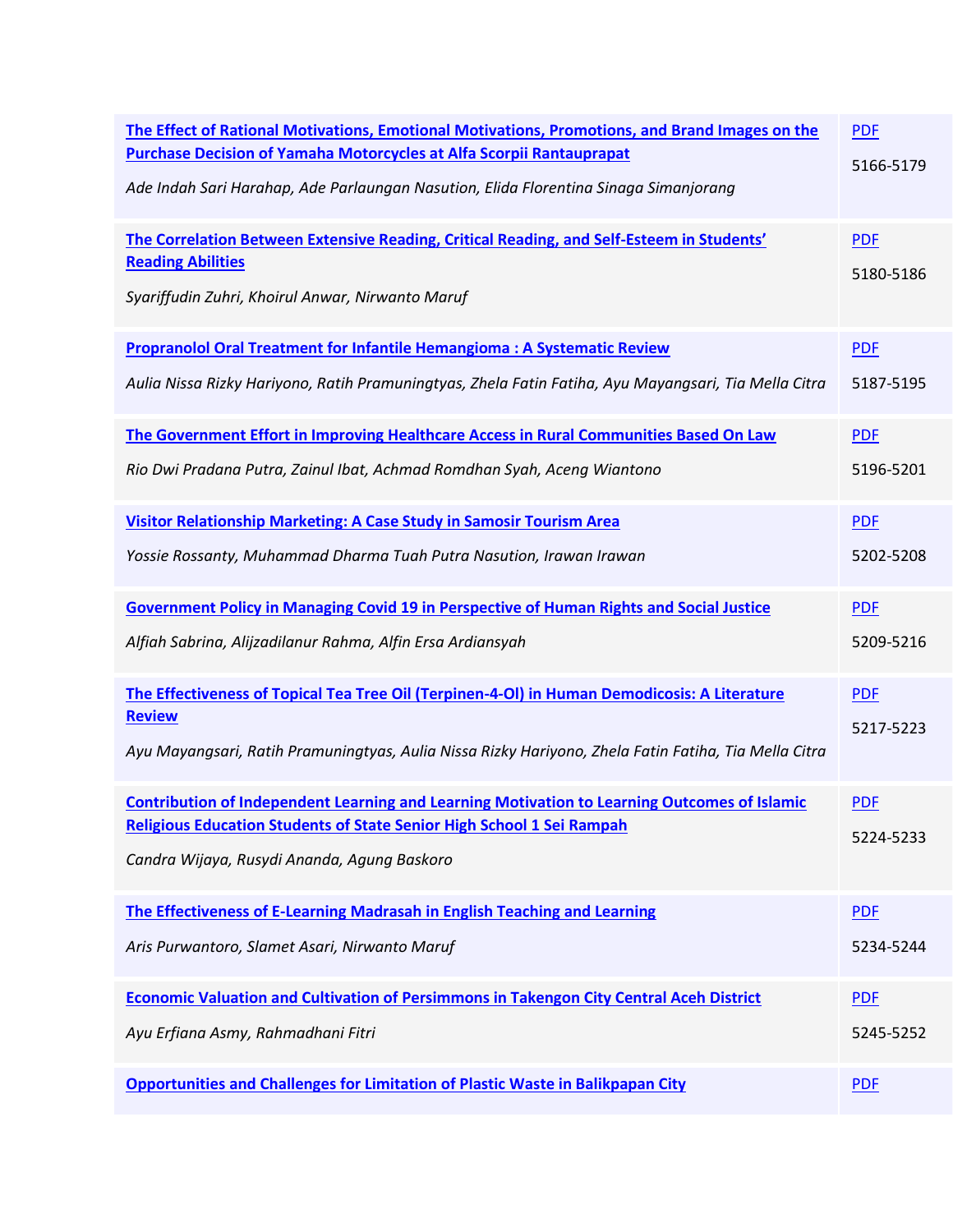| Thalita Rifda Khaerani, Melsy Vanesa Sarai                                                                                                                                                                                                          | 5253-5267               |
|-----------------------------------------------------------------------------------------------------------------------------------------------------------------------------------------------------------------------------------------------------|-------------------------|
| Relationship of Knowledge and Attitude to the Role of Health Personnel in Management of<br><b>Stunting Events in School Children, Tuah Negeri District, Musi Rawas Regency</b><br>Nirwana Nirwana, Rico Januar Sitorus, Nur Alam Fajar              | <b>PDF</b><br>5268-5274 |
| <b>Innovations in Islamic Banking on Conventional Banks (Study on Banking Industry Players)</b><br>Irsyad Kamal, Yudi Azis                                                                                                                          | <b>PDF</b><br>5275-5287 |
| <b>Entrepreneurial Orientation on Food and Beverage SMEs' Performance : The Role of Competitive</b><br><b>Advantage and Innovation</b><br>Haufi Sukmamedian                                                                                         | <b>PDF</b><br>5288-5297 |
| The Relationship between Iron Intake and Anemia in Elementary School Children in the Working<br>Area of the Air Beliti Public Health Center, Musi Rawas Regency<br>Meliyanti Meliyanti, Rostika Flora, Najmah Najmah                                | <b>PDF</b><br>5298-5304 |
| Remedial Programs' Effectiveness on Indonesian Language Learning at SMAN 1 Bandar Baru, Pidie<br><b>Jaya Regency</b><br>Hayatun Rahmi, Jafaruddin Jafaruddin, Muhammad Iqbal                                                                        | <b>PDF</b><br>5305-5316 |
| The Effect of Health Banks on Share Returns in Banking Companies Listed on the IDX for the 2019<br><b>Period With Political Events (Indonesia Presidential Elections) as Dummy Variables</b><br>Roby Hadimurzani, Ardi Paminto, Irwansyah Irwansyah | <b>PDF</b><br>5317-5330 |
| <b>Virtual Exhibition Room in the Pandemic Era</b><br>Arsita Pinandita, Nofrizaldi Nofrizaldi, Uzda Nabila Shabiriani                                                                                                                               | <b>PDF</b><br>5331-5338 |
| The Role of Immigration and Employment Law as a Media for Licensing and Supervision of Foreign<br><b>Workers in the Republic of Indonesia</b><br>Livia Naila Elsarinda, Olyvia Sindiawaty, Ferdi Anzas Pratama                                      | <b>PDF</b><br>5339-5346 |
| Study of Efficiency of Islamic Commercial Banks in Indonesia through the Role of Capital and<br><b>Liquidity: Two-Stage Data Envelopment Analysis</b><br>Fitri Irianti, Erie Febrian, Yudi Ahmad Faisal                                             | <b>PDF</b><br>5347-5361 |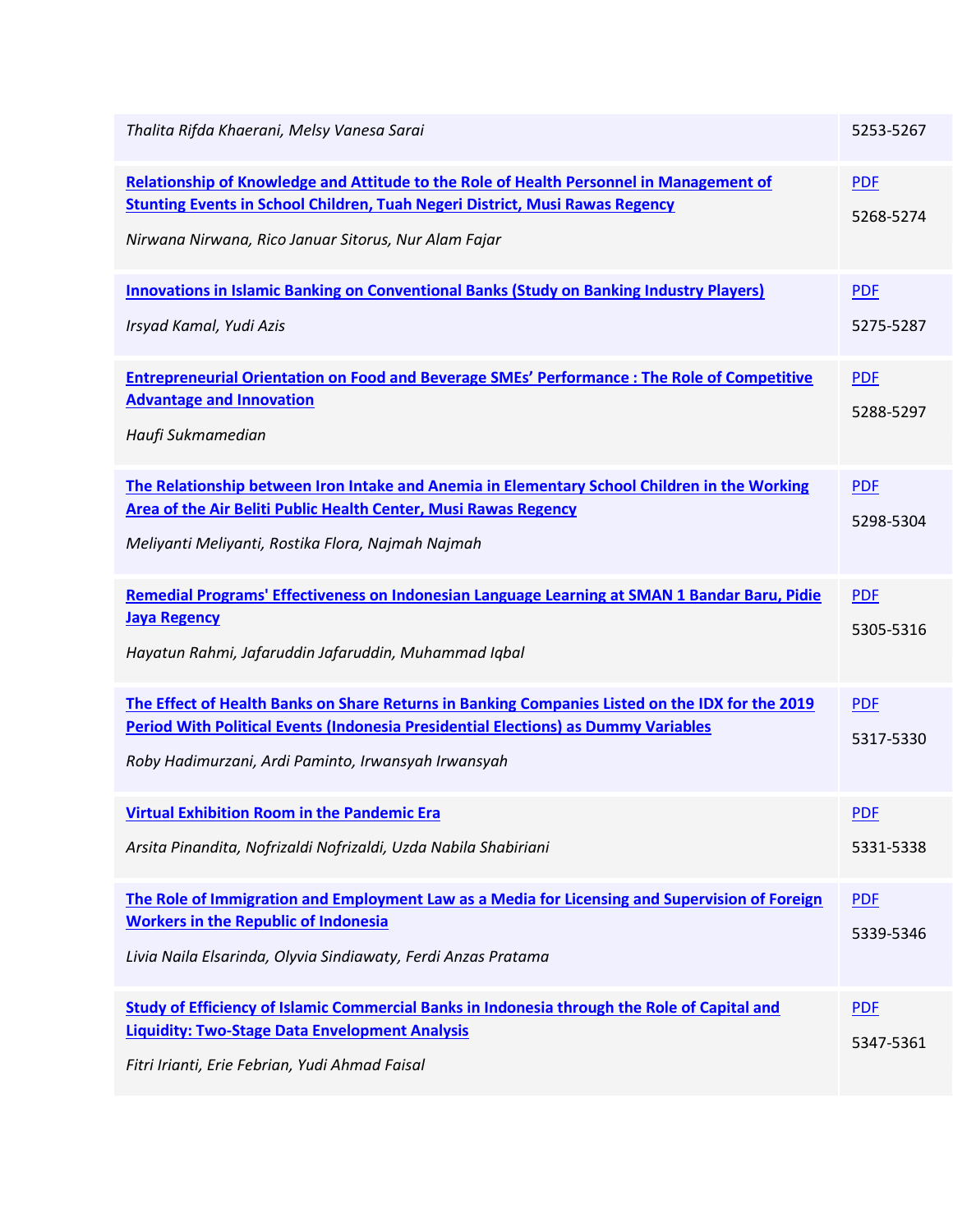| The Development of the Mulok Curriculum of the Manggarai Traditional Rite as a Preservation of<br><b>Manggarai Culture at the Elementary Levels</b><br>Yuliana Kurniawati                                                                                                  | <b>PDF</b><br>5362-5377 |
|----------------------------------------------------------------------------------------------------------------------------------------------------------------------------------------------------------------------------------------------------------------------------|-------------------------|
| The Effect of Regular and Unregular Exercise against Network Damage                                                                                                                                                                                                        | <b>PDF</b>              |
| Jafaruddin Jafaruddin, Indah Lestari, Sumarjo Sumarjo                                                                                                                                                                                                                      | 5378-5382               |
| <b>Family Development Session Pendidikan Education and Training in Efforts to Increase Mentoring</b><br><b>Capacity for the Social Assistance of the Hope Family Program in Bandung Regency</b><br>Rosma Sandratika, Santoso Tri Raharjo, Risna Resnawaty                  | <b>PDF</b><br>5383-5389 |
| <b>Examining Gender Mandates as Representation of Women in Political Speech</b>                                                                                                                                                                                            | <b>PDF</b>              |
| Diani Syahputri, Yusni Khairul Amri, Ratna Sari Dewi                                                                                                                                                                                                                       | 5390-5398               |
| Polarization of Global Leadership: An Analysis of the Three Factions of Leadership Power in<br><b>Modern Leadership Theory</b><br>Syafrizal Syafrizal                                                                                                                      | <b>PDF</b><br>5399-5411 |
| <b>Enforcement of the Death Penalty for Corruptors Who Perform Corruption Crimes During a</b><br>Pandemic (Case Study: The Enrapture of Two Ministers Related to Corruption Cases During the<br><b>Covid19 Pandemic)</b><br>Ciprian Caesar, Edward Wira Hamonangan Naibaho | <b>PDF</b><br>5412-5417 |
| <b>Effects of Social Media Marketing and Brand Love-Jealousy on Willingness to Pay Premium</b>                                                                                                                                                                             | <b>PDF</b>              |
| Farrastia Rana Ramadianti, Sarah Afifah Risani Hidayatullah, Shania Karla                                                                                                                                                                                                  | 5418-5430               |
| Valuation of Ecobricks as an Artificial Resource in Hardscape Materials                                                                                                                                                                                                    | <b>PDF</b>              |
| Rahmadhani Fitri, Hendra Fahruddin Siregar, Ayu Erfiana Asmy                                                                                                                                                                                                               | 5431-5436               |
| <b>Community Participation Reviewed From Perceptions on Government Health Protocol Policy in</b><br><b>Covid-19 Prevention</b><br>Sitti Chaeriah Ahsan, Slamet Riadi, Donal Adrian                                                                                         | <b>PDF</b><br>5437-5444 |
| Linguistic Landscape on Coffee Shop Signboards in Medan                                                                                                                                                                                                                    | <b>PDF</b>              |
| Soraya Tsamara Zahra, Eddy Setia, Thyrhaya Zein                                                                                                                                                                                                                            | 5445-5457               |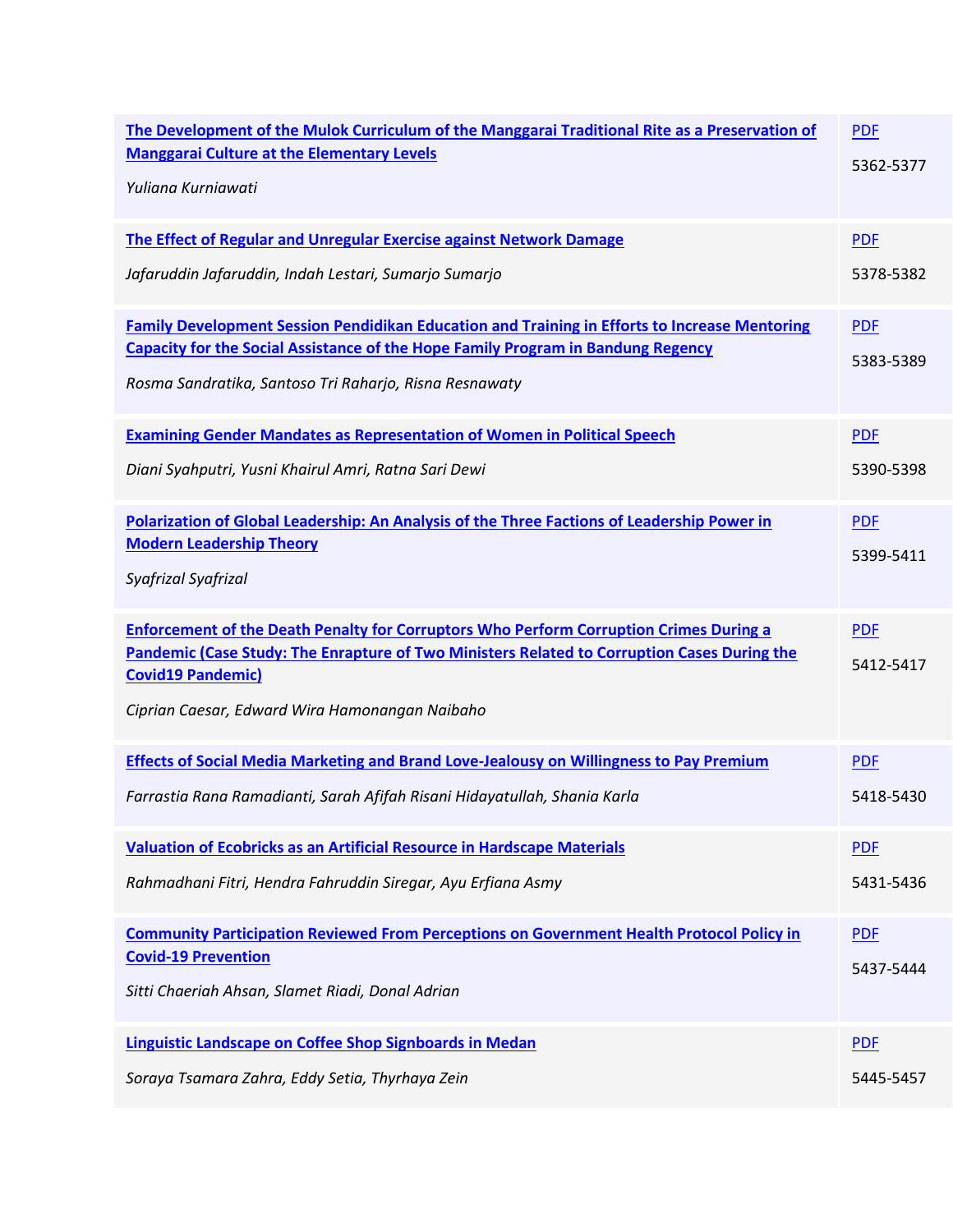| <b>Implementation of Medan Mayor Regulation Number 27 of 2020 Concerning the Implementation</b><br>of New Habits Adaptation to Covid 19 Pandemic Conditions in Medan (Study in Tanjung Mulia Hilir<br><b>Village, Medan Deli District)</b><br>Hendra Syahputra, Maksum Syahri Lubis, Rudi Salam Sinaga                                                | <b>PDF</b><br>5458-5470 |
|-------------------------------------------------------------------------------------------------------------------------------------------------------------------------------------------------------------------------------------------------------------------------------------------------------------------------------------------------------|-------------------------|
| Sustainable Tourism Development Based on Local Wisdom in Rural Area, Study in Lalos Village,<br>Tolitoli, Indonesia<br>Mohammad Sawir, Hary Yuswadi, Anastasia Murdyastuti, Pairan Pairan                                                                                                                                                             | <b>PDF</b><br>5471-5476 |
| <b>Effect of Performance-Based Budgeting and Financial Reporting Systems on the Performance</b><br><b>Accountability of Bekasi Regency Government Agencies</b><br>Laura Wahdatul, Iskandar Muda, Keulana Erwin                                                                                                                                        | <b>PDF</b><br>5477-5485 |
| The Relationship between Iron Deficiency and Nutritional Status of Elementary School Children in<br>the Tuah Negeri District<br>Riska Umami, Rostika Flora, Rico Januar Sitorus, Mohammad Zulkarnain                                                                                                                                                  | <b>PDF</b><br>5486-5491 |
| Relationship of Environmental Sanitation with Stunting Events in School Children in the Work<br>Area Air Beliti Kab Musi Rawas<br>Yusria Ningsih, Nur Alam Fajar, Novrikasari Novrikasari                                                                                                                                                             | <b>PDF</b><br>5492-5497 |
| The Correlation of Self-Leadership and Autonomy Among Students of Theological College in North<br><b>Sumatera</b><br>Johanes Waldes Hasugian, May Rauli Simamora, Nasib Tua Lumban Gaol                                                                                                                                                               | <b>PDF</b><br>5498-5505 |
| The Effect of Interactive Performance Measurement System and Participatory Budgeting on Job<br><b>Challenge and Their Impact on Managerial Performance</b><br>Fadly Aditya, Muhammad Dahlan, Dede Abdul Hasyir                                                                                                                                        | <b>PDF</b><br>5506-5515 |
| The Influence of Transportation Support Capacity on The Development of Medan Johor District<br>Anitha Florida Ginting, Sirojuzilam Sirojuzilam, Agus Puwoko                                                                                                                                                                                           | <b>PDF</b><br>5516-5524 |
| The Implementation of Policy on Granting Funds Based on Regulation of the Minister of Trade of<br>the Republic of Indonesia No. 123 of 2018 concerning Guidelines for Granting Funds and<br><b>Management Procedures Sourced from the Regional Budget at the Bureau of People's Welfare,</b><br><b>Regional Secretariat of North Sumatra Province</b> | <b>PDF</b><br>5525-5536 |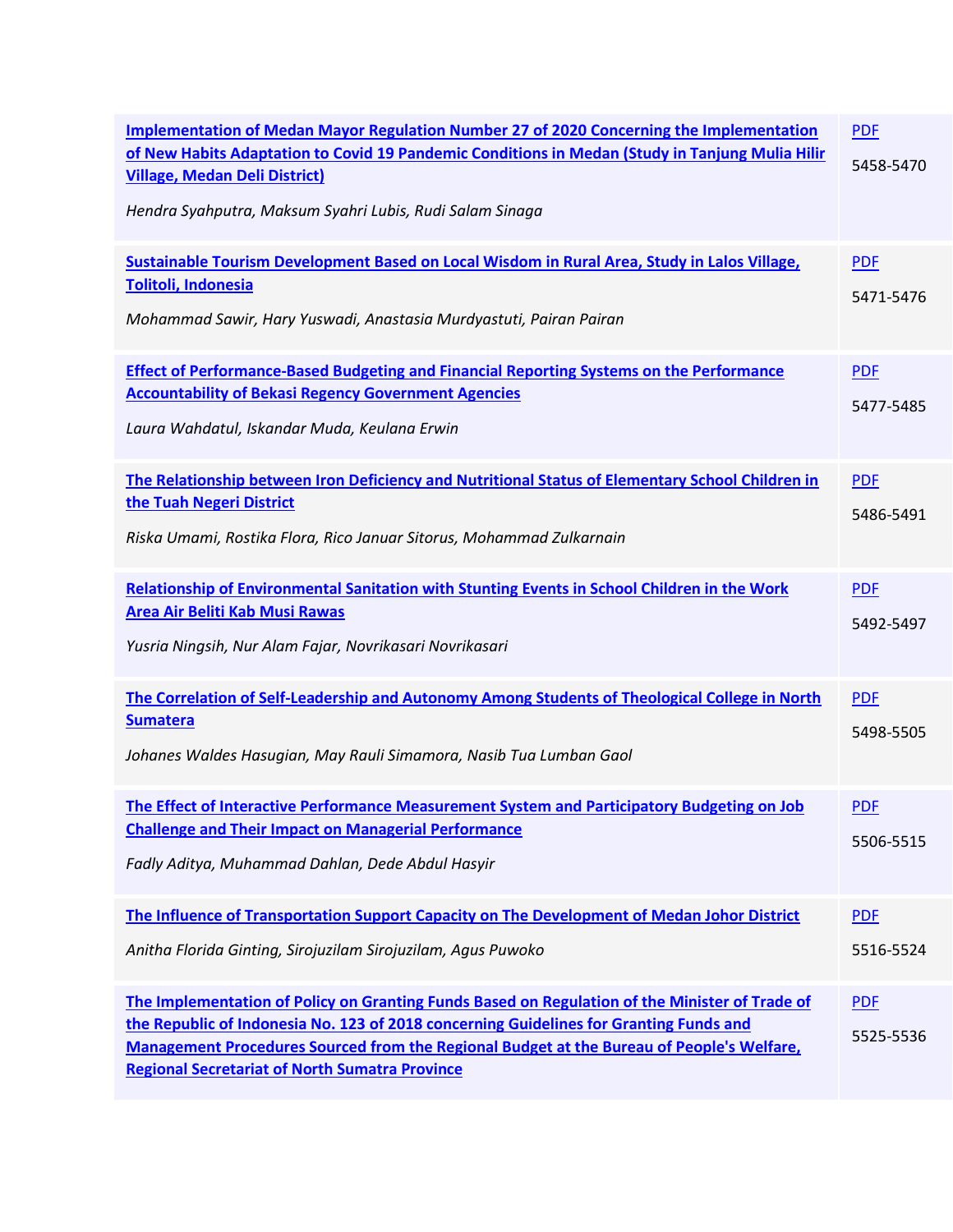| Rinda Unawi, Rudi Salam Sinaga, Budi Hartono                                                                                                                                                                                                      |                         |
|---------------------------------------------------------------------------------------------------------------------------------------------------------------------------------------------------------------------------------------------------|-------------------------|
| <b>Analyzed New Design Data Driven Modelling of Piezoelectric Power Generating System</b><br>Solly Aryza, Zulkarnain Lubis, M. Isa Indrawan, Syahril Efendi, Poltak Sihombing                                                                     | <b>PDF</b><br>5537-5547 |
| <b>Lafaz Rahmah in the Quran</b><br>Nuraini Nuraini, Dhira Majid                                                                                                                                                                                  | <b>PDF</b><br>5548-5557 |
| The Impact of the Information and Electronic Transaction Law (UU ITE) on Legal and Social<br><b>Changes in Society</b><br>Nurkholim Nurkholim                                                                                                     | <b>PDF</b><br>5558-5565 |
| <b>Culture, Gender and Spatial Arrangement in Traditional Houses</b><br>Dara Wisdianti                                                                                                                                                            | <b>PDF</b><br>5566-5578 |
| Implementation of Policy for Establishing License Policy at Department of Investment and One-<br>Door Integrated Licensing Services (DPM & PPTSP) in Binjai<br>Amru Zuhri Harahap, Isnaini Isnaini, Maksum Syahri Lubis, Rudi Salam Sinaga        | <b>PDF</b><br>5579-5590 |
| <b>Crowdfunding Coordinated Money Wagf Savings as Alternative to Sharia Cooperative Financing</b><br>Muh. Abdulloh Hafith, Abu Azam Al Hadi, Ah. Ali Arifin                                                                                       | <b>PDF</b><br>5591-5601 |
| The Effect of Information Asymmetry, Business Diversification on the Cost of Equity Capital with<br><b>Managerial Ownership as a Moderating Variable</b><br>Nurul Intan Okci Pratiwi, Tettet Fitrijanti, Sony Devano                              | <b>PDF</b><br>5602-5609 |
| Effect of Cash Ratio, Total Asset Turn over and Debt to Equity Ratio on Net Profit Margin in<br>Porselain, Ceramic and Glass listed on the Indonesia Stock Exchange for the 2015-2019 Period<br>Muhammad Yamin Siregar, Silvia Octrianti Nasution | <b>PDF</b><br>5610-5622 |
| Critical Discourse in Online News of Nadim Makarim's Statement in Covid-19 Case (Model Teun A.<br><b>Van Dijk)</b><br>M. Nazar, Merlyn Rutumalessy, Nurhasanah Purba                                                                              | <b>PDF</b><br>5623-5631 |
| Originalist Interpretation: A Method of Discovery in Criminal Law (Rechtsvinding in Het Strafrecht)                                                                                                                                               | <b>PDF</b>              |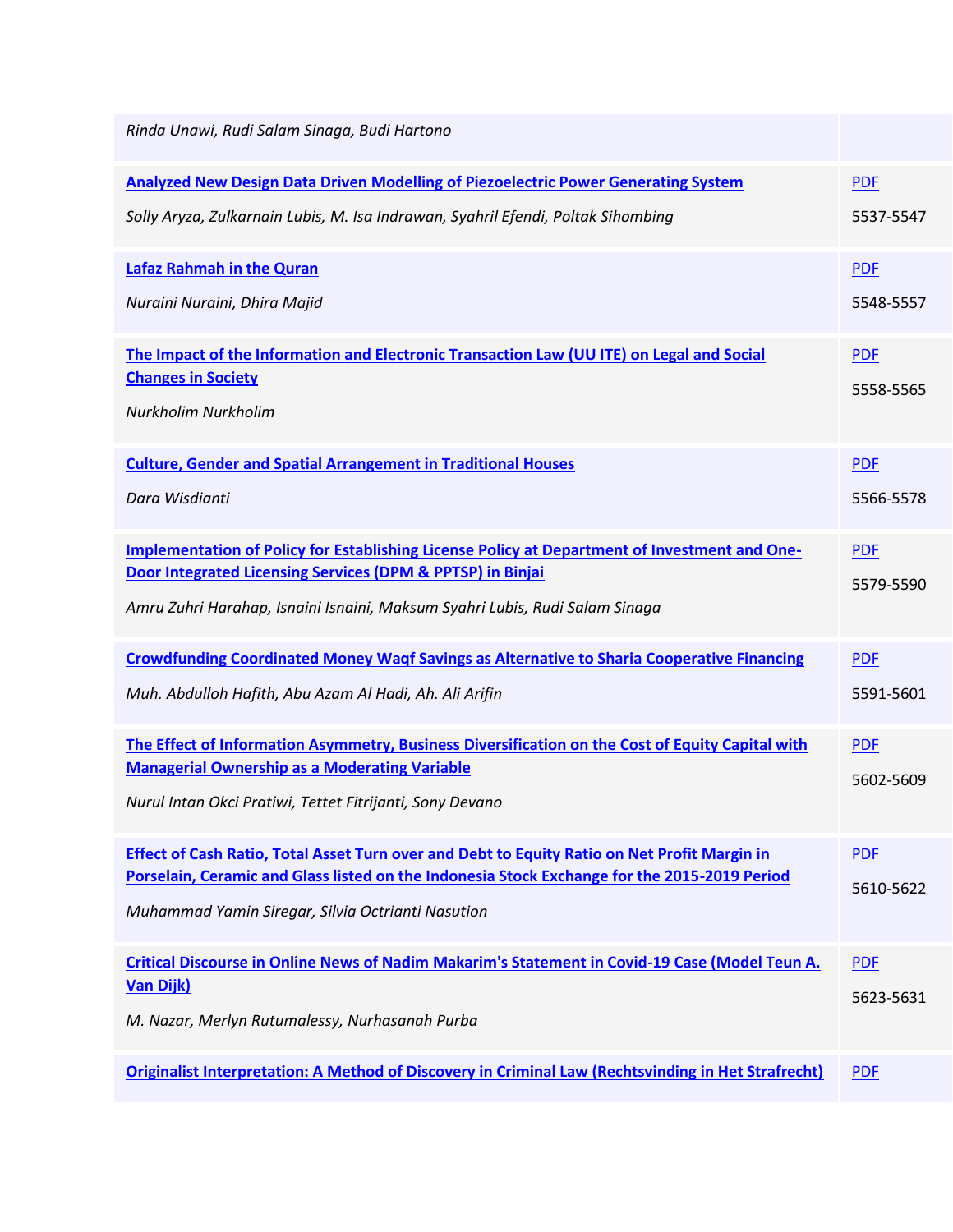| Peter Jeremiah Setiawan, Mahendra Harun Ar Rasyid, Alfian Rasyidi, Wisnu Andriawan                                                                                                                                                               | 5632-5643               |
|--------------------------------------------------------------------------------------------------------------------------------------------------------------------------------------------------------------------------------------------------|-------------------------|
| Analysis of Factors Affecting Stock Returns with Economic Value Added as Intervening Variables in<br><b>Property and Real Estate Companies Listed on the Indonesia Stock Exchange</b><br>Richard Richard, Iskandar Muda, Sirojuzilam Sirojuzilam | <b>PDF</b><br>5644-5652 |
| <b>Enhance Business Settings and Transactions in the Digital Age</b>                                                                                                                                                                             | <b>PDF</b>              |
| Henry Aspan, Fitria Ramadhani Siregar, Indawati Lestari                                                                                                                                                                                          | 5653-5660               |
| <b>Batik in the Perspective of Recognition Search: Its Achievements and Preservation</b>                                                                                                                                                         | <b>PDF</b>              |
| Iswahyudi Iswahyudi                                                                                                                                                                                                                              | 5661-5670               |
| <b>Analysis of the Adaptability of Nurses during the Covid-19 Pandemic</b>                                                                                                                                                                       | <b>PDF</b>              |
| Ainul Mufarichah, Pardiman Pardiman, Siti Asiyah                                                                                                                                                                                                 | 5671-5680               |
| <b>Malay Dance Concept and Its Basic Elements</b>                                                                                                                                                                                                | <b>PDF</b>              |
| Dilinar Adlin, Aqsa Mulya, Ruth Hertami, Inggit Prastiawan                                                                                                                                                                                       | 5681-5689               |
| The Exchange Rates and Stock Return: The Case of Tourism Sub Sector in Indonesia                                                                                                                                                                 | <b>PDF</b>              |
| Andre Hernowo, Yudha Sakti Pratama                                                                                                                                                                                                               | 5690-5696               |
| The Effect of Micro, Small and Medium Enterprises on Economic Growth                                                                                                                                                                             | <b>PDF</b>              |
| Sri Juminawati, Abd. Hamid, Euis Amalia, M. Arief Mufraini, Ade Sopyan Mulazid                                                                                                                                                                   | 5697-5704               |
| The Impact of Marketing Mix on the Number of Visits to Pediatric Dentists in Banjarmasin during<br>the Covid 19 Pandemic<br>Ika Kusuma Wardani, Erika Norfitriah, Amalda Ayu Utami Hasibuan, Nadia Febrila Putri, Renie<br>Kumala Dewi           | <b>PDF</b><br>5705-5712 |
| The Effects of Trust and Service Quality on Customer Loyalty of Islamic Banks Moderated By<br><b>Religiosity (A Study of Islamic Bank Customers in Jakarta)</b><br>Irma Rasita Gloria Barus, Hery Winoto Tj, Soegeng Wahyoedi                    | <b>PDF</b><br>5713-5725 |
| <b>Fundamental Analysis of Share Prices in Coal Mining Subsector Companies</b>                                                                                                                                                                   | <b>PDF</b>              |
| Sri Rahayu                                                                                                                                                                                                                                       | 5726-5734               |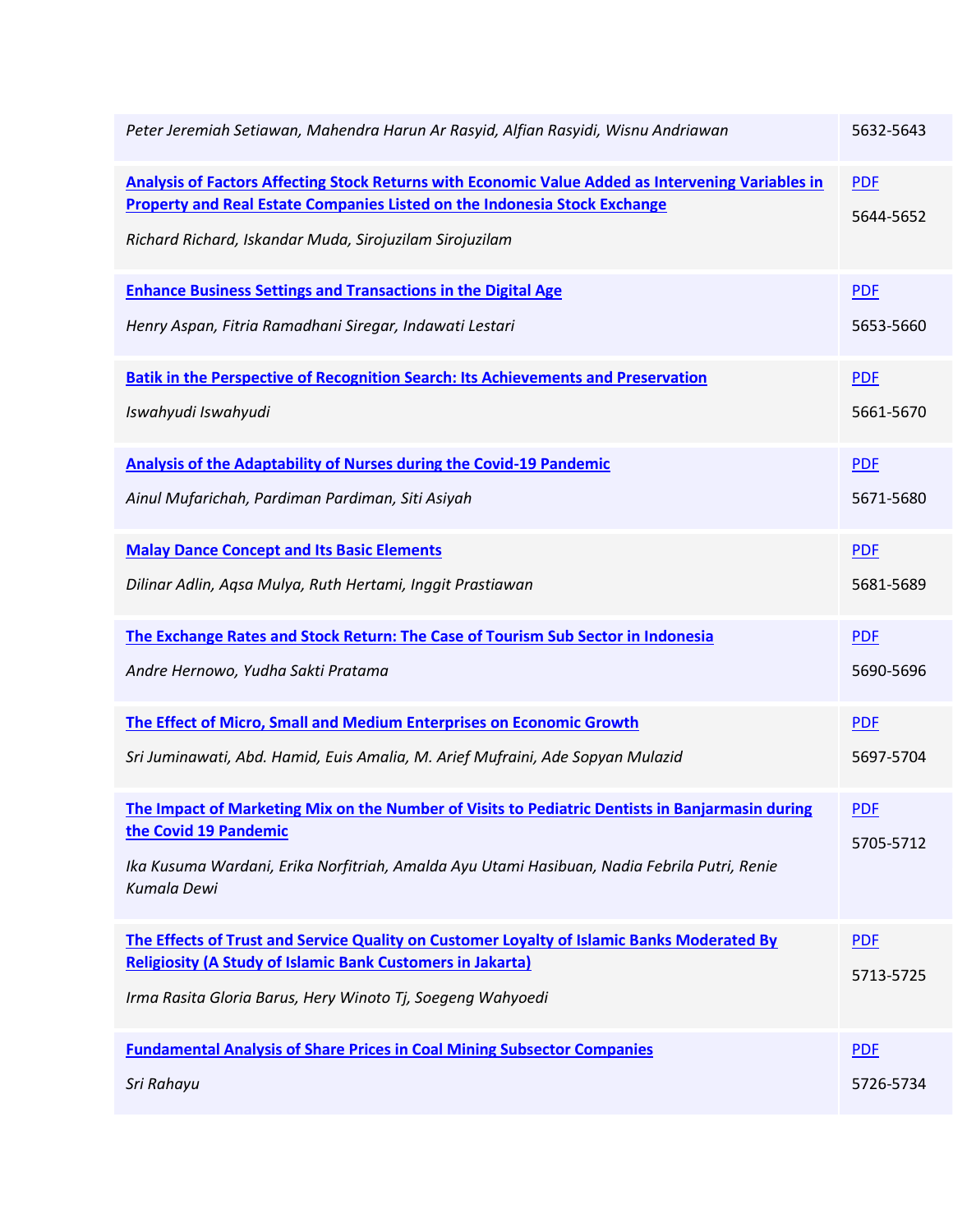| Reinterpretation of the Legend of Lake Toba into the Batak Opera Janji Putri Ikan                                                                                                                                | <b>PDF</b>              |
|------------------------------------------------------------------------------------------------------------------------------------------------------------------------------------------------------------------|-------------------------|
| Octaviana Tobing, Russel Akbar Fauzi, Try Wahyu Purnomo                                                                                                                                                          | 5735-5746               |
| Addition of Rodent Tuber Leaf Flour (Typhonium Flagelliforme) In Growth Period Peking Duck                                                                                                                       | <b>PDF</b>              |
| Andhika Putra, Tengku Gilang Pradana, Alfath Rusdi, Media Agus Kurniawan, Purwosiswoyo<br>Purwosiswoyo                                                                                                           | 5747-5754               |
| The Analysis of Factors Related to the Company Performance with Capital Structure as an                                                                                                                          | <b>PDF</b>              |
| <b>Intervening Variable in the Transportation Industry in Indonesia</b><br>Wiflihani Wiflihani, Elya Siska Anggraini, Raden Burhan Surya Nata Diningrat, Frisdo Ekardo                                           | 5755-5761               |
| The Efficiency of Employee Performance in Enhancing the Service of the Ministry of Agrarian<br>Affairs and Spatial Planning/National Land Agency of Biak Numfor Regency on Providing Land<br><b>Certificates</b> | <b>PDF</b><br>5762-5772 |
| Krismiyati Krismiyati                                                                                                                                                                                            |                         |
| <b>Identifying ESP Course Materials for Students of Magister Management: A Needs Analysis</b>                                                                                                                    | <b>PDF</b>              |
| Nirwanto Maruf, Eva Desembrianita, Dahlia Husain Husain                                                                                                                                                          | 5773-5788               |
| <b>Efficiency of the Regional Revenue Agency's Services (Case Study at the Supiori Regency Taxpayer</b>                                                                                                          | <b>PDF</b>              |
| <b>Supiority Service Number)</b><br>Sri Handayani                                                                                                                                                                | 5789-5797               |
| 'We Only Smile': A Study of Perceived Discrimination among Asian Female Muslim Tourists                                                                                                                          | <b>PDF</b>              |
| Hana Ulinnuha                                                                                                                                                                                                    | 5798-5810               |
| A Feasibility Study of Silkworm (Tubifex Sp.) Cultivation Business Using Multilevel Containers with                                                                                                              | <b>PDF</b>              |
| <b>Semi Closed Recirculating System (SCRS) for Community Welfare</b><br>Erfan Effendi, Tengku Said Muhammad Farid                                                                                                | 5811-5825               |
|                                                                                                                                                                                                                  |                         |
| Digitalization Marketing of Local Farmer Product in Gaining Brand Awarness and its Impact to<br><b>Intention to Buy</b>                                                                                          | <b>PDF</b>              |
| Hamdan Hamdan                                                                                                                                                                                                    | 5826-5832               |
| The Application of English Songs in Teaching Conditional Sentences through Google Classroom                                                                                                                      | <b>PDF</b>              |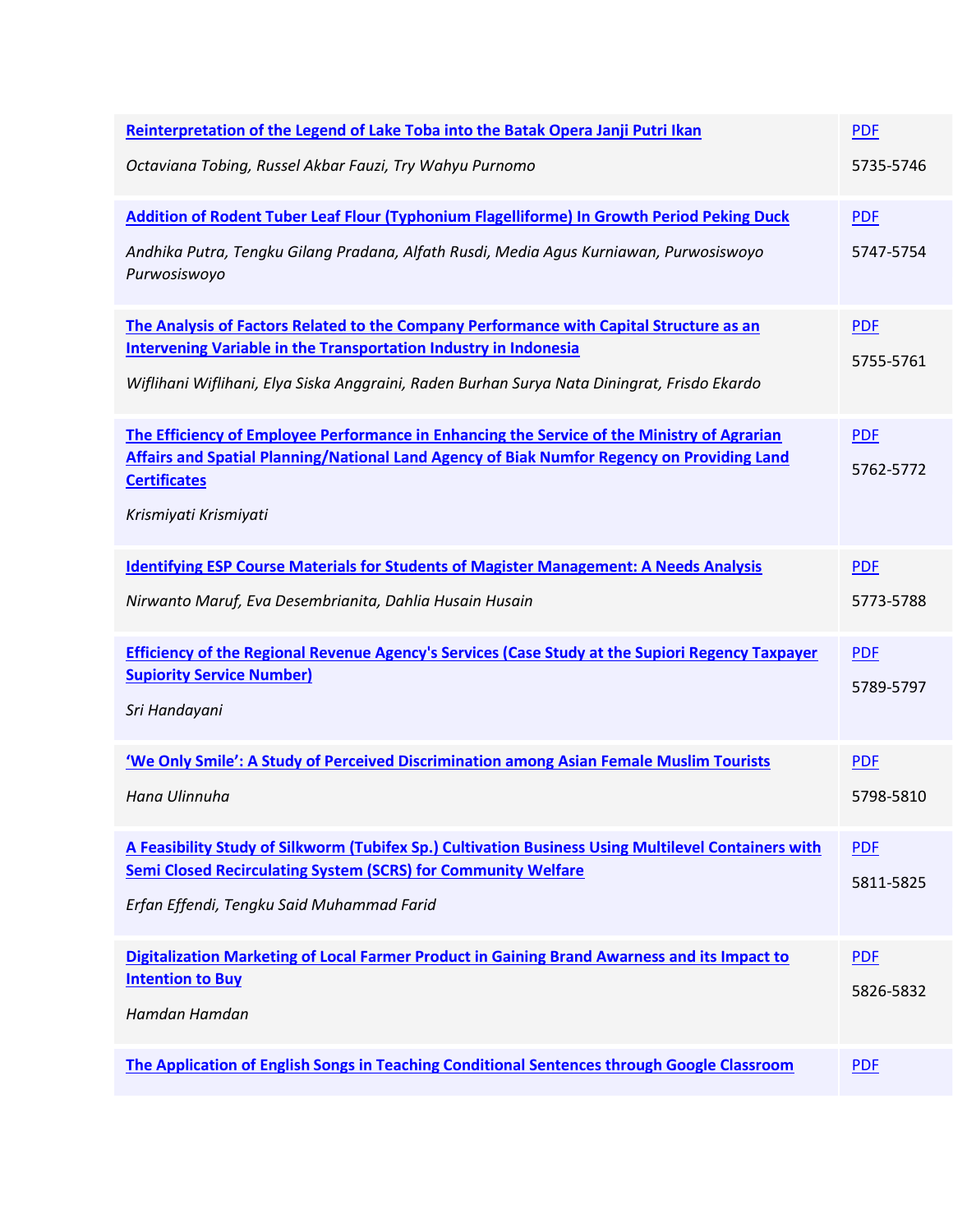| Fitriyatul Ulyah, Khoirul Anwar, Nirwanto Maruf                                                                                                                                                            | 5833-5838               |
|------------------------------------------------------------------------------------------------------------------------------------------------------------------------------------------------------------|-------------------------|
| <b>Enhancement the Competitiveness of Serang MSME's Through Legality Analysis of The Role of</b><br><b>Public Policy</b><br>Hamdan Hamdan, Deviyantoro Deviyantoro                                         | <b>PDF</b><br>5839-5845 |
| Si Gale-Gale Folklore in the Toba Batak Society: A Study of Continuity and Change                                                                                                                          | <b>PDF</b>              |
| Martozet Martozet, Nurwani Nurwani, Merdy Roy Sunarya Togatorop                                                                                                                                            | 5846-5852               |
| Sibolga Coastal Dance as Sumut Local Content in Learning Art Culture                                                                                                                                       | <b>PDF</b>              |
| Sitti Rahmah, Yusnizar Yusnizar, Raden Raden                                                                                                                                                               | 5853-5875               |
| <b>Evaluation Analysis of OCR and GFR Relay Protection Coordination on Feeder YB-02 PT PLN ULP</b><br><b>Natal with ETAP Simulation</b><br>Zuraidah Tharo, Siti Anisah, Fariz Aditya Putra, Melly Andriana | <b>PDF</b><br>5876-5893 |
| <b>Transformation of Indang Arts: from Dakwah to Prestige and Commodification</b>                                                                                                                          | <b>PDF</b>              |
| Nurwani Nurwani, Martozet Martozet                                                                                                                                                                         | 5894-5901               |
| Teacher's Perspective on the Implementation of the Law on Teachers and Lecturers in Realizing<br><b>Excellent Teacher Resources in Medan City</b><br>Ida Martinelli, Nalil Khairiah                        | <b>PDF</b><br>5902-5913 |
| <b>Implementation of Gender Responsive Policies in Higher Education: A Study at Three Universities</b><br>in North Sumatra<br>Yurisna Tanjung, Mujahiddin Mujahiddin, Ida Martinelli                       | <b>PDF</b><br>5914-5926 |
| Harmonization of Waqf Money (Cash Waqf) at the University of Bung Hatta                                                                                                                                    | <b>PDF</b>              |
| Desmal Fajri, Sanidjar Pebrihariati R, Yofiza Media                                                                                                                                                        | 5927-5935               |
| <b>Development of Islamic Religious Education Learning Oriented to Values Education</b>                                                                                                                    | <b>PDF</b>              |
| Mulia Rahman                                                                                                                                                                                               | 5936-5944               |
| <b>Improving Hijrah Methods in Finding Happiness Life</b>                                                                                                                                                  | <b>PDF</b>              |
| Salma Rozana, Munisa Munisa, Rita Nofianti, Rika Widya                                                                                                                                                     | 5945-5950               |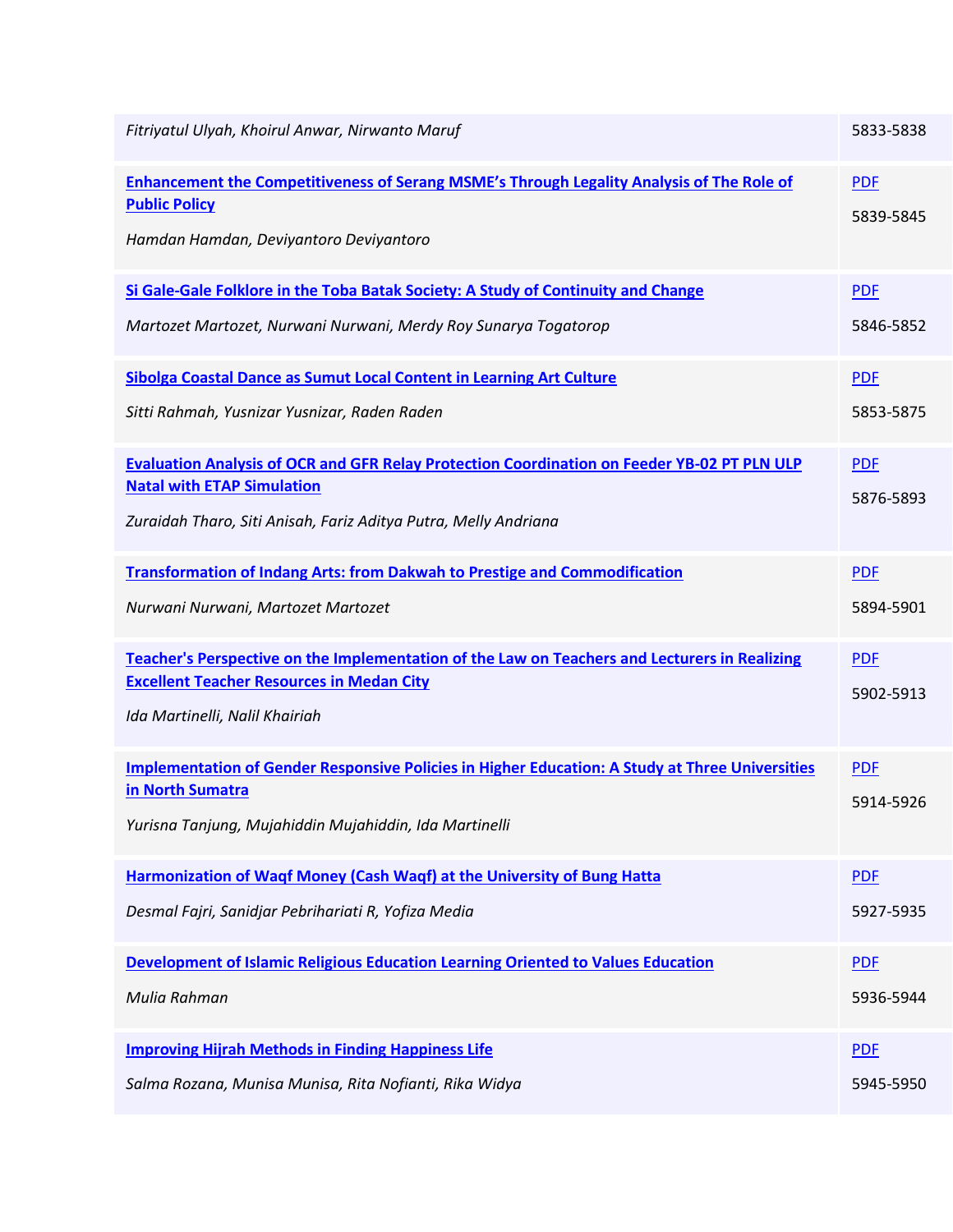| <b>Managerial Model Analysis of School Principles in Improving Student Character in Junior High</b><br><b>School Panca Budi Medan</b><br>Rita Nofianti, Rika Widya, Salma Rozana, Munisa Munisa | <b>PDF</b><br>5951-5958 |
|-------------------------------------------------------------------------------------------------------------------------------------------------------------------------------------------------|-------------------------|
| <b>Application of Pancasila Values in Against the Radicalism of Indonesia</b>                                                                                                                   | <b>PDF</b>              |
| Yuniar Megalia, Dimas Rangga Ahimsa                                                                                                                                                             | 5959-5967               |
| <b>Analysis of the Key Concepts of Entrepreneurial Success and Its Applications</b>                                                                                                             | <b>PDF</b>              |
| Rika Widya, Salma Rozana, Munisa Munisa, Rita Nofianti                                                                                                                                          | 5968-5975               |
| An Effect of Relationship Marketing On Customer Trust and Impact on Customer Retention Bank                                                                                                     | <b>PDF</b>              |
| <b>Sumut Branch Lubuk Pakam</b><br>Rifky Budi Setiawan                                                                                                                                          | 5976-5986               |
| <b>Enhanced Psychology and Activities of Pancabudi Students with the Role of Teachers in the Time</b><br>of Covid 19                                                                            | <b>PDF</b>              |
| Munisa Munisa, Rita Nofianti, Rika Widya, Salma Rozana                                                                                                                                          | 5987-5994               |
| <b>Enhances Community Economic Welfare with Village Fund Allocation and Village Policies</b>                                                                                                    | <b>PDF</b>              |
| Fitra Arlina Nst                                                                                                                                                                                | 5995-6003               |
| <b>Conserto Opus 3 No 6 by Antonio Vivaldi: An Overview of Forms of Ritornello and Music</b><br><b>Construction</b>                                                                             | <b>PDF</b>              |
| Ance Juliet Panggabean, Franky Fransisko Hutahaean, Bintang Hadi Putra Saragih                                                                                                                  | 6004-6020               |
| <b>Students' Politeness Strategies to Lecturers in Sending Messages through WhatsApp</b>                                                                                                        | <b>PDF</b>              |
| Veronika Unun Pratiwi, Atikah Anindyarini                                                                                                                                                       | 6021-6032               |
| The Dependency of Supply Chain Management and Product Quality on Product Innovation                                                                                                             | <b>PDF</b>              |
| Mochamad Yudha Febrianta, Muhammad Indra, Sri Widianesty                                                                                                                                        | 6033-6044               |
| The ensemble of Keteng-Keteng Telu Ngawan                                                                                                                                                       | <b>PDF</b>              |
| Adina S Sembiring, Uyuni Widiastuti, Purbatua Manurung, Hendy Obed Sembiring, Ewin Johan<br>Sembiring                                                                                           | 6045-6067               |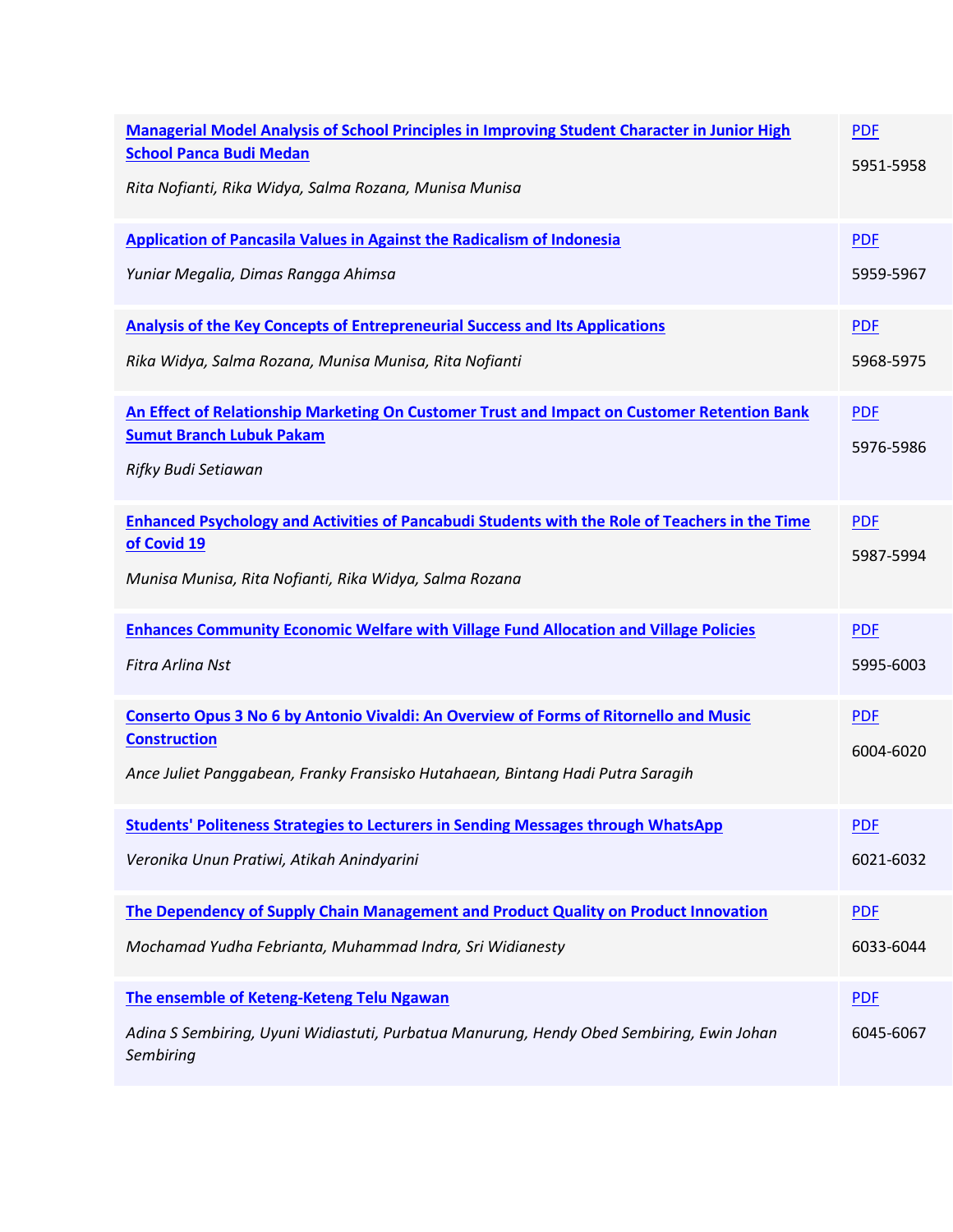| The Role of Housing and Settlement Areas Department of Gayo Lues Regency in the<br><b>Implementation of a Healthy Housing Environment for the Community of Kutapanjang District</b><br>Emmil Mohd Arief Matondang, Isnaini Isnaini, Adam Adam, Rudi Salam Sinaga                        | <b>PDF</b><br>6068-6081 |
|-----------------------------------------------------------------------------------------------------------------------------------------------------------------------------------------------------------------------------------------------------------------------------------------|-------------------------|
| Can the Customer Satisfaction Mediate the Relationship between Service Innovation on Revisit<br><b>Intention?: A Study on Hotel Industry</b><br>Ananta Budhi Danurdara                                                                                                                  | <b>PDF</b><br>6082-6090 |
| <b>Strategy of Tourist Events Museum De Javasche Bank Surabaya</b><br>Citra Anggraini Tresyanto, Deograsias Joseph                                                                                                                                                                      | <b>PDF</b><br>6091-6099 |
| The Concept of Marketplace Marketing Strategy as Application of Marketing 4.0<br>Dwi Yuda Syaputra                                                                                                                                                                                      | <b>PDF</b><br>6100-6110 |
| The Effect of Sustainability on Market/BV: A Study on Public Companies in Indonesia in 2013-2019<br>Gracia Shinta S. Ugut, Zabrina Raissa                                                                                                                                               | <b>PDF</b><br>6111-6118 |
| Policy on Implementation of Bank Indonesia Circular Letter No. 14/7/Dpbs of 2012 concerning<br>Regulation of Qardh Backed by Gold at Bank Syariah Mandiri KFO Imam Bonjol Medan (Pre<br><b>Merger of PT Bank Syariah Indonesia)</b><br>Mutiara Minsih, Yusniar Lubis, Rudi Salam Sinaga | <b>PDF</b><br>6119-6128 |
| Path Analysis of Customer Reviews, Brand Image, to Consumer Trust and Loyalty in the Online<br><b>Marketplace in Binjai</b><br>Sugianto Sugianto, Marliyah Marliyah, Junita Muharani Nasution                                                                                           | <b>PDF</b><br>6129-6142 |
| What Expert Say about Routine Exercises and Living Expectation in Pandemic Times (Analysis of<br><b>Health Literature)</b><br>Gunawan Widjaja, Hotmaria Hertawaty Sijabat                                                                                                               | <b>PDF</b><br>6143-6150 |
| <b>Strategy Analysis UKM of Government Policy in Implementing Restrictions of Community</b><br><b>Activities (PPKM) to Handle the Covid-19 Pandemic</b><br>Zaenuddin Imam                                                                                                               | <b>PDF</b><br>6151-6160 |
| Penal Mediation in Settlement of Disputes of Hurt Dayak Ngaju Traditional Law                                                                                                                                                                                                           | <b>PDF</b>              |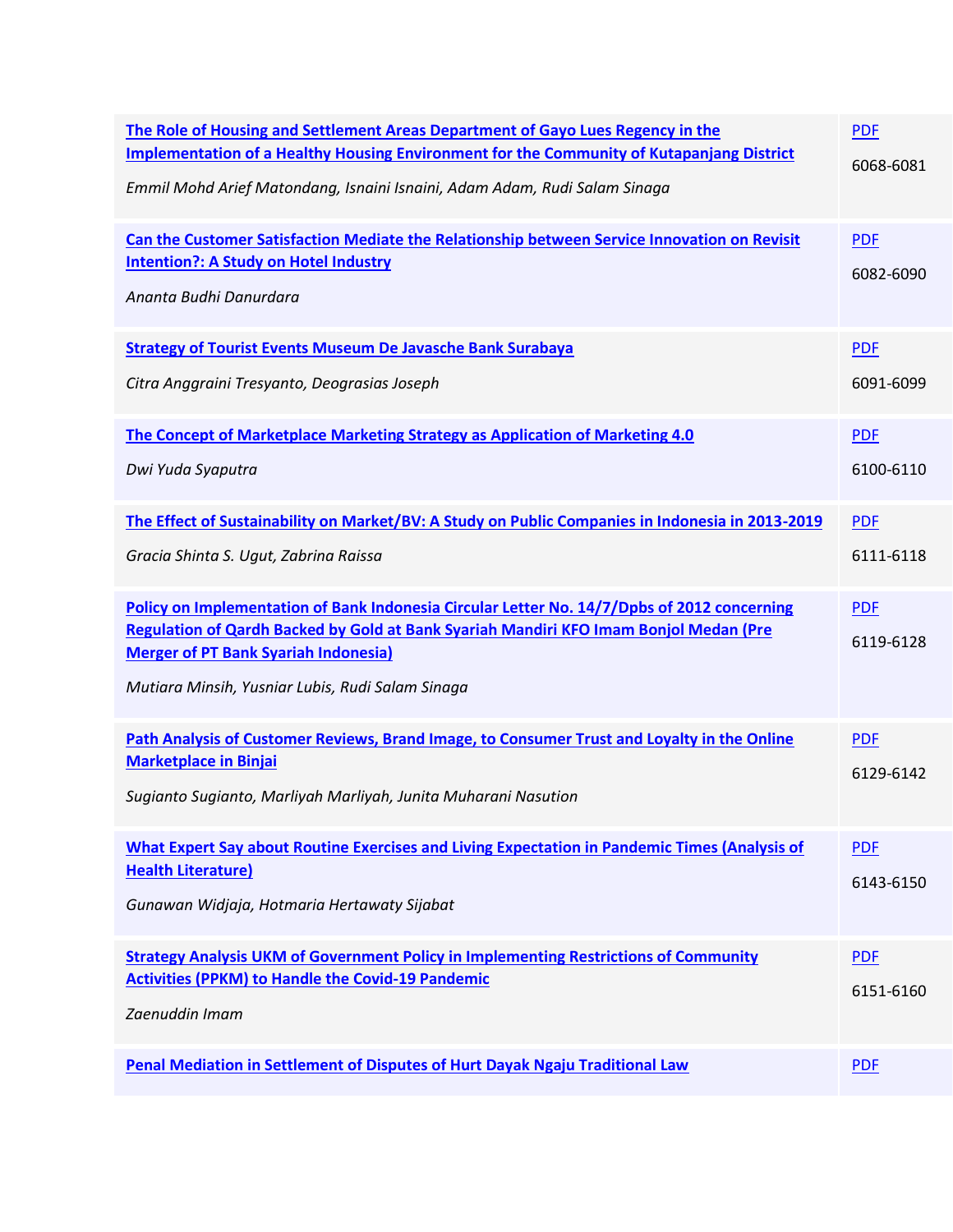| Dody Heryanto, I Nyoman Nurjaya, Prija Djatmika, Hanif Nur Widhiyanti                                                                                                                                                                                               | 6161-6168               |
|---------------------------------------------------------------------------------------------------------------------------------------------------------------------------------------------------------------------------------------------------------------------|-------------------------|
| Forms of Mothers' Political Communication Participation in Improving Women's Political Roles in<br>the 2019 Presidential Election in Medan City<br>Evi Sakdiah, Hasrat Efendi Samosir, Zainun Zainun, Anang Anas Azhar                                              | <b>PDF</b><br>6169-6180 |
| <b>Effect of Electronic Word Of Mouth, Product Quality, and Price on Purchase Intention</b><br>Tasya Amanda, Hery Winoto Tj, Aini Kusniawati, Surachman Surjaatmadja                                                                                                | <b>PDF</b><br>6181-6190 |
| All's Well That Ends Well: A Review of Indonesian State Owned Enterprise's Organizational<br><b>Culture</b><br>Antoni Ludfi Arifin, Resista Vikaliana, Wahyuddin Latunreng                                                                                          | <b>PDF</b><br>6191-6197 |
| <b>Convergence of Three Binomial Models into Black Scholes Model in Establishing Option Prices in</b><br>Hongkong, India, and Indonesia<br>Ikin Solihin, Sugiarto Sugiarto, Gracia Shinta S. Ugut, Edison Hulu                                                      | <b>PDF</b><br>6198-6210 |
| Resistance of Traditional Traderson Market Relocation Policy in Aksara Market, Medan, Indonesia<br>Marsolina Nasution, Asima Yanti Siahaan, Nurman Achmad, Rizabuana Ismail, Henry Sitorus                                                                          | <b>PDF</b><br>6211-6218 |
| The Development of Android-Based Learning Media for Basic Accounting Subjects for Class X AKL<br>at Al Ikhlas Vocational High School, Pangkalan Susu, Langkat Regency<br>Trysanti Kisria Darsih, Elfi Lailan Syamita Lubis                                          | <b>PDF</b><br>6219-6230 |
| The Promotion Strategies in Improving the Small Industry Markets for Fish Processing<br>Fajar Pasaribu, Widia Astuty                                                                                                                                                | <b>PDF</b><br>6231-6241 |
| Agile Governance in the Perspective of Public Services Through the Public Complaints Channel<br><b>Handling People with Social Welfare Problems (PMKS) in South Jakarta</b><br>Eka Rofiyanti, Bastian Dewantoro, Dwi Agustina, Novianita Rulandari, Khairur Razikin | <b>PDF</b><br>6242-6250 |
| The Impact of Business Environment and Organizational Culture on The Implementation of<br><b>Management Accounting Information System in Some Hotels</b><br>Widia Astuty, Fajar Pasaribu                                                                            | <b>PDF</b><br>6251-6262 |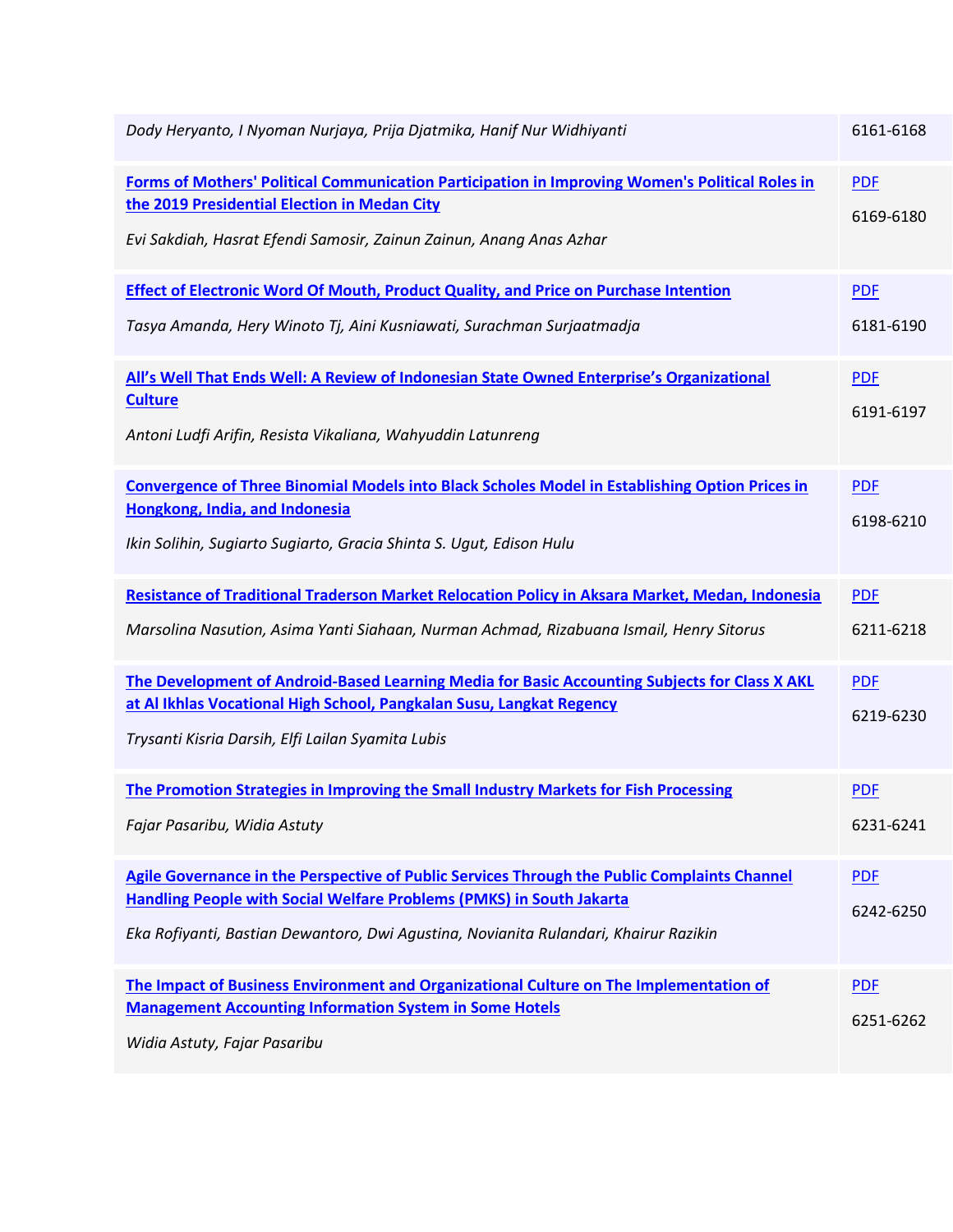| <b>Involving Local Wisdom in Kampai Island to Create Digital Storytelling</b>                                                                                                                                                                                                                                                            | <b>PDF</b>              |
|------------------------------------------------------------------------------------------------------------------------------------------------------------------------------------------------------------------------------------------------------------------------------------------------------------------------------------------|-------------------------|
| Donny Adiatmana Ginting, Muhammad Hassan                                                                                                                                                                                                                                                                                                 | 6263-6270               |
| The Development of Election Smart House Program as a Means of Political Education at KPUD Deli<br><b>Serdang</b><br>Isnina Isnina, Dedi Amrizal                                                                                                                                                                                          | <b>PDF</b><br>6271-6278 |
| The Influence of Career Development and Servant Leadership towards Job Satisfaction and<br><b>Employee Performance on PDAM Tirta Kencana Samarinda</b><br>Aulia Rahman, Muhammad Saleh Mire, Irsan Tri Cahyadinata                                                                                                                       | <b>PDF</b><br>6279-6294 |
| Analysis of the Implementation of the Joint Analysis between the Directorate General of Customs<br>and Excisewith the Directorate General Of Taxes In Increasing State Revenue In The Prime<br><b>Customs And Excise Office Type A Tanjung Priok</b><br>Dian Wahyudi, Novianita Rulandari, Ratih Kumala, Pebriana Arimbhi, Eka Rofiyanti | <b>PDF</b><br>6295-6308 |
| <b>Business Strategies and Utilization of Tax Insentive Policies During the Covid-19 Pandemic and</b><br><b>Implementation of Restrictions for Community Activities (PPKM)</b><br>Rd. Kusyeni, Ratih Kumala, Rd. Dancu Lokita Pramesti Dewi, Nadiah Abidin, Ryan Nugraha                                                                 | <b>PDF</b><br>6309-6316 |
| The Effective Financing Model of Koperasi Sharia in the Covid 19 Pandemic Era<br>Taufan Maulamin, Erni Prasetiyani, Martina Safitri                                                                                                                                                                                                      | <b>PDF</b><br>6317-6325 |
| Reproductive Characteristics of Local Pig Herds in Landono Subdistrict of South Konawe Regency<br>Achmad Selamet Aku, Kadek Purnama Anti, La Ode Nafiu, Harapin Hafid                                                                                                                                                                    | <b>PDF</b><br>6326-6334 |
| The Performance of Snack MSMES in the Covid-19 Pandemic (A Review from the Income Side)<br>Helmi Azahari, Endah Fantini, Samsudin Samsudin, Noviandari Sari Utami, Ade Suryana                                                                                                                                                           | <b>PDF</b><br>6335-6340 |
| Data Traffic Performance Analysis of SD-WAN Network Technology Using Tableau Software<br>Riza Buddy Septyanto, Diana Ikasari                                                                                                                                                                                                             | <b>PDF</b><br>6341-6356 |
| The Importance of Creativity and Innovation in Maintaining Business in the Pandemic Situation: A<br><b>Case Study of Micro Small and Medium Enterprises (MSME) Managed by Millennial Groups in</b><br><b>Jakarta</b>                                                                                                                     | <b>PDF</b><br>6357-6367 |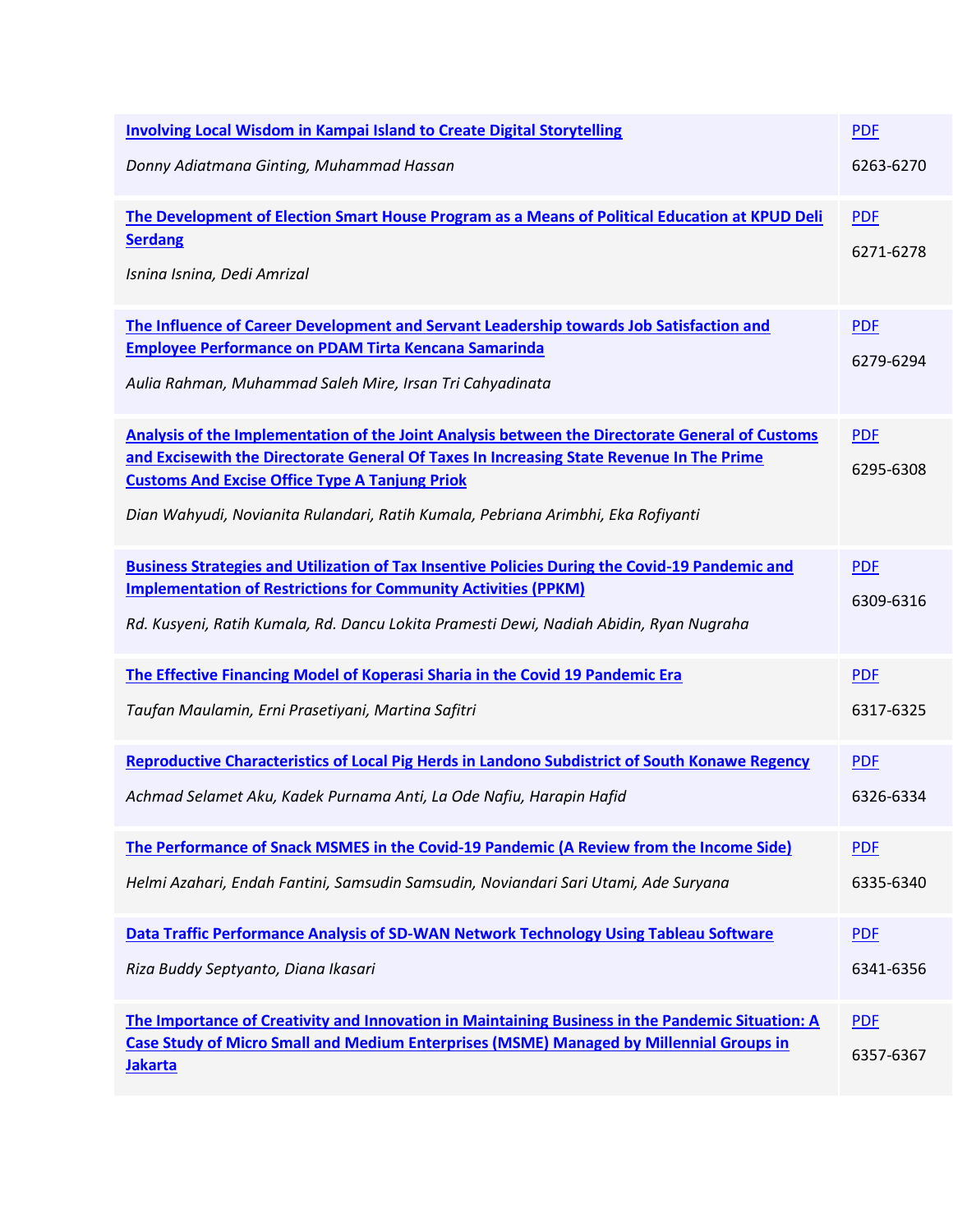| Baby Poernomo, Anita Maulina, Anisa Arizona Bandi, Jana Sandra, Muhammad Sholeh                                                                                                                                   |                         |
|-------------------------------------------------------------------------------------------------------------------------------------------------------------------------------------------------------------------|-------------------------|
| <b>Analysis of Children Health Indicators on the Achievement of Index of Community Health</b><br><b>Development in Tanjung Jabung Timur Regency</b><br>Dwi Noerjoedianto, Andi Subandi, Andy Amir                 | <b>PDF</b><br>6368-6375 |
| <b>Relationship of Family Support to the Referral Program for Patients with Chronic Diseases in BPJS</b><br><b>Health Participants in Rawasari Health Center</b><br>Andi Subandi, Dwi Noerjoedianto, Andy Amir    | <b>PDF</b><br>6376-6384 |
| <b>Analysis of Readiness to Use Target Costing Method in Production Cost Efficiency Efforts at Risha</b><br><b>Bakery</b><br>Yuliyanti Palulun, Dwi Iga Luhsasi, Destri Sambara Sitorus                           | <b>PDF</b><br>6385-6395 |
| Juridical Analysis of the Use of Cigarette Taxes for Funding the National Health Insurance Program<br>(Case Study of the Supreme Court Decision Number 25 P / Hum / 2018)<br>Gunawan Nachrawi, Fitriana Dinarwati | <b>PDF</b><br>6396-6406 |
| <b>Financial Management Literacy for Students of Economic Education FKIP UKSW</b><br>Jean Belynda Lalihatu, Dwi Iga Luhsasi, Carolina Lita Permatasari                                                            | <b>PDF</b><br>6407-6417 |
| The National Police's Efforts to Eradicate Thuggery Offences (A Law Study)<br>M. Qahar Awaka, Wiend Sakti Myharto                                                                                                 | <b>PDF</b><br>6418-6426 |
| Planning of Communication Strategy for Islamic Religious Counselors in Carrying Out Their Main<br><b>Tasks and Functions in North Labuhanbatu Regency</b><br>Uli Susanti Sri Awan, Zainun Zainun, Mailin Mailin   | <b>PDF</b><br>6427-6434 |
| <b>Communication Strategy of BAZNAS Da'i in Preaching Among Muslim Minorities in Karo Regency</b><br>Ayu Wahyuni Hasibuan, Sahdin Hasibuan, Hasrat Efendi Samosir                                                 | <b>PDF</b><br>6435-6444 |
| Gayo Islamic Education Architects and Contributions to Gayo Islamic Education Treasures in the<br>Era of 1900-1986<br>Zulkarnain Zulkarnain, Ihsan Harun, Emy Yusdiana                                            | <b>PDF</b><br>6445-6456 |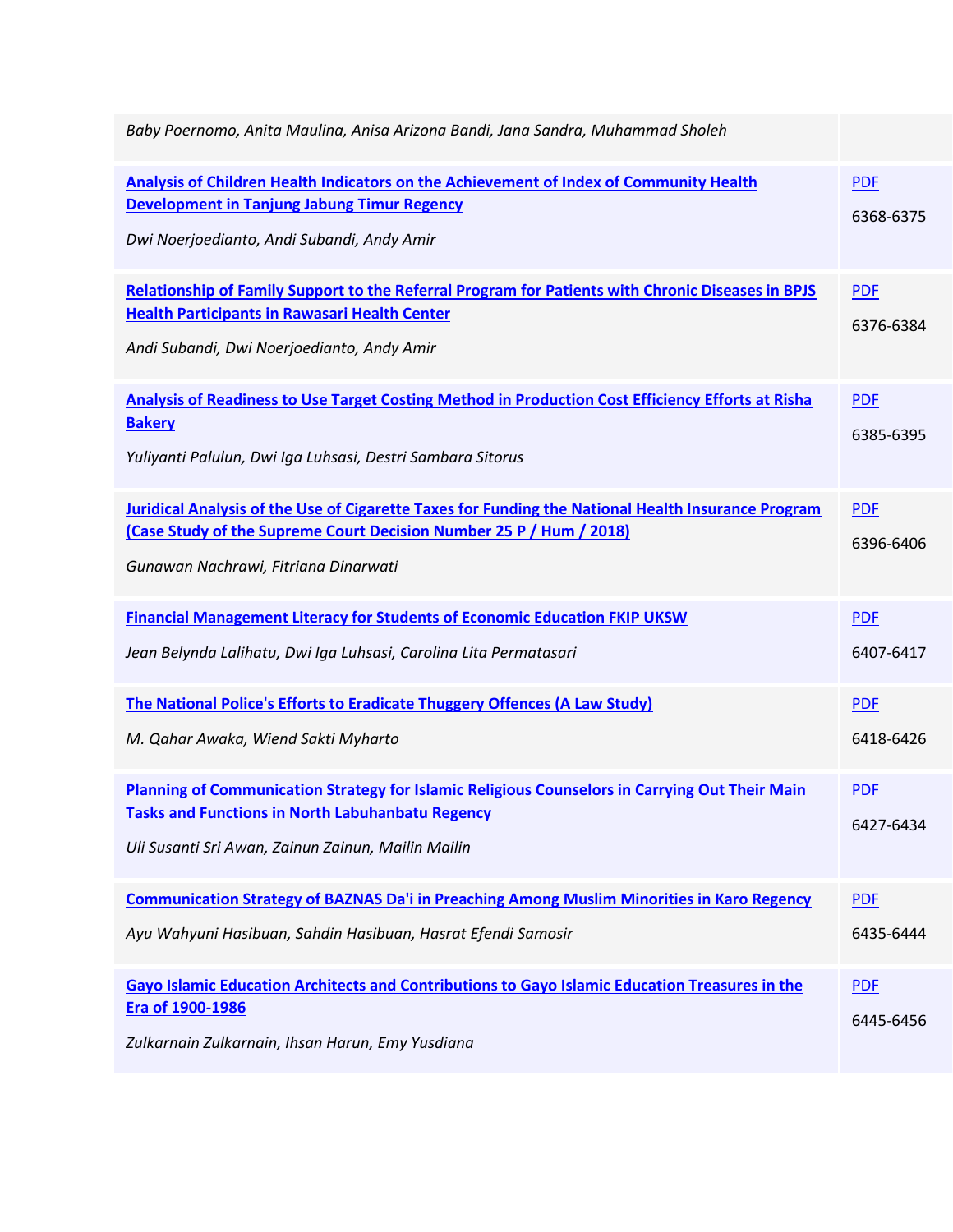| <b>Strategy Analysis of Increasing Tax Revenue for Two Wheel Motor Vehicles in Medan City</b><br>Rahmad Ziady, Erlina Erlina, Sirojuzilam Sirojuzilam                                                                                                   | <b>PDF</b><br>6457-6464 |
|---------------------------------------------------------------------------------------------------------------------------------------------------------------------------------------------------------------------------------------------------------|-------------------------|
| <b>International Accreditation Preparation Model in Accredited Prodi A at Universitas</b><br><b>Muhammadiyah Sumatera Utara</b><br>Dedi Amrizal, Isnina Isnina                                                                                          | <b>PDF</b><br>6465-6471 |
| <b>Identification of Environmental Law Enforcement Strategies for the Millennial Generation</b><br>(Publication Review Study)<br>Sardjana Orba Manullang                                                                                                | <b>PDF</b><br>6472-6481 |
| <b>Changes in Attitudes of the Young Generation in Persuasive Communication "Berani Hijrah"</b><br><b>Community</b><br>Suci Wulan Dari, Zainun Zainun, Hasrat Efendi Samosir                                                                            | <b>PDF</b><br>6482-6492 |
| Use of the Bipartite System in Industrial Relations<br>Rika Jamin Marbun                                                                                                                                                                                | <b>PDF</b><br>6493-6504 |
| The Effectiveness of Public Communications of Medan Petisah Government in Preventing of<br><b>COVID-19 Virus in Medan</b><br>Fadlansyah AS, Abdurrahman Abdurrahman, Mailin Mailin                                                                      | <b>PDF</b><br>6505-6516 |
| <b>CSR (Corporate Social Responsibility) Communication Pattern of Pertamina in Muslim</b><br><b>Communities, Rantau District, Aceh Tamiang Regency</b><br>Riswanto Riswanto, Ahmad Tamrin Sikumbang, Erwan Efendi                                       | <b>PDF</b><br>6517-6528 |
| The Implementation of Land Rights Certification Linked to Implementation of Law Number 28 Year<br>2009 concerning Regional Taxes and Levies in Medan<br>Abdurrahman Harits Ketaren                                                                      | <b>PDF</b><br>6529-6539 |
| <b>Identification of Tourism Product Marketing Strategy Plans to Foreign Markets Efforts to Increase</b><br><b>Income in the Era of Regional Autonomy</b><br>Sri Aprianti Tarigan, Juliana Juliana, Tina Linda, Bestadrian Prawiro Theng, Edward Harnjo | <b>PDF</b><br>6540-6549 |
| Oil Palm Plantation Expansion: An Overview of Social and Ecological Impacts in Indonesia                                                                                                                                                                | <b>PDF</b>              |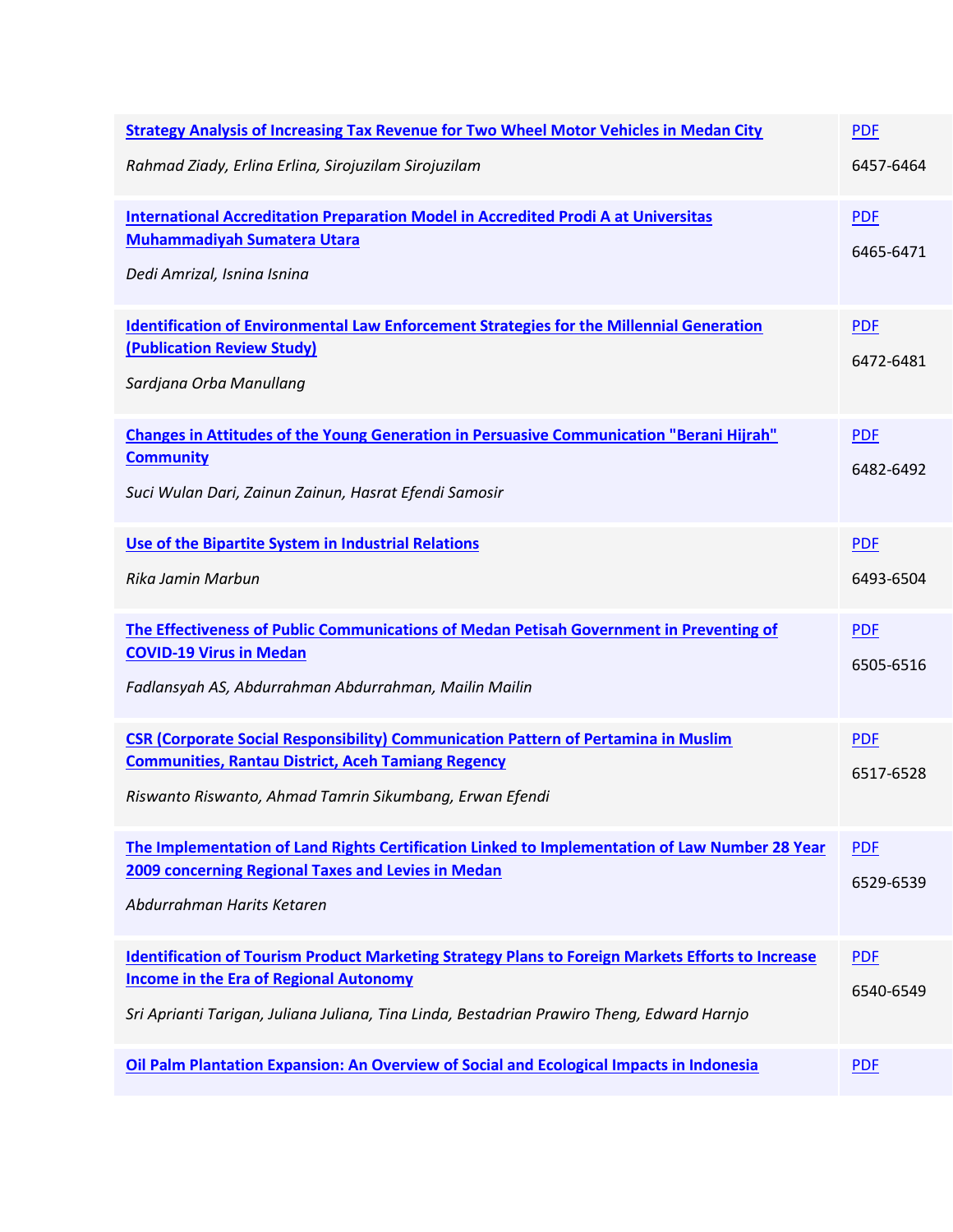| Dadi Dadi                                                                                                                                                                                          | 6550-6562  |
|----------------------------------------------------------------------------------------------------------------------------------------------------------------------------------------------------|------------|
| <b>Information System Data Processing Population Article 03 Village Residents Cibeber</b>                                                                                                          | <b>PDF</b> |
| Herlambang Putra Perdana, Nurti Rangga Wibawa Putra, Rina Kurniawati, Muthmainnah<br>Muthmainnah                                                                                                   | 6563-6574  |
| Reconstruction of Historical Literature of Bugis-Makassar (Stemma Model Philological Studies)                                                                                                      | <b>PDF</b> |
| Kasma F Amin, Muliadi Muliadi                                                                                                                                                                      | 6575-6584  |
| <b>Effect of Capital Structure, Firm Size and Leverage on Firm Value with Profitability as an</b><br><b>Intervening Variable in Manufacturing Companies Listed on the Indonesia Stock Exchange</b> | <b>PDF</b> |
| Lasminar Sihombing, Widia Astuty, Irfan Irfan                                                                                                                                                      | 6585-6591  |
| The City's Representative Meaning in Samosir's branding "Beautiful Country Pieces of Heaven" in<br>the Heartbeat of Toba Film from the Ministry of Tourism                                         | <b>PDF</b> |
| Riko Andika Rahmat Pohan, Samerdanta Sinulingga                                                                                                                                                    | 6592-6598  |
|                                                                                                                                                                                                    |            |
| <b>Feasibility Study of Developing Rumah Galuh village in Local Tourism Development</b>                                                                                                            | <b>PDF</b> |
| Solahuddin Nasution, Ronald Leonardo Siregar                                                                                                                                                       | 6599-6606  |
| Local Wisdom: Tourism Object Owner's Strategy during the Covid-19 Pandemic in Karo Land                                                                                                            | <b>PDF</b> |
| Lukita Ningsih, Azizul Kholis                                                                                                                                                                      | 6607-6618  |
| The Meaning and Historical Value of Gorga in Batak Toba's Traditional House                                                                                                                        | <b>PDF</b> |
| Peninna Simanjuntak, Martha Pardede                                                                                                                                                                | 6619-6629  |
| Legal Construction for the Establishment of Sharia Economic Special Courts in Religious Courts in<br><b>Indonesia</b>                                                                              | <b>PDF</b> |
| Saut Maruli Tua Manik                                                                                                                                                                              | 6630-6639  |
|                                                                                                                                                                                                    |            |
| The Impact of Corruption on the Development of the Quality of Human Life in Southeast Asia                                                                                                         | <b>PDF</b> |
| Sigit Wahyudi, Rakhmat Alfian                                                                                                                                                                      | 6640-6647  |
| The Impact of Research and Development Spending on Firm Value Moderated by Product<br><b>Diversification</b>                                                                                       | <b>PDF</b> |
|                                                                                                                                                                                                    | 6648-6659  |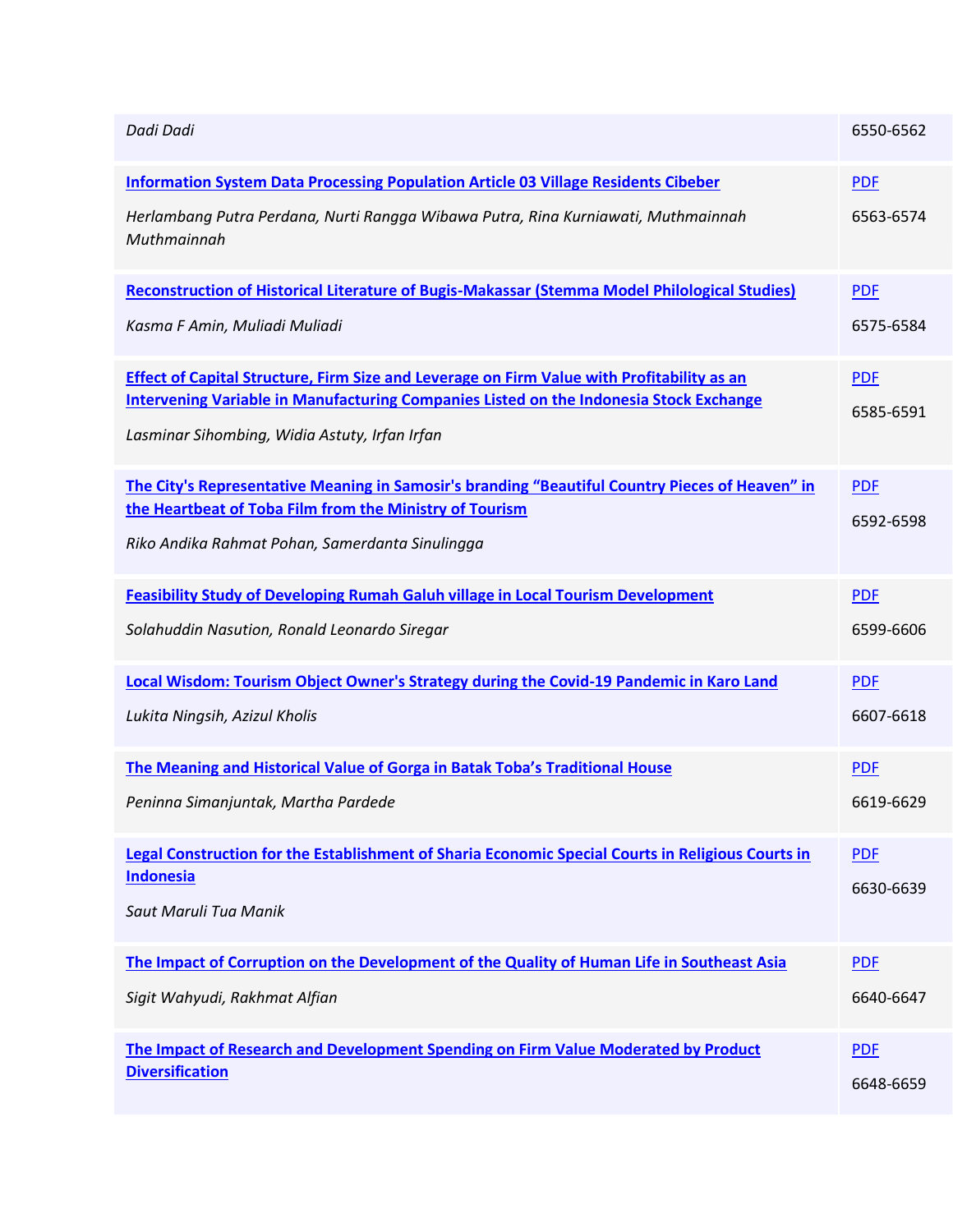| Khoiriyah Trianti, Noni Mia Rahmawati, Yulis Nurul Aini                                                                                                                                                                                                                                             |                         |
|-----------------------------------------------------------------------------------------------------------------------------------------------------------------------------------------------------------------------------------------------------------------------------------------------------|-------------------------|
| View Islamic Law against Mothers Who Interfere with Children's Households in Sena Village,<br><b>Batangkuis</b><br>Maswandi Maswandi, Jamillah Jamillah                                                                                                                                             | <b>PDF</b><br>6660-6666 |
| Insecticidal Effectiveness Test of Mahogany Fruit Peel (Swietenia Mahagoni (L.)) Extract on<br><b>Mosquito Aedes Aegypti for Increasing Economy</b><br>Erisa Mutiara Rahma Delvina, Selvi Marcellia, Tutik Tutik                                                                                    | <b>PDF</b><br>6667-6676 |
| The Rationality of the Max Weber Bureaucracy Model in the Modrenization of the Public Services<br>Bureaucracy of the Industrial Era 4.0 (Case Study of Medan City E-KTP Services)<br>Agung Saputra, Ananda Mahardika, Jehan Ridho Izharsyah                                                         | <b>PDF</b><br>6677-6687 |
| Mixing and Switching the Codes in Kindergarten Teachers-Students Interaction: A Case Study at<br><b>Northern Green School</b><br>Cici Melysa, Arsen Nahum Pasaribu                                                                                                                                  | <b>PDF</b><br>6688-6697 |
|                                                                                                                                                                                                                                                                                                     |                         |
| Development Strategy for Management Systems Strengthening Academic Accreditation Based on<br><b>Strengthening Academic Accreditation at Islamic Religious Universities</b><br>Zainuddin Zainuddin, Yusuf Hadijaya, Muamar Al Qadri, Ismail Ismail, Ishak Ishak, Endah Retno Suci                    | <b>PDF</b><br>6698-6705 |
| Sedulur Papat Limo Pancer as a Concept of Javanese Emotional Intelligence<br>Devietha Kurnia Sari, Darmawan Muttaqin                                                                                                                                                                                | <b>PDF</b><br>6706-6712 |
| The Effect of Performance Allowance, Organizational Culture, and Work Discipline on Employee<br>Performance at The Satuan Polisi Pamong Praja/Public Order Agency (SATPOL PP) of Yapen Serui<br><b>Islands Regency- PAPUA</b><br>Siyani Siyani, Bonifasia Elita Bharanti, Agnes Puspitasari Sudarmo | <b>PDF</b><br>6713-6726 |
| <b>Meta-Analysis of Self-Efficacy and Anxiety Correlation</b><br>Zefanya Relita Trisnaningati                                                                                                                                                                                                       | <b>PDF</b><br>6727-6732 |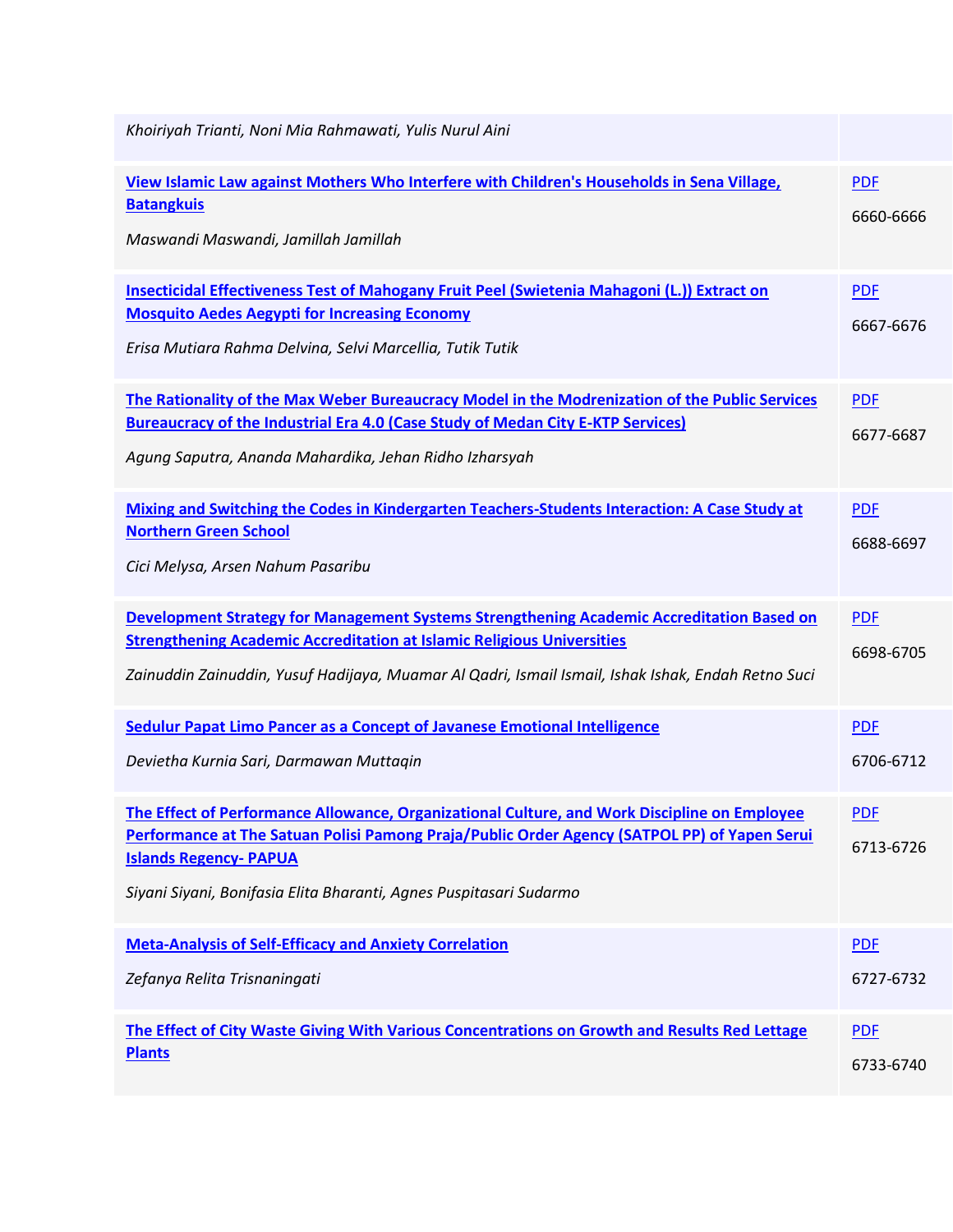| Devi Andriani Luta, Armaniar Armaniar                                                                                                                                                                                                 |                         |
|---------------------------------------------------------------------------------------------------------------------------------------------------------------------------------------------------------------------------------------|-------------------------|
| A New Design Protoype of Safety System on Traffic Light using Hydraulic Limiters Zebra Cross<br><b>Automatic</b><br>Rahmad Rizki, Suwarno Suwarno                                                                                     | <b>PDF</b><br>6741-6749 |
| <b>Situating Poor People in Education Privatization Programs</b><br>Sofni Indah Arifa Lubis                                                                                                                                           | <b>PDF</b><br>6750-6755 |
| A Literature Review on the Relationship between Iron and Zinc Levels in Diabetes Mellitus and the<br><b>Effects of Their Supplementation</b><br>Sefti Atletika Asiani, Gaga Irawan Nugraha, Sunarjati Sudigdoadi                      | <b>PDF</b><br>6756-6764 |
| Analysis of Water Loss in the District of Meter Area (DMA) Bumi Kepongongan Indah Regency,<br><b>Cirebon for Civilization</b><br>Adam Safitri, Slamet Imam Wahyudi, Soedarsono Soedarsono, Mahmud Yunus, Nono Carsono, Lia<br>Amaliah | <b>PDF</b><br>6765-6777 |
| <b>MYOB Accounting Information System Analysis at PT. Lembang Abadi Indah</b><br>Irma Suryani, Dedeh Kurniawati                                                                                                                       | <b>PDF</b><br>6778-6791 |
| <b>Analysis of Sharia MSME Financial Knowledge in Kuningan, West Java</b><br>Endang Sondari, Larisa Yohanna, Imam Suseno                                                                                                              | <b>PDF</b><br>6792-6800 |
| Disaster Preparedness Sumatra Barat Community the Relationship with Natural Intelligence, Self<br><b>Efficacy and Disaster Literacy</b><br>Suhardin Suhardin                                                                          | <b>PDF</b><br>6801-6812 |
| The Development of LKPD Multimedia using Problem-Based Learning Model to Improve Critical<br><b>Thinking Ability of Elementary School Students</b><br>Nurul Hasanah, Azrina Purba, Kiki Pratama Rajagukguk                            | <b>PDF</b><br>6813-6820 |
| <b>Evaluation of the Garut Regency National Health Insurance Program</b><br>Ikeu Kania                                                                                                                                                | <b>PDF</b><br>6821-6831 |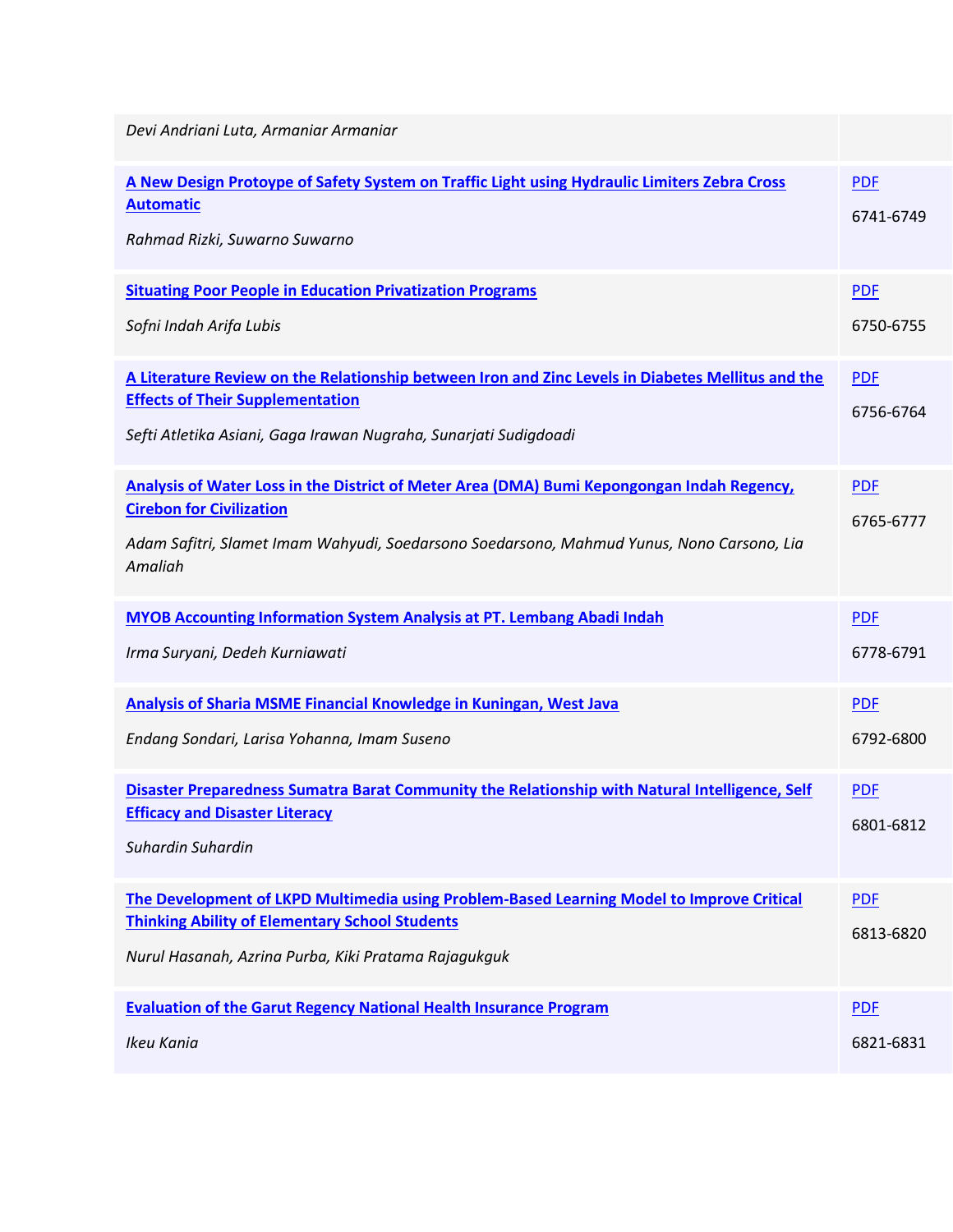| Juridic Review Filling Membership of the Regional Representative Board of the Republic of<br>Indonesia Post the Decision of the Constitutional Court Number 30/PUU-XIV/2018<br>Fadjrin Wira Perdana | <b>PDF</b><br>6832-6842 |
|-----------------------------------------------------------------------------------------------------------------------------------------------------------------------------------------------------|-------------------------|
| <b>Covid-19 Vaccination Rights and Obligations in Indonesia from a Legal Perspective</b>                                                                                                            | <b>PDF</b>              |
| Gunawan Nachrawi, Ryan Hidayat, Marjan Miharja, Rahmat Dwi Putranto, Yastuty Handalya                                                                                                               | 6843-6854               |
| Implementation of Emergency Public Activity Restrictions (PPKM) in Accordance With Human<br><b>Rights and Pancasila Principles</b>                                                                  | <b>PDF</b><br>6855-6866 |
| Marjan Miharja, Emil Salim, Gunawan Nachrawi, Rachmat Dwi Putranto, Anggoro Hendrawan                                                                                                               |                         |
| Understanding the Lessons of Failure Public Policy over the Pandemic Issues in Global Context                                                                                                       | <b>PDF</b>              |
| Zuchri Abdussamad, Ani Heryani, Vani Wirawan, Ade Iskandar, Nur Arif Nugraha                                                                                                                        | 6867-6876               |
| The Application of Tax Law to a Corporation's Bankruptcy Restricted in Indonesia                                                                                                                    | <b>PDF</b>              |
| Rachmat Dwi Putranto, Anggoro Hendrawan, Marjan Miharja, Gunawan Nachrawi, Emil Salim                                                                                                               | 6877-6888               |
| The Factors Contributing to the Decline in Community Trust in the Jokowi Administration's<br><b>Government (2019-2024)</b>                                                                          | <b>PDF</b>              |
| Marjan Miharja, Yastuty Handalya, Gunawan Nahrawi, Rahmat Dwi Putranto, Ryan Hidayat                                                                                                                | 6889-6900               |
| Discrimination against Citizens' Rights When the Entry of Foreign National Citizens Threatened By                                                                                                   | <b>PDF</b>              |
| <b>Emergency Public Activity Restrictions (PPKM)</b><br>Gunawan Nachrawi, Marjan Miharja, Rachmat Dwi Putranto, Jean Magtel Pah, Mayang Maharani<br>Yahya Bayan                                     | 6901-6912               |
| <b>State Responsibility for the Citizens in Indoensia's Covid-19 Pandemic</b>                                                                                                                       | <b>PDF</b>              |
| Rachmat Dwi Putranto, Gunawan Nachrawi, Marjan Miharja, Mayang Maharani Yahya Bayan, Jean<br>Magtel Pah                                                                                             | 6913-6923               |
| <b>Ideal Partner Criteria: Perspective of Islamic Youth in Makassar City</b>                                                                                                                        | <b>PDF</b>              |
| Wilda Ansar, Dian Novita Siswanti                                                                                                                                                                   | 6924-6928               |
| <b>Implementation Aesthetic of Architecture Deli Melayu Design of a Tiny Hotel in Medan City</b>                                                                                                    | <b>PDF</b>              |
| Melly Andriana, Ramayana Ramayana, Zuraidah Tharo                                                                                                                                                   | 6929-6936               |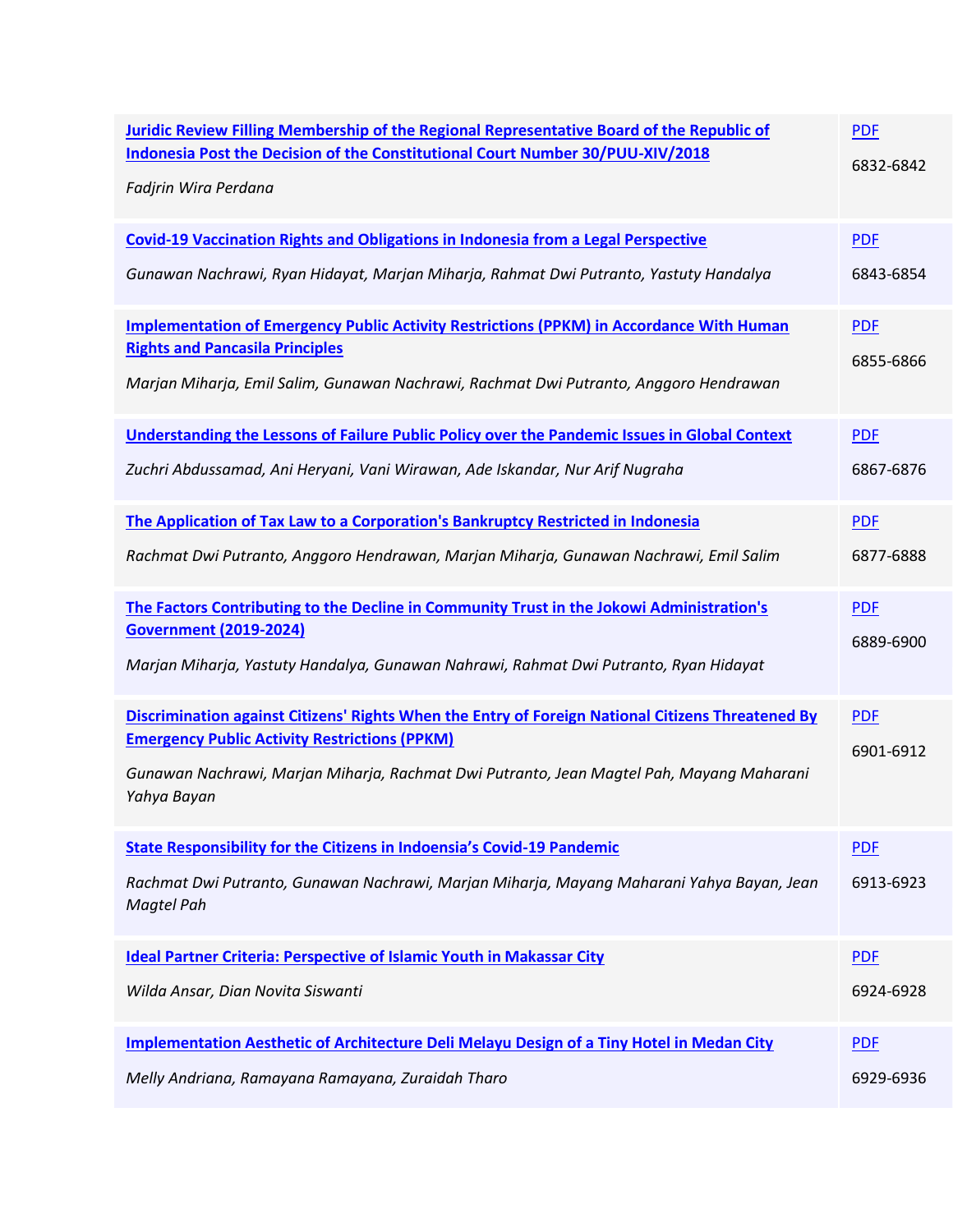| Cost Analysis from the Patient's Perspective and Economic Difficulties in Hemodialysis Patients at<br><b>Fatmawati RSUP Jakarta</b><br>Mawaddati Rahmi, Yusi Anggriani                                                                                                                                 | <b>PDF</b><br>6937-6945 |
|--------------------------------------------------------------------------------------------------------------------------------------------------------------------------------------------------------------------------------------------------------------------------------------------------------|-------------------------|
| The Development of E-module Teaching Materials for Economics Subjects toward SMA Swasta BPI<br><b>Paluh Kurau Students</b><br>Delima Delima, Kustoro Budiarta, Hasyim Hasyim                                                                                                                           | <b>PDF</b><br>6946-6957 |
| Analysis of Benefits of the Irrigation Water Use Improvement Acceleration Program (P3-Tgai) on<br>Improvement of Irrigation Network Infrastructure to the Regional Development at Hutagurgur<br><b>Village, Regency of the Humbang Hasundutan</b><br>Friska Silitonga, Zulkifli Nasution, Agus Purwoko | <b>PDF</b><br>6958-6964 |
| The Development of Booklet Teaching Materials Based on the Learning Cycle 5E Model to Increase<br><b>Learning Outcomes for X Class Students of SMK BM Panca Budi Medan for the Academic Year</b><br>2020/2021<br>Rini Siti Jummiah, Saidun Hutasuhut, M. Fitri Rahmadana                               | <b>PDF</b><br>6965-6976 |
| Understanding Relationship between Geographical Science and Geographical Indicator in Business<br><b>Products (Database Evidence Analysis)</b><br>Nofirman Nofirman                                                                                                                                    | <b>PDF</b><br>6977-6987 |
| Analysis of Regional Interaction Patterns Suburbs of Medan City (Case Study: Sunggal District, Deli<br><b>Serdang Regency)</b><br>Nur Ayu Ramadhani, Sirojuzilam Sirojuzilam, Agus Purwoko                                                                                                             | <b>PDF</b><br>6988-6999 |
| Local Government Efforts in Encouraging the Existence of Subsistence Agriculture as an<br><b>Alternative to the Supply of Food Needs in Lingga Regency</b><br>Mendra Wijaya, Handrisal Handrisal                                                                                                       | <b>PDF</b><br>7000-7012 |
| <b>Factors Affecting CSR Disclosure on Palm Oil Companies in Indonesia</b><br>Asep Effendi                                                                                                                                                                                                             | <b>PDF</b><br>7013-7025 |
| <b>Implementation of Coordination Policy for Forest and Land Fire Control Task Units in Riau</b><br><b>Province</b><br>Iman Sukendar, Khasan Effendy, Kusworo Kusworo, Udaya Madjid                                                                                                                    | <b>PDF</b><br>7026-7036 |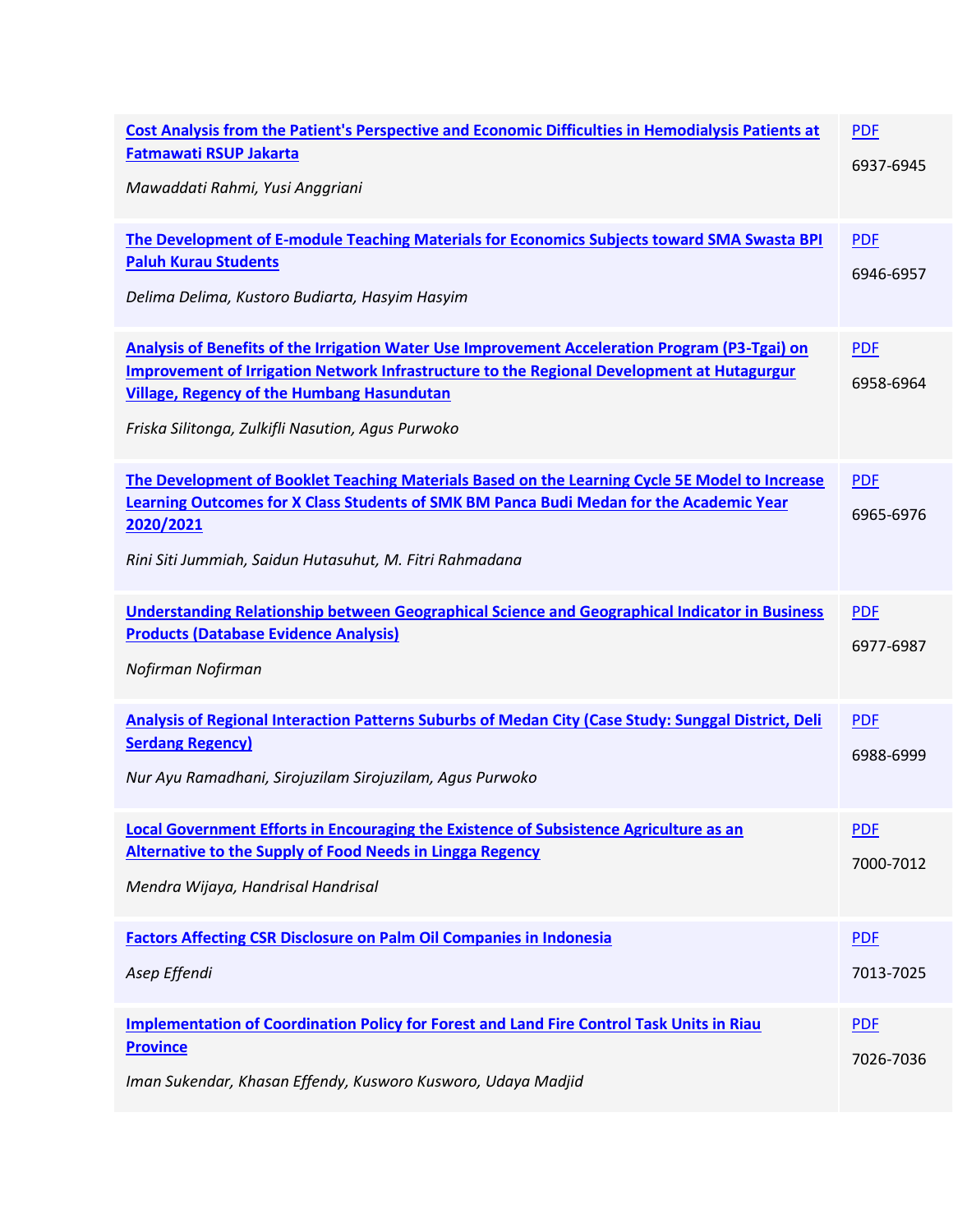| Enhance Security of the Field Flight Polytechnic Network and the Speed of the Internet Gateway in<br><b>Virtual Box</b><br>M. Amril Siregar, Indah Vusvitasari, Ivana Wardani                                      | <b>PDF</b><br>7037-7044 |
|--------------------------------------------------------------------------------------------------------------------------------------------------------------------------------------------------------------------|-------------------------|
| <b>Enhances Security on Fraud in the Auditors of BPKP Province North Sumatra</b><br>Rahima Br. Purba, Faisal Adrian Nasution                                                                                       | <b>PDF</b><br>7045-7053 |
| Analysis of Damage to Localizer Equipment (Case Study of Sultan Iskandar Muda Airport, Banda<br><u>Aceh)</u><br>Asri Santosa, Mutiara Widasari Sitopu, Donna N. M Sirait, Darmeli Nasution                         | <b>PDF</b><br>7054-7061 |
| The Effect of Derivative Transactions on the Value Relevance of Earnings through Corporate<br><b>Earnings Management in Indonesia</b><br>Suhendra Suhendra, Limajatini Limajatini, David Kiki Baringin MT. Samosir | <b>PDF</b><br>7062-7074 |
| Implementation of Automatic Car Cleaning System with Microcontroller System Atmega 8<br>Catra Indra Cahyadi, Muhammad Fadlan Siregar                                                                               | <b>PDF</b><br>7075-7083 |
| A Participation Model for Teaching English at Politeknik Negeri Media Kreatif<br>Hawa Asma Ul Husna, Ni Made Widiastuti, Iswandi Idris, Ramadani Ramadani                                                          | <b>PDF</b><br>7084-7091 |
| <b>Linguistic Competency Analysis of Consecutive Interpreting Results for 6th Semester Students of</b><br><b>FKIP UMSU</b><br>Bambang Panca Syahputra, Yusni Khairul Amri, Rakhmat Wahyudin Sagala                 | <b>PDF</b><br>7092-7098 |
| Poverty Alleviation of Micro-small Enterprises Recipients of Zakat through Financing of Zakat<br><b>Organizer Institution in Makassar</b><br><b>Muhammad Saleh Mire</b>                                            | <b>PDF</b><br>7099-7110 |
| The Existence of Elopement in Perspective Value Education (Study of Penomenology in the<br><b>Context of Marriage of the Bima Society)</b><br>Suharyanto H. Soro                                                   | <b>PDF</b><br>7111-7121 |
| The Veil Practice of Ustazah Dayah Jeumala Amal in Terms of the Theory of Social and Legal<br><b>Change</b>                                                                                                        | <b>PDF</b><br>7122-7127 |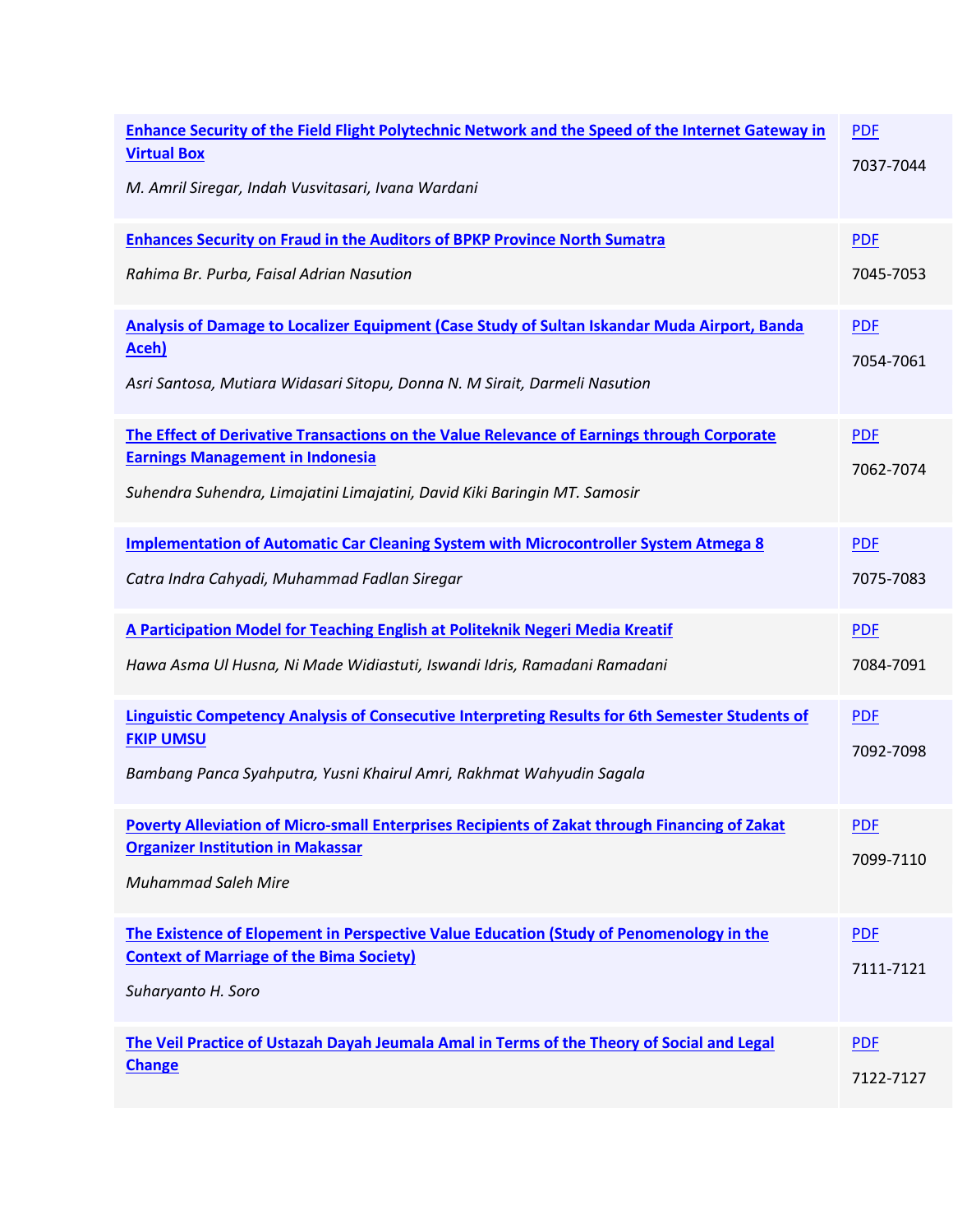| Muhammad Haikal, Saiful Bahri, Muntazir Fahri                                                                                                                                                                                             |                         |
|-------------------------------------------------------------------------------------------------------------------------------------------------------------------------------------------------------------------------------------------|-------------------------|
| <b>Marriage Registration in Islamic Law</b><br>Sitizalikha Sitizalikha, Abdullah Abdullah, Nurazizah Nurazizah                                                                                                                            | <b>PDF</b><br>7128-7135 |
| Figh Response to Disease Pandemic (Analysis of the Application of the Rukhshah Concept in the<br><b>Procedures for the Implementation of Some Worship during the Covid-19 Pandemic)</b><br>Helmi Imran, Syamsul Bahri, Fauzul Iqbal       | <b>PDF</b><br>7136-7148 |
| <b>Ijtihadi Models in Figh Studies</b><br>Sufriadi Sufriadi, Ibnu Mukti, Mahmudi Mahmudi, Nurazizah Nurazizah                                                                                                                             | <b>PDF</b><br>7149-7160 |
| <b>Implementation of Islamic Sharia in Aceh (Study on the Dynamics of Legalization and Permits for</b><br>the Implementation of Islamic Sharia in Aceh Province)<br>Mustafa Kamal, Muntasir Muntasir, Marzuki Marzuki                     | <b>PDF</b><br>7161-7169 |
| Analysis of Figh Syafi 'Iyyah on Interaction with Whatsapp after the Engagement (Case Study at<br><b>Mudi Princess Samalanga)</b><br>Maisarah Maisarah, Afrizal Afrizal, Rahmiyati Rahmiyati                                              | <b>PDF</b><br>7170-7180 |
| The Role of Parent Communication in Accompanying Children during the Covid-19 Pandemic<br>(Analysis Study of Family in Gampong Matang Bayu, Baktiya Barat District, Aceh Utara Regency)<br>Khairun Asyura, Fauzan Fauzan, Nurasmi Nurasmi | <b>PDF</b><br>7181-7191 |
| Legality of Forced Marriage Performers of Khalwat According to the View of Syafi'iyah Figh<br>Karimuddin Karimuddin, Maimun Maimun, Maulisa Musana                                                                                        | <b>PDF</b><br>7192-7202 |
| l'adah Friday Prayer with Zuhur Prayer in Syafi'iyyah Figh Perspective (Case Study at Al-Amin<br><b>Mosque Meurah Village, Samalanga District, Bireuen Regency)</b><br>Syamsul Bahri, Safrizal Safrizal, Rahmiyati Rahmiyati              | <b>PDF</b><br>7203-7213 |
| <b>Enhance Web-Based Job Search Recommendation System of Hybrid-Based Recommendation</b><br>Darmeli Nasution, Zulham Sitorus                                                                                                              | <b>PDF</b><br>7214-7221 |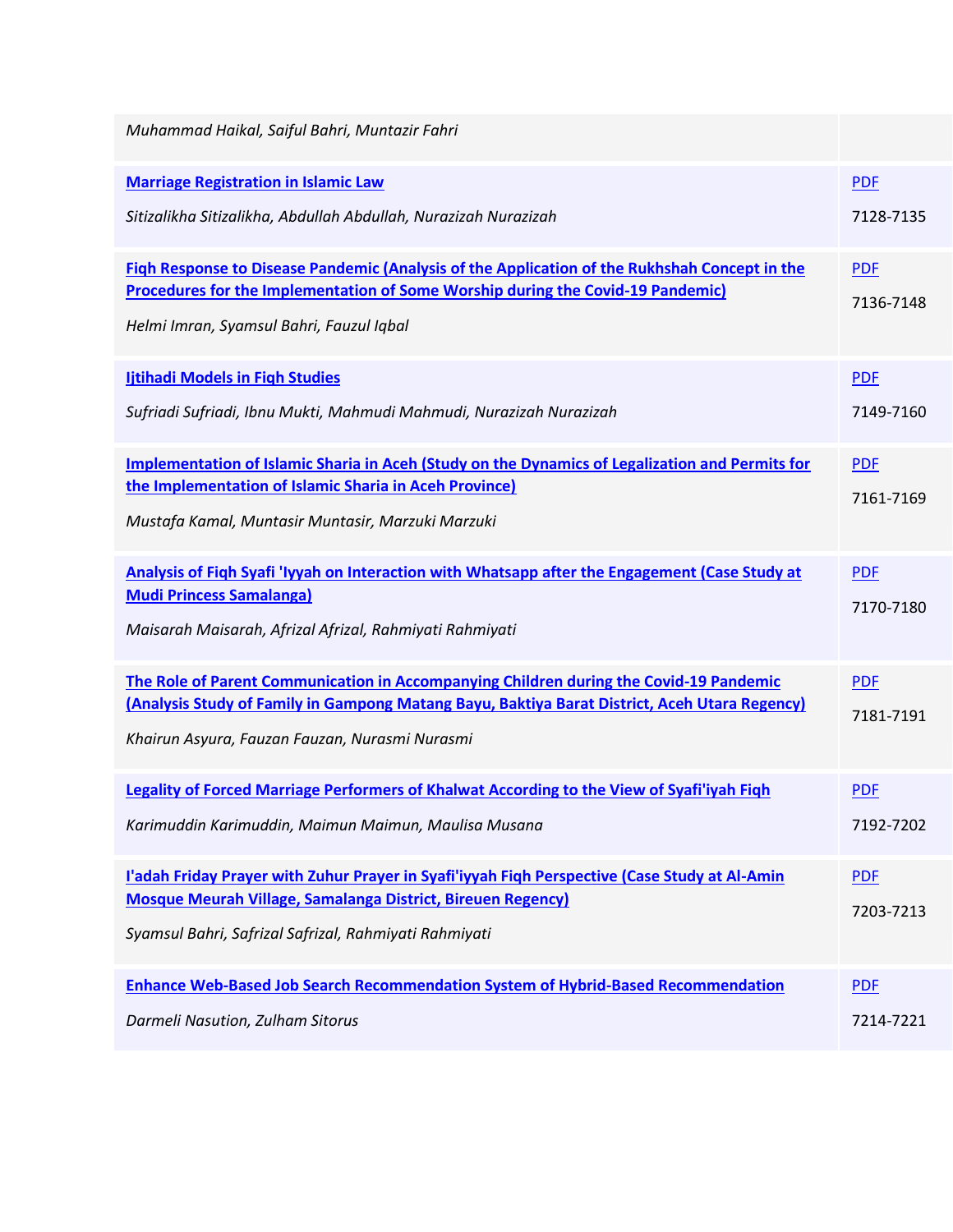| The Influence of Transformational Leadership and Workload towards Work Motivation and Their<br><b>Impact on Employee Performance at Bank BRI Tenggarong Branch</b><br>Syukur Taqwa, Syarifah Hudayah, Dirga Lestari                           | <b>PDF</b><br>7222-7236 |
|-----------------------------------------------------------------------------------------------------------------------------------------------------------------------------------------------------------------------------------------------|-------------------------|
| <b>Identification of Home Base Business Management as a Full-Time Job in Indonesia</b><br>Faqih Nabhan, Yuli Purbaningsih, Ahmad Ridwan, Ita Nurcholifah, Prasetyono Hendriarto                                                               | <b>PDF</b><br>7237-7242 |
| Valuation of Intrinsic Value of Construction Sector Stock Using Residual Income Model (RIM) and<br><b>Dividend Discount Model (DDM)</b><br>Dwi Yulianto, Sri Mulyantini, Dianwicaksih Arieftiara                                              | <b>PDF</b><br>7243-7257 |
| Analysis of Tax Aggressiveness on the Consumer Non-Cyclicals, Property and Real Estate Sector<br><b>Companies in the Indonesia Stock Exchange, 2018-2019</b><br>Firda Nurfazriati Ma'mudah, Achmad Fauzi, Mardi Mardi, Dwi Kismayanti Respati | <b>PDF</b><br>7258-7268 |
| Case Study of Twitter Trending Topic: Analysis of Using Random 4 Digits to Raise the Hashtags on<br><b>Twitter</b><br>Nadhiar Ridho Wahyu Pradana                                                                                             | <b>PDF</b><br>7269-7281 |
| The Effect of Promotion Strategy through Social Media on Purchase Decisions Mediated By Word<br><b>Of Mouth Marketing</b><br>Dwi Bhakti Iriantini, Soemaryono Soemaryono, Wiwik Herawati                                                      | <b>PDF</b><br>7282-7292 |
| <b>Relationship of Work Motivation with the Work Commitment of Cooperative Employees Kencono</b><br><b>Wungu Mojokerto</b><br>Rr. Hesti Setyodyah Lestari, R. M Mahrus Alie                                                                   | <b>PDF</b><br>7293-7300 |
| <b>Christ as an Example in Poverning Ministry According to John 10. 11-15 towards Church Growth</b><br>during the Covid 19 Pandemic<br>Enny Irawati                                                                                           | <b>PDF</b><br>7301-7310 |
| <b>Sustainable Development Innovation: "Increasing SME Competence in Resources Aspects"</b><br>Rodhiah Rodhiah, Nur Hidayah, Toto Mujio Mukmin                                                                                                | <b>PDF</b><br>7311-7322 |
| A Legal Review of the Criminal Acts of Children Performed by Children                                                                                                                                                                         | <b>PDF</b>              |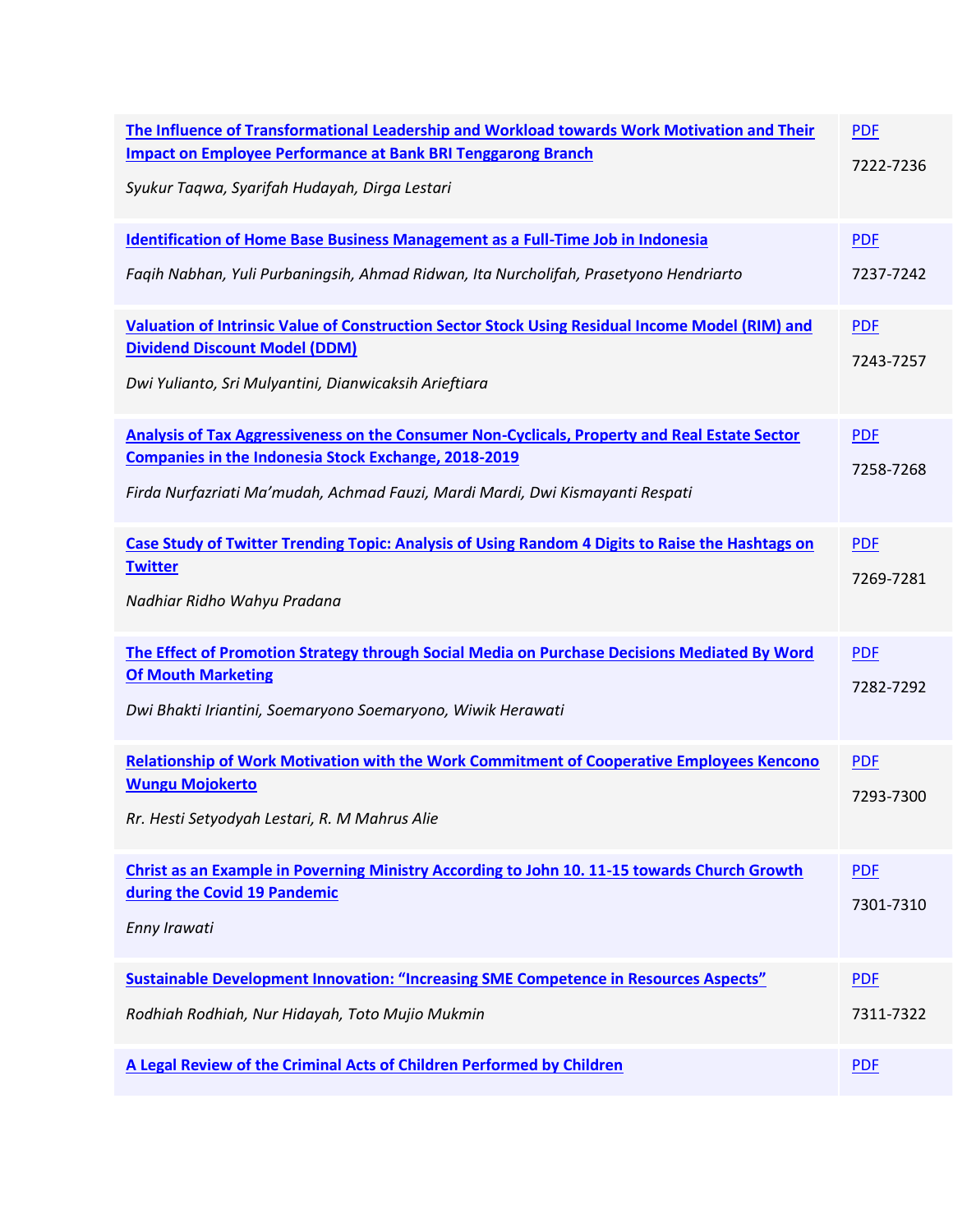| M. Hary Angga Pratama                                                                               | 7323-7331  |
|-----------------------------------------------------------------------------------------------------|------------|
| <b>Reconstruction Criminal Sanctions against Criminal Acts of Corruption based on Justice Value</b> | <b>PDF</b> |
| Ismaidar Ismaidar                                                                                   | 7332-7343  |
| Analysis Atmosphere Management of Price Reduction and Product Quality on Consumer Buying            | <b>PDF</b> |
| <b>Interest in the Covid-19 Pandemic</b>                                                            | 7344-7352  |
| <b>Feby Milanie</b>                                                                                 |            |
| <b>Community Interpretation Study of Parks and Destries in Medan City</b>                           | <b>PDF</b> |
| Novalinda Novalinda                                                                                 | 7353-7363  |
| Determination of Hotel Room Rental Rates during Low Season with the Break-Even Point Analysis       | <b>PDF</b> |
| <b>Method at Aston Hotels International</b>                                                         | 7364-7373  |
| Rachmad Chartady, Salihi Salihi, Andres Putranta Sitepu, Bambang Sambodo                            |            |
| <b>Study Feasibility Analysis of Biodiesel Energy Processing Used Cooking Oil</b>                   | <b>PDF</b> |
| Suwarno Suwarno, Rohana Rohana, Ihsanurrizgie Indra Siregar                                         | 7374-7386  |
| Do Digital Literacy and Digital Entrepreneurship among University Students Contribute to Digital    | <b>PDF</b> |
| <b>Economy?</b>                                                                                     | 7387-7394  |
| Riza Primahendra, John Tampil Purba, Gracia Shinta S Ugut, Sidik Budiono                            |            |
| <b>The Concept of Islamic Musyawarah</b>                                                            | <b>PDF</b> |
| Dedi Masri                                                                                          | 7395-7403  |
| <b>Implementation of the Preparation and Presentation of Financial Statements Based on SAK EMKM</b> | <b>PDF</b> |
| Risawatie Risawatie, Nurul Azizah                                                                   | 7404-7413  |
| Legal Review in Handling FBI Fugitives who Fled to Indonesia: Russ Medlin Case Study                | <b>PDF</b> |
| Alief Heidar Sardjono, Fikri Rahmat Fadila, Kevin Figo Saragih                                      | 7414-7421  |
| The Legal Strength of Home Ownership Credit Agreements During Covid 19                              | <b>PDF</b> |
| Sumarno Sumarno                                                                                     | 7422-7430  |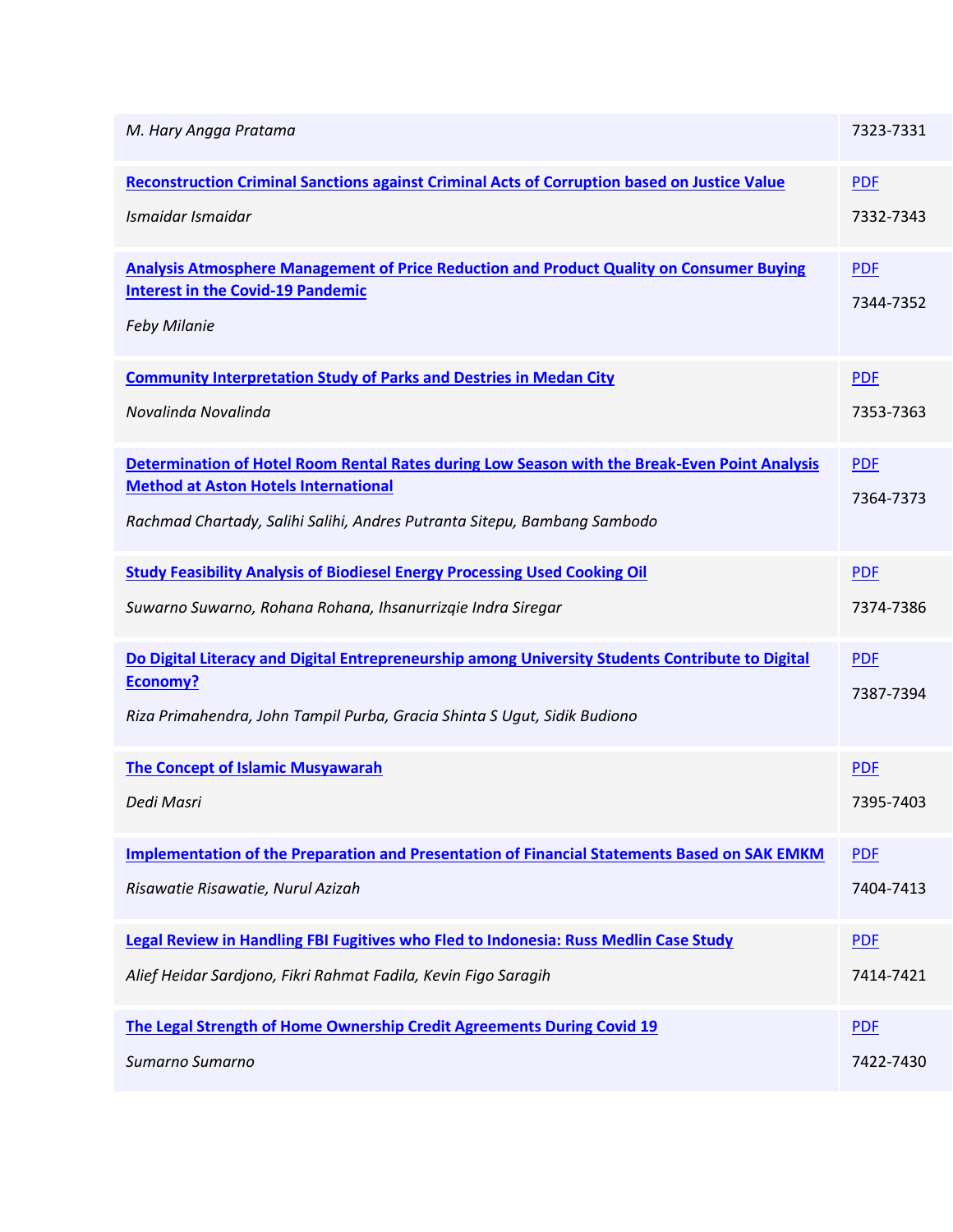| Management, Supervision and Participation of Historic Coastal Communities a Development of                                                                                                                                                                                                                | <b>PDF</b>                |
|-----------------------------------------------------------------------------------------------------------------------------------------------------------------------------------------------------------------------------------------------------------------------------------------------------------|---------------------------|
| <b>Mangrove Education Park Tourism in Perupuk Village, Fifty Hilir District, Regency Coal</b>                                                                                                                                                                                                             | 7431-7440                 |
| Dian Septian Sari                                                                                                                                                                                                                                                                                         |                           |
| Peer Conformity, Drug Abuse Intentions, and Gender Against Drug Abuse Behavior in Adolescents<br>in Tebo Ilir District, Jambi<br>Ridha Sirly, Elli Nur Hayati, Triantoro Safaria                                                                                                                          | <b>PDF</b><br>7441-7449   |
| <b>Mapping Community Land in North Sumatra through the Implementation of Agrarian Reform</b>                                                                                                                                                                                                              | <b>PDF</b>                |
| Onny Medaline, Fitri Rafianti, Rahmad Sembiring                                                                                                                                                                                                                                                           | 7450-7459                 |
| Improvement of Midle Voltage Network Protection System at Kualanamu International Airport                                                                                                                                                                                                                 | <b>PDF</b>                |
| Suwarno Suwarno, Rohana Rohana, Darwin Darwin                                                                                                                                                                                                                                                             | 7460-7468                 |
| <b>Smart Tracking Design In Finding Solar Power Plants</b>                                                                                                                                                                                                                                                | <b>PDF</b>                |
| Suwarno Suwarno, Rohana Rohana, Darma Yulianti Purba                                                                                                                                                                                                                                                      | 7469-7478                 |
| <b>Enhance Effectiveness Knowledge and Attitudes of Pregnant Women in Royal Prima Medan</b><br><b>Hospital Based on Comparison Providing Verbal Information and Information through</b><br><b>Presentation Media Video</b><br>Masyitah Masyitah, Ermi Girsang, Sri Lestari Ramadhani, Ali Napiah Nasution | <b>PDF</b><br>7478a-7478k |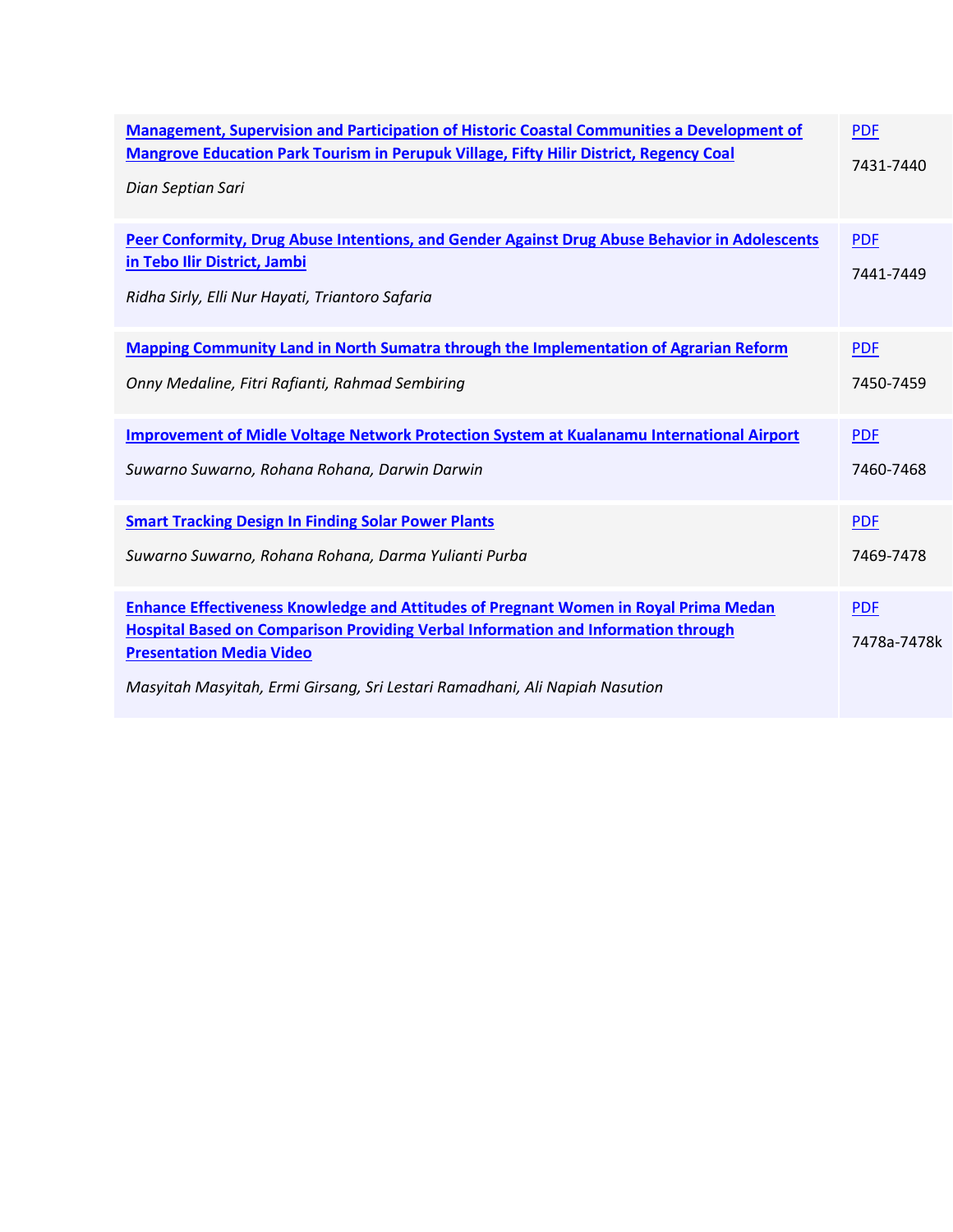Humanities and Social Sciences

ISSN 2015-3070 Online) ISSN 2615-1715 (Print)

# **Evaluation of the Garut Regency National Health Insurance Program**

### **Ikeu Kania**

*Universitas Garut, Indonesia [ikeukania@fisip.uniga.ac.id](mailto:ikeukania@fisip.uniga.ac.id)*

#### **Abstract**

*The purpose of this study was to evaluate the National Health Insurance Program at the Garut Regency level. This study uses a mixed-method with a perception survey approach conducted on the quality of the National Health Insurance program in the Garut district. The sources of data in this study are primary data and secondary data. The data collection technique used is the questionnaire method with a data collection range of January-February 2021 with the questionnaire method and in-depth interviews. The unit of analysis in this study is the service provided to patients at the First Level Health Facility in Garut district. Determination of the sample using purposive random sampling method with criteria as patients who receive tiered referral services. Based on the results of research and analysis, it can be seen that: 1) The evaluation of the National Health Insurance program at the Garut Regency level is considered quite good with an index value of 3.05 (Enough), and the service model achievement indicator obtains an index value of Enough; 2) Based on the results of interviews with respondents, it shows that there are several health service problems, including the lack of understanding of the participants of the Health Social Security Administering Body on the service procedures applied, the socialization of the program has not been thoroughly carried out to the community; and 3) The service quality of the Health Social Security Administering Body in Garut district is considered quite good.*

# Keywords

evaluation; national health insurance; program

Sudapest Institute



# **I. Introduction**

Health is one of the human rights. The guarantee of health aspects is the government's obligation to its citizens, especially to citizens who lack access to quality health services due to the influence of economic incapacity (Faulina et al., 2017). The National Health Insurance Program, which was launched by the government on January 1, 2014, to improve the community's welfare in the health sector, is like having two sides of a coin. On the one hand, it makes it easy for the district to feel health insurance, but on the other hand, it provides a burden because the existing health insurance is not offered for free; there is a price paid to get health services (Utami & Mutiarin, 2017). Equitable distribution of every citizen, such as Law Number 36 of 2009 concerning Health, emphasizes that health development is carried out based on the principles of benefit, balance, protection, respect for rights and obligations, justice, humanity, gender and nondiscrimination (Akbar, 2020).

In 2000, for the first time, the word "health" was included in the 1945 Constitution in article 28H, which was the result of an amendment in 2000 "...every citizen has the right to health services." This, of course, is a guarantee of health rights for all

\_\_\_\_\_\_\_\_\_\_\_\_\_\_\_\_\_\_\_\_\_\_\_\_\_\_\_\_\_\_\_\_\_\_\_\_\_\_\_\_\_\_\_\_\_\_\_\_\_\_\_\_\_\_\_\_\_\_\_\_\_\_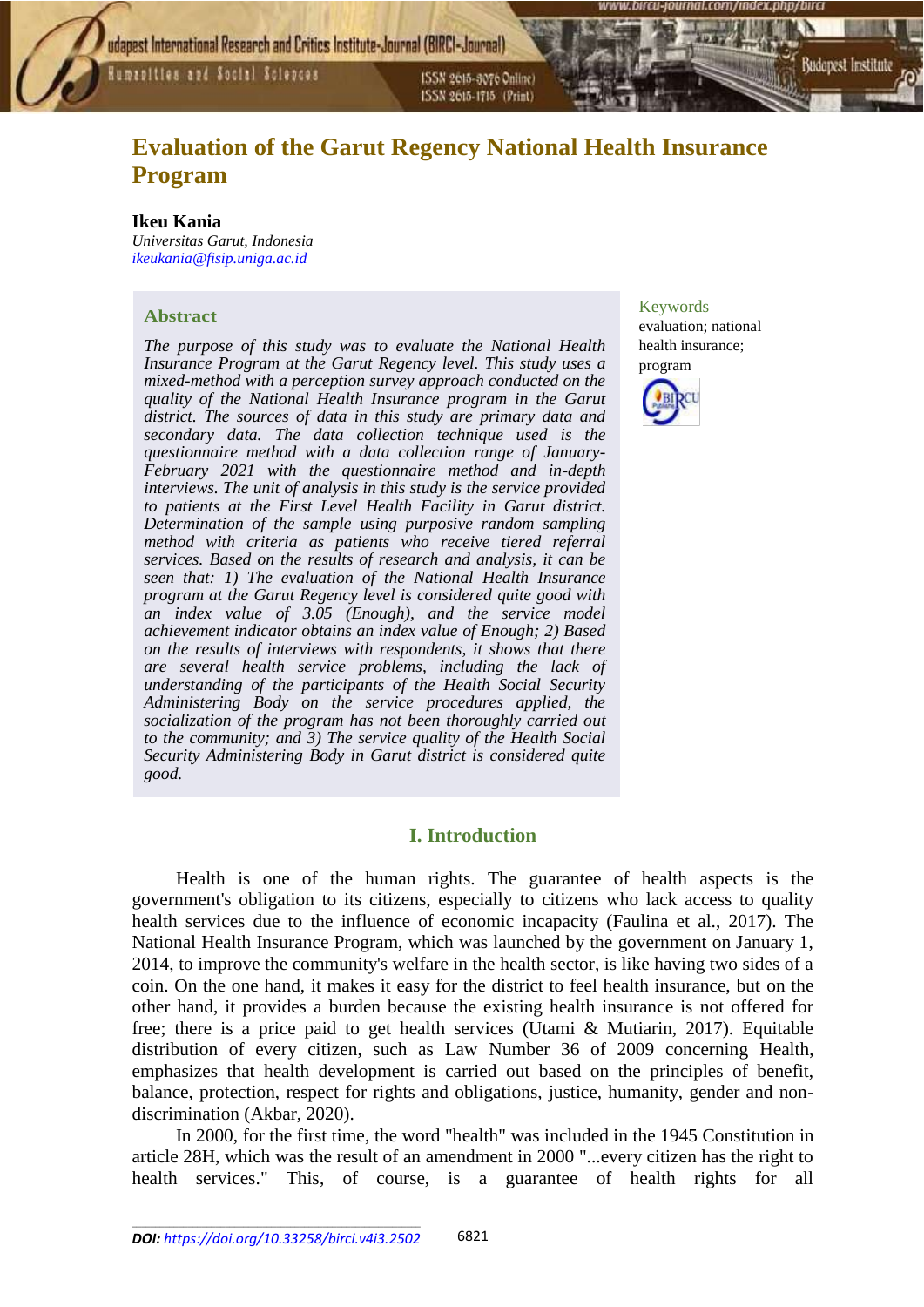Indonesian people following the Declaration of Human Rights by the United Nations in 1947 (Martin et al., 2018). Service is an invisible activity (cannot be touched) that occurs due to interactions between consumers and employees or other things provided by service providers that are intended to solve consumer or customer problems (Sudrajat, 2020).

At the beginning of 2014, the operation of the Health Social Security Administering Body implemented legal health insurance in Indonesia. Health insurance is a fundamental form of social protection for all citizens to obtain their basic rights and needs (Kim et al., 2018). The Social Security Administration for Health is a transformation of Askes Ltd. (Limited Company). The consequences of this include: 1) The Ministry of Health no longer provides health insurance programs for the community; 2) The Ministry of Defense, the Indonesian National Armed Forces, and the Indonesian National Police are no longer providing health programs for their members, except for operational purposes; 3) PT. Jamsostek no longer runs a health social security program. With this change, participants of the previously held health insurance program were transferred to health insurance participants managed by the Health Social Security Administering Body (Karim et al., 2018). Mu'rifah in Hasibuan et al (2019) stated about personal health, namely that someone will try to maintain andincrease their own level of health in order to achieve peace of life and have the best workforce.

Today's development has included empowerment as one that is prioritized in building a nation. This situation is interpreted as the existence of power or autonomy given by the government to the community in order to be able and independent in determining goodness for themselves, or in other words that there is openness from the government to accommodate various kinds of initiatives from groups that are considered to experience powerlessness or vulnerability (Adiwijaya et al, (2018).

There are several benefits from using the Health Social Security Administering Body, including 1) Health insurance participants receive health insurance which includes primary, secondary and tertiary facilities, both owned by the government and the private sector in collaboration with the Social Security Administering Agency; 2) Ensure medical health from service administration, examination, treatment and consultation of a person's medical to non-medical such as accommodation and ambulance; 3) Non-specialistic media actions, both operative and non-operative, then blood transfusion services according to medical needs; 4) Health insurance benefits are individual health services, including promotive, preventive, curative and rehabilitative services. Promotional and preventive services include providing services, individual health counselling, primary immunization, family planning and diagnostic screening, first-level laboratory and first-level inpatient services according to disease complaints, and 5) Guaranteeing health services for five family members, including contributors (Ardita, 2020).

The fact is that in Presidential Decree No. 23/2013 concerning National Health Insurance, several articles are discriminatory, do not respect the health rights of the people, especially the poor, and do not consider the current situation and condition of health care facilities in Indonesia. Almost 4 (four) years of implementing the National Health Insurance program. As the sole organizer, the Social Security Administration is sought to accommodate the systematic implementation of the National Health Insurance program to fulfil the law's mandate. However, it is undeniable that various weaknesses still occur in its operations. Of course, the young age of the Social Security Administering Body cannot be used as an excuse considering that the Health Social Security Administering Body is a transformation from a business entity that was previously also engaged in health insurance (Wulandari et al., 2020).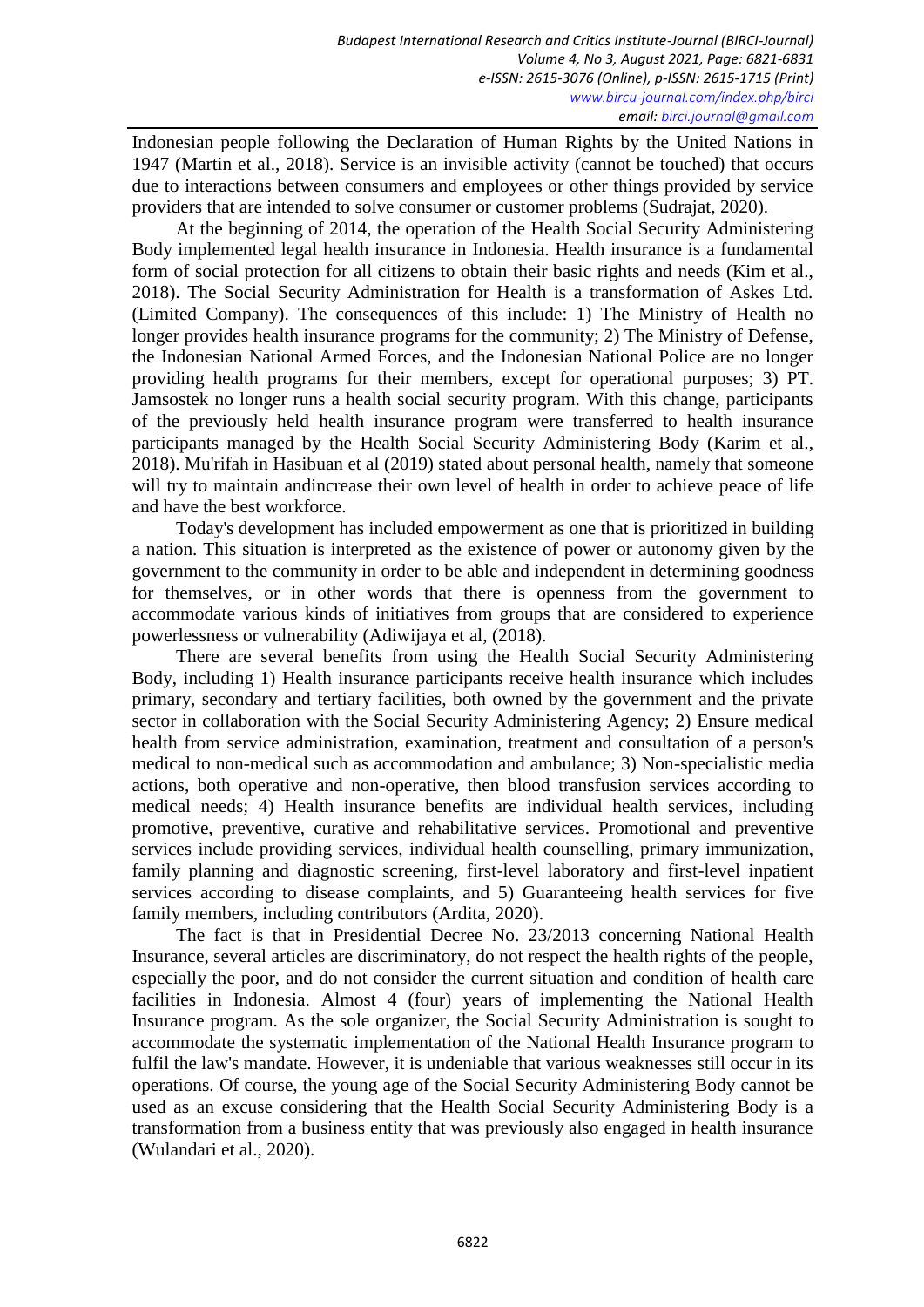The increase in fees charged to the public has also become a polemic of its own, following Presidential Regulation Number 19 of 2016 concerning the Second Amendment to Presidential Regulation Number 12 of 2013 concerning Health Insurance. So that starting April 1, 2016, the contribution of the National Health Insurance participants for both the wage-earning workers and the non-wage worker participants has increased. The increase is reasonable to reduce the payment claims deficit, besides the hope to improve the quality of service (Dahlan et al., 2017).

For example, in Garut Regency, poor patients still do not want to use the Community Health Insurance card for fear of being rejected by the hospital. The reasons for refusal are usually like the bed is complete, medical equipment is not available, there is no doctor or medicine for what the patient needs. Based on data obtained from the Social Security Administration of Garut Regency, from a total of 989 respondents, 47.3% still complained about poor service. Meanwhile, complaints about the benefits of doctors, nurses, other hospital staff, down payment complaints, and hospital refusal complaints were submitted respectively by 18.2%, 18.7%, 10.2% and 13.6% of poor patients.

The impact is that health services are disrupted. There are many cases where health facilities cannot provide good services due to the lack of supporting infrastructure for services (Arundel, 2017). The demand for health services increases every year (Nugraheni & Hartono, 2017). It is typical for long queues of patients who want to get health services.

This certainly has an impact on people's perceptions of health services in the National Health Insurance system. The emergence of negative perceptions from the public dramatically affects the National Health Insurance system (Tobari et al., 2019). Hopes to improve the health care system can be hampered due to poor health services received to the community (Retnaningsih, 2018). However, the rules in the tiered referral system have long been applied. However, much remains to be done. Therefore, it is essential to continuously evaluate the tiered referral system's implementation in many locations in the Garut district so that the quality of health services can be constantly improved.

### **II. Research Methods**

This study uses a mixed-method with a perception survey approach conducted on the quality of the National Health Insurance program in the Garut district. The sources of data in this study are primary data and secondary data. Preliminary data were obtained from questionnaires and interviews with research respondents (Suebvises, 2018). At the same time, the secondary data was obtained from the literature study results and compared with previous research. The data collection technique used is the questionnaire method with a data collection range of January-February 2021 with the questionnaire method and indepth interviews. The unit of analysis in this study is the service provided to patients at the First Level Health Facility in Garut district. Determination of the sample using purposive random sampling method with criteria as patients who receive tiered referral services. Quantitative analysis was used on the results of the questionnaires distributed to the respondents. At the same time, qualitative research was used on the results of in-depth interviews. The qualitative analysis section measures the level of patient satisfaction with implementing a tiered referral system in First Level Health Facilities.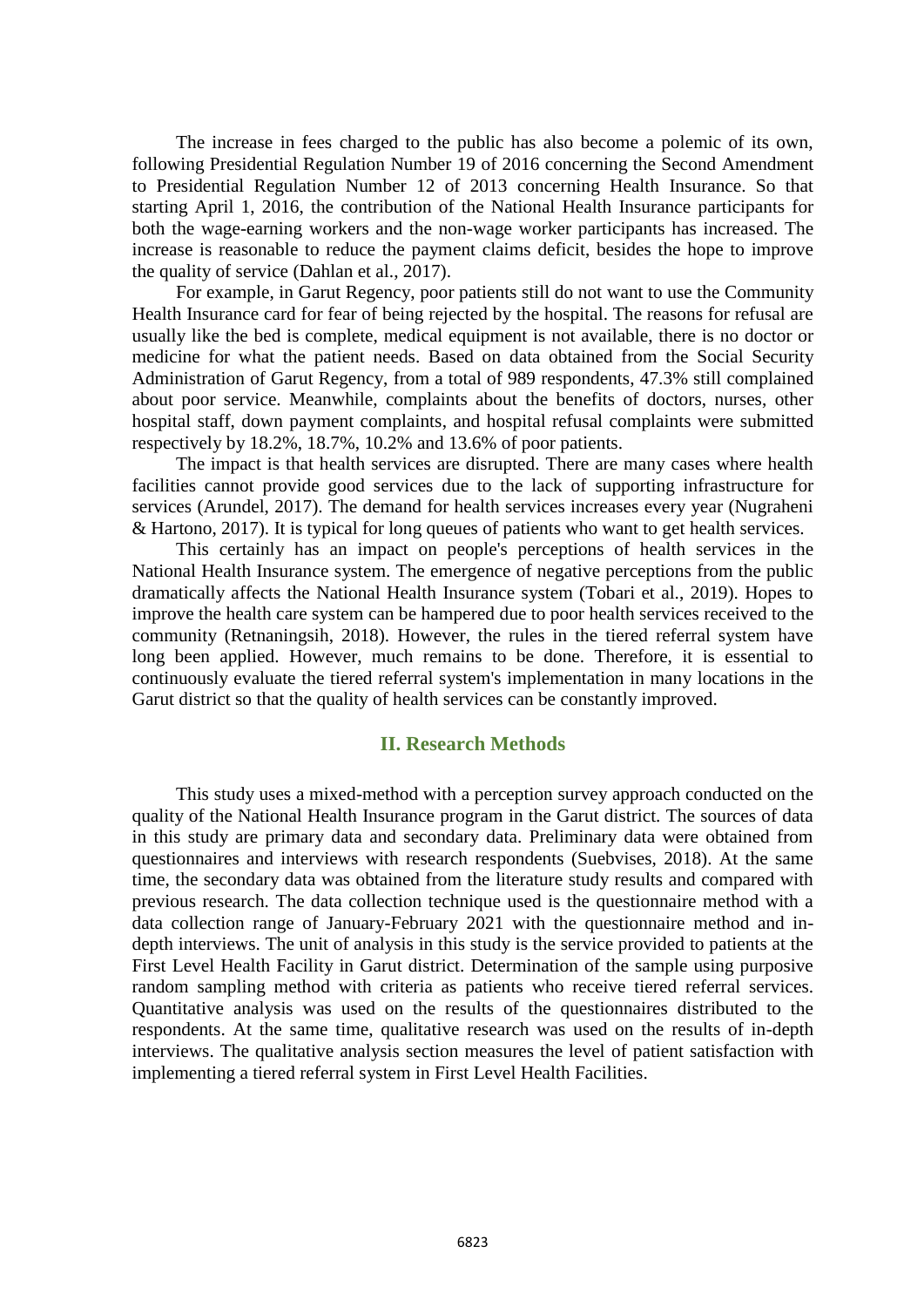# **III. Results and Discussion**

### **3.1. Description of Research Respondents**

During the January-February 2021 period, the team managed to get 70 patients receiving referral services at two First Level Health Facilities. The group felt several obstacles in collecting questionnaire data, including respondents' delay in filling out the questionnaire. The research respondent profile is presented in the following table:

| <b>Variable</b> | Category                             | <b>Amount</b> | Percentage |
|-----------------|--------------------------------------|---------------|------------|
|                 | Teenager                             | 9             | 12.86      |
|                 | Mature                               | 15            | 21.43      |
| Age Group       | Pre Elderly                          | 29            | 41.43      |
|                 | Elderly                              | 17            | 24.23      |
| Gender          | Male                                 | 47            | 61.14      |
|                 | Female                               | 23            | 32.86      |
|                 | Infectious                           | 16            | 22.85      |
| Type of disease | Non-Infectious                       | 54            | 77.15      |
|                 | Need for further diagnosis (non-Lab) | 18            | 25.71      |
| Reason for      | Supporting Examination (Lab)         | 7             | 10         |
| Referral        | <b>Patient Request</b>               | 14            | 20         |
|                 | <b>Hospital Control Request</b>      | 21            | 30         |
|                 | Other                                | 10            | 14.29      |

Source: processed data

Based on the survey results above, patients who received tiered referrals were dominated by pre-elderly patients (41.43%) and elderly patients (24.23%). Meanwhile, based on gender, men dominate the percentage at 61.14%, and women at 32.86%. Based on the type of disease suffered by the patient, it was still dominated by non-communicable conditions at 77.15%. Meanwhile, the reasons for referral of most patients were overwhelmed by requests for control by the hospital by 30%.

**Table 2.** Audit Results Completeness and accuracy in the implementation of a tiered referral system in First Level Health Facilities

| <b>Variable</b>                  | <b>Indicator</b>                                                                      | <b>Audit Results (%)</b> |
|----------------------------------|---------------------------------------------------------------------------------------|--------------------------|
|                                  | Patient identity                                                                      | 100                      |
|                                  | <b>Hospital Name</b>                                                                  | 100                      |
|                                  | Information on the types of services required<br>by patients at the Referral Hospital | 93.2                     |
|                                  | Diagnosis                                                                             | 97.5                     |
| Reference Letter<br>Completeness | <b>Reason for Referral</b>                                                            | 53.6                     |
|                                  | <b>Reference Date</b>                                                                 | 93.1                     |
|                                  | <b>Instructions for reaching Referral Health Facilities</b>                           | 72.5                     |
|                                  | Anamnesis                                                                             | 58.1                     |
|                                  | Physical examination                                                                  | 52.6                     |
|                                  | The Therapy given                                                                     | 31.3                     |
| <b>Reference Accuracy</b>        | Compatibility with tiered referral system                                             | 100                      |

Source: processed data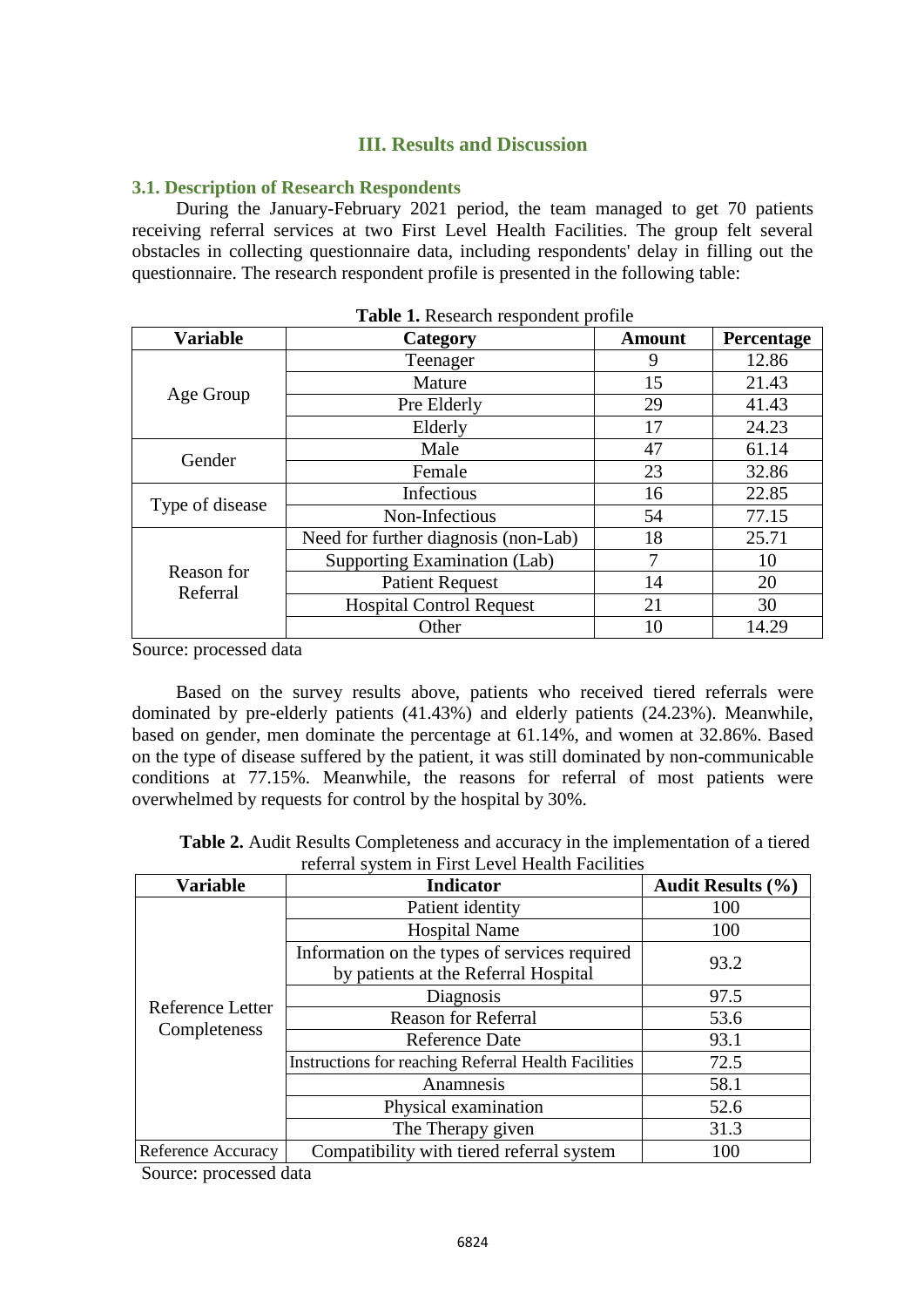To analyze the quality of tiered referral services in First Level Health Facilities, this study conducted an audit of the completeness and accuracy in its implementation. The accuracy of referrals is measured by the compatibility between the referrals given to patients and the tiered referral system procedures regulated by BPJS Kesehatan (Table 2). As a result, the accuracy rate reaches 100%. All patients are referred from the First Level Health Facility to type C and type D hospitals. None of them goes directly to type B and types A hospitals.

However, in the completeness of the referral letter, there are still many patients who are referred incompletely filled with reference information by the service officer. Of the ten indicators that must be filled in, only two hands are filled in completely, namely the patient's identity and the name of the hospital or referral health facility. However, many of the other eight indicators were not filled in.

The indicator that is not filled in the most is the therapy health workers have given at the First Level Health Facility. In the results of the survey, only 31.3% of the total respondents were filled in. The physical examination results that should have been filled in also only had 53.6% filled in. The same thing happened in the indicator of referral reasons.

Many referral service officers also do not fill in the anamnesis indicator; the level of content only reaches 58.1%. Instructions on how to get referral health facilities were only filled with 72.5%. Important information, such as information on the type of service required by the patient at the referral health facility, diagnosis results, and date of referral, is only filled in between 92%-98.5%.

| <b>Variable</b>                        | Category                             | <b>Low Level of Patient Satisfaction</b><br>$(\%)$ |               |             |  |
|----------------------------------------|--------------------------------------|----------------------------------------------------|---------------|-------------|--|
|                                        |                                      | Low                                                | <b>Medium</b> | <b>High</b> |  |
|                                        | Teenager                             | 92                                                 | 2             |             |  |
| Age                                    | Mature                               | 51.5                                               | 28.5          | 20          |  |
| Group                                  | Pre Elderly                          | 15.8                                               | 33.2          | 51          |  |
|                                        | Elderly                              | 32.3                                               | 39            | 28.7        |  |
| Gender                                 | Male                                 | 37.3                                               | 36.7          | 26          |  |
|                                        | Female                               | 39.4                                               | 33.4          | 37.2        |  |
| Type of                                | Infectious                           | 16.3                                               | 42.9          | 40.8        |  |
| disease                                | Non-Infectious                       | 36.2                                               | 37.7          | 26.1        |  |
|                                        | Need for further diagnosis (non-Lab) | 37.9                                               | 36.8          | 25.3        |  |
| Supporting Examination (Lab)<br>Reason |                                      | $\Omega$                                           | 57            | 43          |  |
| for                                    | <b>Patient Request</b>               |                                                    | 40.9          | 22.2        |  |
| Referral                               | <b>Hospital Control Request</b>      | 39.7                                               | 25            | 35.3        |  |
|                                        | Other                                | 17.3                                               | 29.6          | 55.1        |  |

**Table 3.** The results of the questionnaire on the level of patient satisfaction with the service of the Tiered Referral System in First Level Health Facilities

Source: processed data

Service quality is also measured by analyzing patient satisfaction with referral services provided by First Level Health Facilities. As a result, 34.9% of patients had a low level of satisfaction, 33.3% moderate, and 31.7% high. Based on the age group variable, all patients in the adolescent age group had a low level of satisfaction (92%), only 2% of the population had a moderate level of satisfaction. In the adult age group, the level of low satisfaction reached 51.5%. Meanwhile, in the elderly age group, the level of low satisfaction reached 32.3%. Only pre-elderly have a high level of satisfaction, reaching 51%.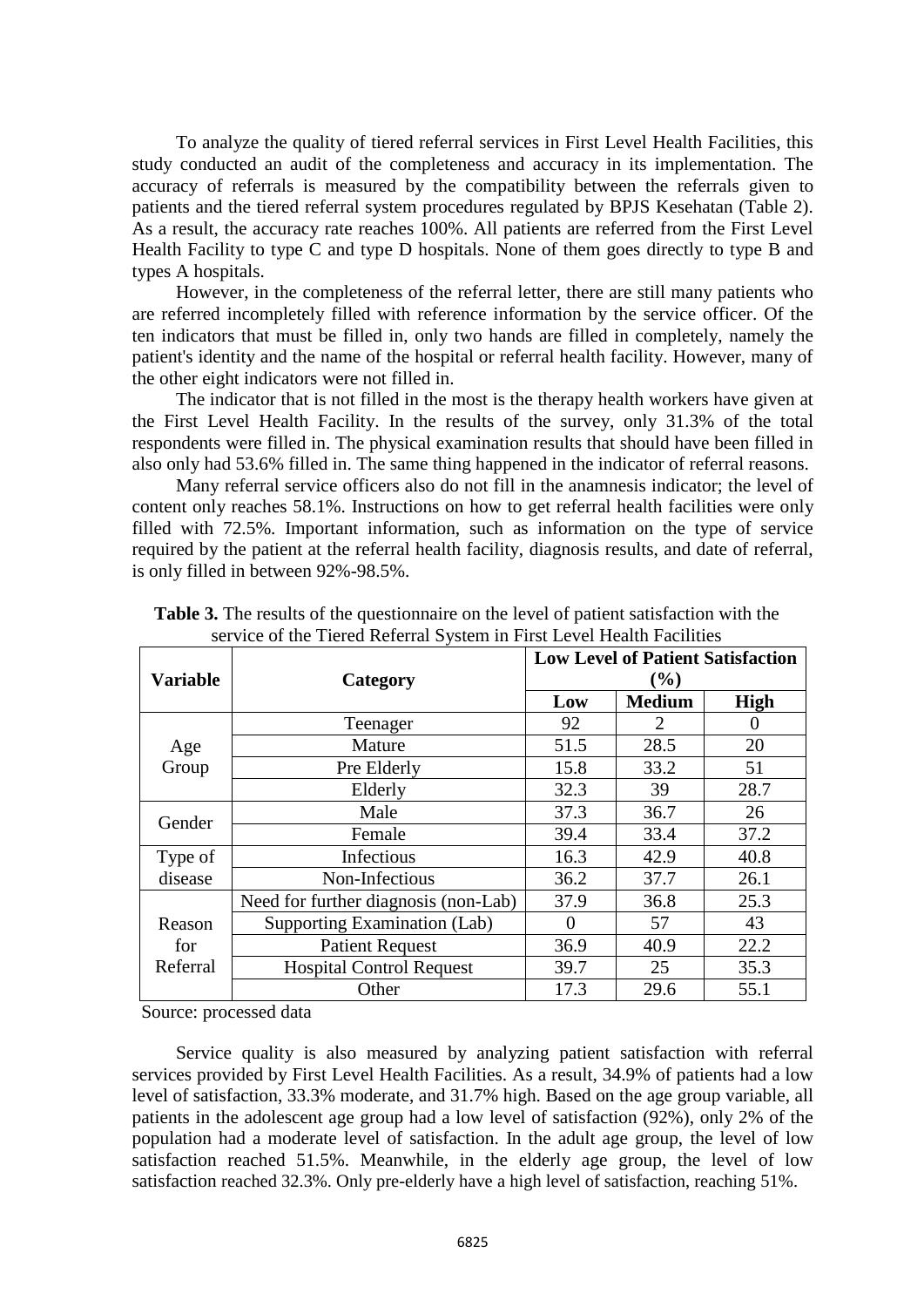Based on gender, men have a low satisfaction level of 37.3%. Only 26% have a high level of satisfaction. In contrast to men, more women have a high level of satisfaction with referral services, 37.2%. Only 39.4% have a low level of satisfaction.

Based on the type of disease, patients with infectious diseases had a high level of satisfaction as much as 40.8%, moderate happiness as much as 42.9%, and low joy as much as 16.3%. Meanwhile, patients with non-communicable diseases had a high level of satisfaction of 26.1%, moderate happiness as much as 37.7%, and low satisfaction as much as 36.2%.

Based on the reasons for referral, patients with a high level of satisfaction that reaches 50% and above are patients with supporting examinations (laboratory) and others. Meanwhile, for patients with referral reasons for further diagnosis (non-laboratory), the level of satisfaction was 37.9% low, 36.8% moderate, and 25.3% high. For referrals at patients' request, the level of low satisfaction is 36.9%, reasonable is 40.9%, and high is 22.2%. Meanwhile, for patients who requested hospital control, the level of satisfaction was 39.7% low, 25% moderate, and 35.3% high.

The increase in access to health services since the National Health Insurance has not been accompanied by an improvement in the service system, especially in referral services. The application of a tiered referral system aims to control the quality of services to be more optimal. However, the implementation is still not as expected. In a tiered referral system, the role of First Level Health Facilities is very vital. First Level Health Facilities are the first health facilities to provide services before being referred in stages. As a result, the number of patients has increased. Increased services did not match this increase at the First Level Health Facilities because the infrastructure was limited.

In addition, many health workers complain about infrastructure constraints in First Level Health Facilities. Many patients to get referral services to have to wait a long time. They have a severe illness. This is what causes low patient satisfaction with referral services based on many surveys (Szczepaniuk et al., 2020). Based on the service quality audit, the accuracy in the implementation of referrals as measured by the suitability of referrals given to patients with tiered referral service system procedures has been carried out according to the rules. This can be done because of the online system in the referral procedure that is already in effect for all First Level Health Facilities. The First Level Health Facility cannot issue referrals that are not following the system.

However, the quality audit of the completeness of the referral letter is still problematic. Although all of the reference letters were filled in, many were not filled in. This results in incomplete data and information received at Advanced Health Facilities. Health workers at Advanced Health Facilities need this data and knowledge to make appropriate and accurate medical action. The most crucial data, such as the results of the diagnosis, physical examination, anamnesis, and therapy that have been given, are information that should be included in the referral letter. However, it is the data and information that are mostly not filled in. The absence of such data causes health workers at Advanced Health Facilities not to get accurate information to take action on patients.

It must be admitted, the implementation of the tiered referral system has not run optimally. In terms of administrative procedures, this system is already sound. However, its performance is still problematic. Therefore, improvements need to be made in First Level Health Facilities. The high level of patient visits in First Level Health Facilities must be balanced with advances in human resources and service infrastructure (Busse et al., 2017). The government needs to improve human resources and infrastructure in First Level Health Facilities. These improvements are not only in quantity but also in quality. So that the service can be better and the level of community satisfaction is high.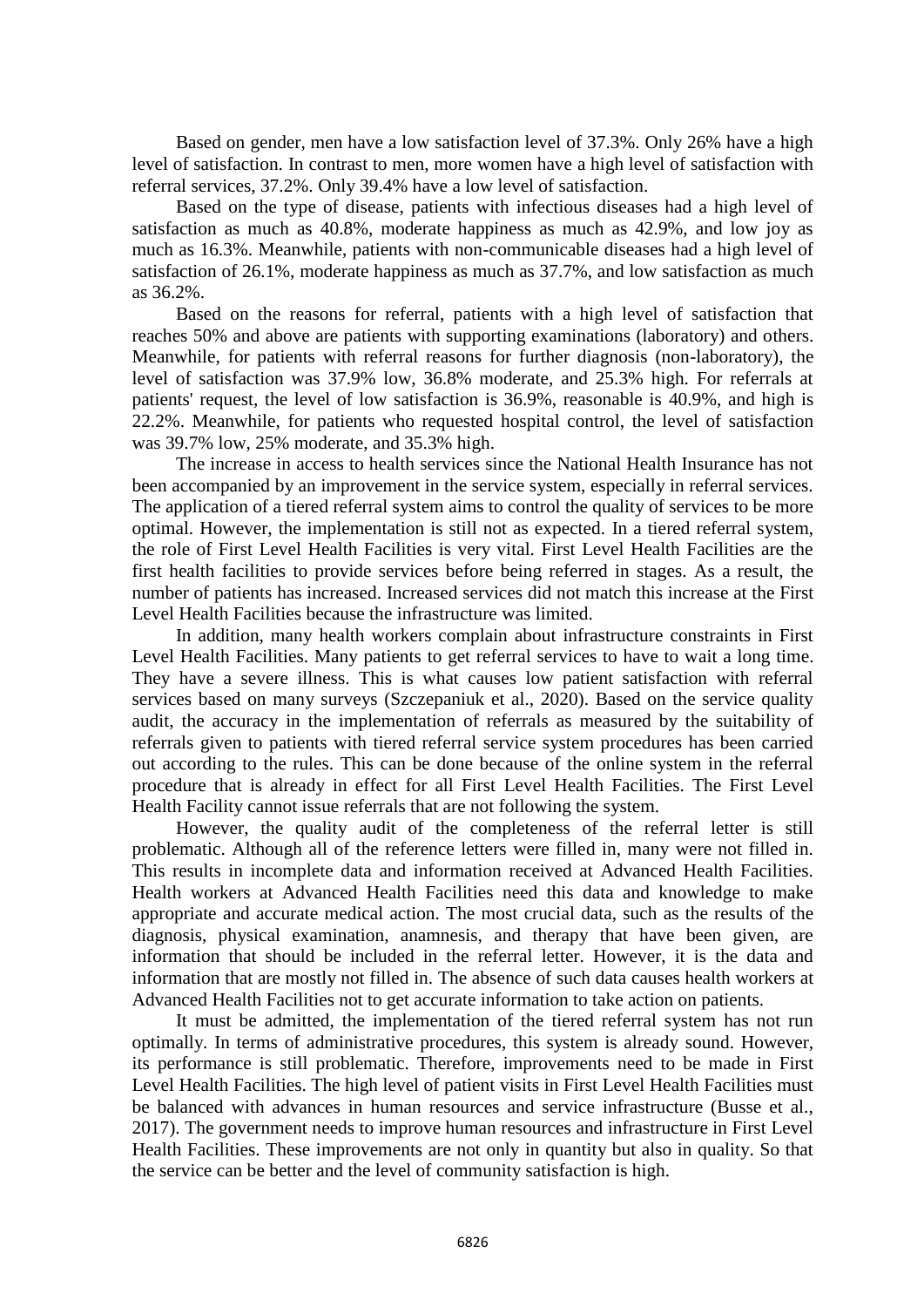Socialization needs to be continued to strengthen public knowledge of the tiered referral service system. The socialization can be done in First Level Health Facilities or through brochures and advertisements. What is done in the First Level Health Facility where this research is located needs to be done elsewhere.

# **3.2. The Service Model of the Garut Regency Health Social Security Administering Body**

To analyze the respondent's assessment of the service model of the Health Social Security Administering Body, the previous researchers had made measurements with an indexing model based on the dimensions of the variables. After that, the researcher has determined the total score for the service model variable of the Health Social Security Administering Body at the First Level Health Facility of Garut Regency. The dimensions of the service model variables are public understanding of service procedures and fulfilment of service models. The results of the calculation of the service model of the Health Social Security Administering Body in Garut Regency are presented in the following table:

| <b>Service Model</b><br><b>Dimension Items</b> | <b>SD</b> | D  | N  | A  | <b>SA</b> | <b>Indeks</b> | <b>Interpretation</b> |
|------------------------------------------------|-----------|----|----|----|-----------|---------------|-----------------------|
| Service Procedure                              |           | 23 | 42 | 29 |           | 3.05          | Enough                |
| Service Model Impact                           |           | 21 | 35 | 31 |           | 3.19          | Enough                |
| Total                                          | 14        | 43 |    | 58 |           |               | Enough                |
| Service Index                                  |           |    |    |    |           | 3.09          | Enough                |

**Table 4.** Service model variable assessment

Source: processed data

The service procedure is one of the most critical indicators in evaluating the service model of the Health Social Security Organizing Agency program in Garut Regency. Based on the table above, it can be seen that the index value for the service procedure was found to be included in the excellent category. The problem found by researchers in the service procedure is that people are often confused with the services provided at First Level Health Facilities.

The Health Social Security Administering Body is still experiencing problems in serving because not all people who use the Health Social Security Administering Body understand the applied treatment flow. However, the Health Social Security Administering Body continues to provide services according to the laid procedures. It is still facilitating its objectives so that National Health Insurance participants know the steps to take when receiving treatment.

In the service procedure of the Health Social Security Administering Body in Garut district using a tiered referral pattern, or the level of health facilities, namely National Health Insurance participants who wish to seek treatment must go through first-level health facilities except for emergency patients who can choose the closest health facility (de Moor et al. 2018). If the First Level Health Facility cannot do so, it will be referred to an advanced level health facility.

Following the existing procedures, the first-level facility service procedure at the Health Facility has been running well, following the targets achieved. The process for the service program of the Social Security Health Insurance Program in Garut Regency can be said to be well fulfilled. However, in the service model that runs, some people still do not fully understand because of the lack of socialization. Although the socialization is still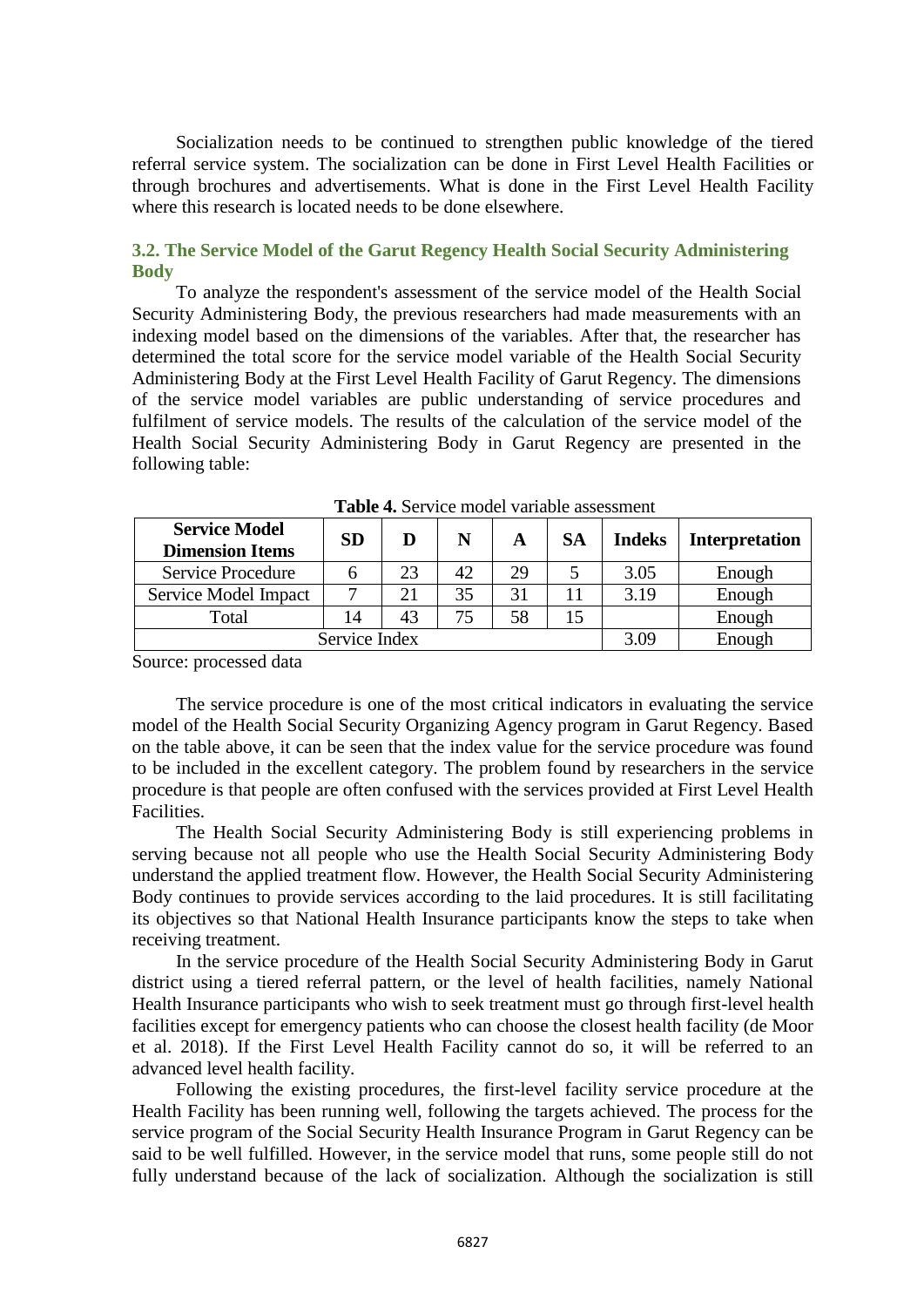ongoing, the feedback from the socialization has not yet felt its overall impact on the community (Zhao et al., 2018).

The hospital admits that until now, socialization is still being carried out by going directly to the community, or through media such as pamphlets attached to health centres and hospitals, or on the internet, which is published now from the official website of the Garut Regency Health Social Security Organizing Agency. So, based on the analysis above, it can be said that the public's assessment of the service procedure is said to be sufficient with an assessment index of 3.05. The problem found is the lack of understanding of the community with service procedures and the socialization program of the Health and Social Security Organizing Agency that has not reached the target to provide knowledge to the public. Respondents' assessment of service quality variables is presented in the following table:

| <b>Service Facilities</b>          | <b>SD</b> | D  | N  | A  | <b>SA</b> | <b>Index</b> | <b>Interpretation</b> |
|------------------------------------|-----------|----|----|----|-----------|--------------|-----------------------|
| <b>Facility Availability</b>       | 2         | 20 | 40 | 37 | 6         | 3.26         | Enough                |
| <b>Completeness of Facilities</b>  | 4         | 21 | 39 | 32 | 9         | 3.22         | Enough                |
| Service Executor                   | 4         | 16 | 33 | 47 | 5         | 3.34         | Enough                |
| Service Implementing Effectiveness | 4         | 30 | 27 | 29 | 15        | 3.22         | Enough                |
| <b>Implementing Cooperation</b>    | 2         | 14 | 33 | 47 | 9         | 3.48         | Good                  |
| Courtesy in Service                | 2         | 12 | 30 | 50 | 11        | 3.57         | Good                  |
| Communication and Information      | 3         | 10 | 47 | 24 | 21        | 3.51         | Good                  |
| <b>Service Quality Index</b>       |           |    |    |    |           |              | Enough                |

**Table 5.** The level of respondents' assessment of the service quality variable

Source: processed data

Based on the data above, it can be seen that the service quality of the Health Social Security Administering Body in Garut Regency can be seen from several indicators, including:

### **a. Availability and Completeness of Health Facilities**

In the Availability of Service Facilities indicator, there are two assessments: the availability of health facilities and the completeness of health facilities; what is meant by availability are facilities available to participants of the Health Social Security Administering Body at First Level Health Facilities. The community's assessment of the availability of facilities is 3.26, which can be categorized as sufficient. Meanwhile, completeness of facilities is complete facilities and infrastructure that support treatment for participants of the Health and Social Security Administering Body. According to the community's assessment, the completeness of health facilities is categorized as adequate, which scores 3.22.

The availability of these facilities includes medical equipment, administration, and the availability of drugs in hospitals and health centres. Some problems indicate that the community considers the First Level Health Facilities in Garut Regency to lack the availability of health facilities. Participants cannot distinguish between categories of health facilities applied by the Health Social Security Administering Body. The Health Social Security Administration Agency system uses three types of health facilities, according to the SJSN Law number 40 of 2004, to develop an effective and efficient system. What can be served at the lower type of health facilities may not go directly to the Advanced Health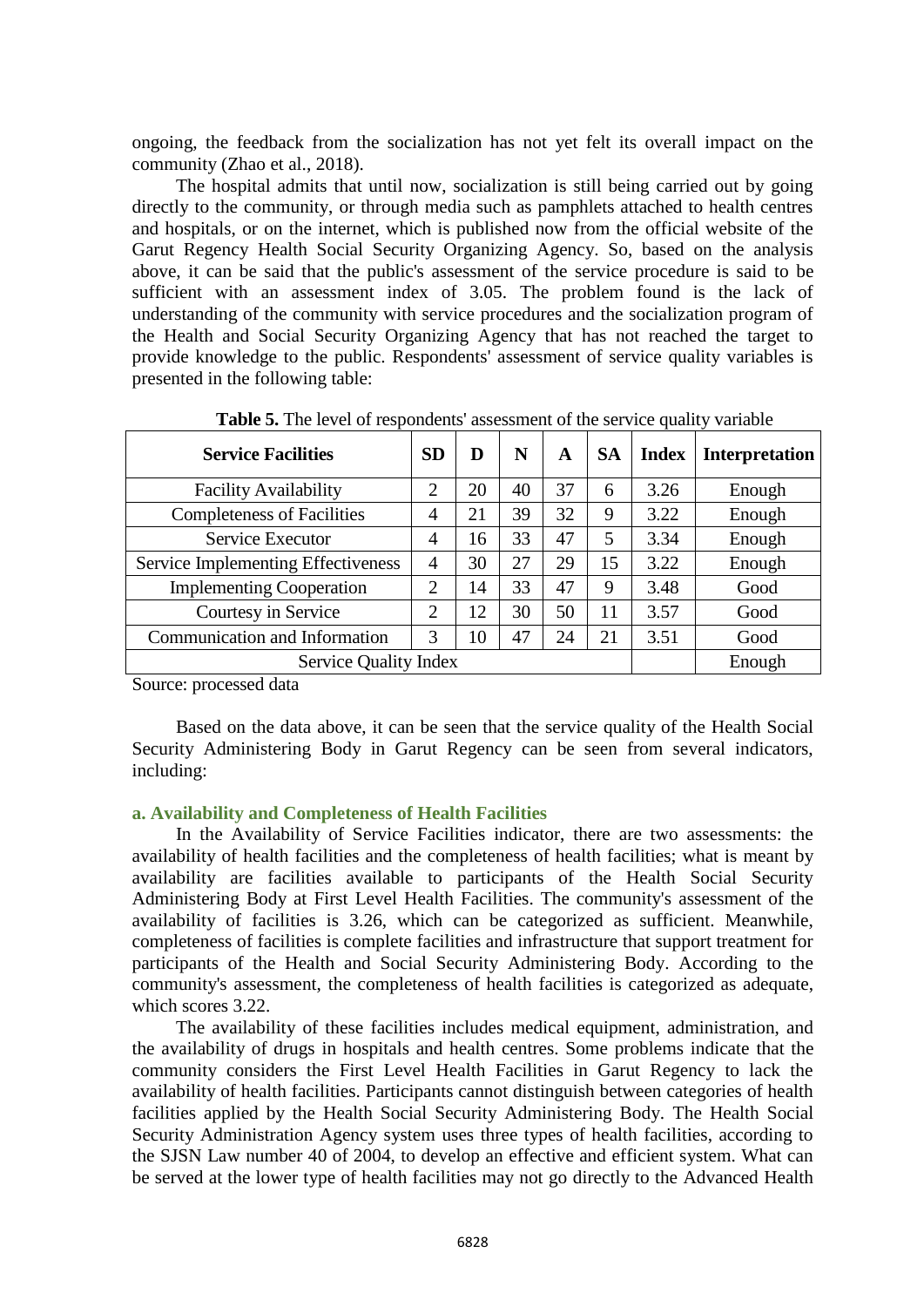Facilities. Thus, if there are patients who cannot be treated at the hospital because some health facilities and infrastructure are not available, then the patient will be referred to an advanced level of health facility. Health facilities are sufficient and following health service standards (Tobari et al., 2019). The First Level Health Facilities have also provided supporting facilities that offer comfort in service, especially for the Health Social Security Administering Body participants.

Health facilities or medical equipment are also available and following the standards specified in the First Level Health Facility. However, the First Level Health Facility does not provide medical equipment for certain diseases, so participants who cannot be treated at the First Level Health Facility will be referred to an advanced health facility with facilities for treating conditions that cannot be treated at the First Level Health Facility.

#### **b. Reliability**

Reliability is one indicator that refers to officers and skills/responsiveness in providing services. In the reliability indicator, there are two assessment models: an assessment of the implementation by officers and the ability of officers to serve. The evaluation of the performance of duties and obligations in providing services gets an index value of 3.33 and 3.38 on the skills of officers in delivering services.

The problems found by the author are related to the issues of implementing services that are not following the specified schedule. According to one patient, sometimes First Level Health Facilities do not receive assistance before the treatment schedule is completed (Zhao et al., 2018). This problem is one of the factors that cause the assessment of the participants of the National Health Insurance to be categorized as sufficient.

#### **c. Responsiveness**

Responsiveness is an indicator that explains the effectiveness of the Health Social Security Administering Body at First Level Health Facilities. Participants in the National Health Insurance assess the effectiveness of the services provided by the Health Social Security Administering Body officers at 3.22. This shows that the efficacy is categorized as moderate.

The problem found by researchers is that patients complain of long queues at the administration. One of the problems in health workers is the shortage of officers in the service. Administrative matters sometimes serve as medical officers concurrently serving administration so that health services are disrupted. Service personnel are sufficient because there is cooperation from the BLUD (Regional Public Service Agency), which provides officers at First Level Health Facilities in Garut Regency. The problem of shortages experienced is in the personnel who take care of the Health Social Security Administering Body.

#### **d.Empathy**

The empathy indicator is an assessment of the participants of the National Health Insurance on the politeness and communication (completeness of supporting tools) provided by the service officer. The empathy indicator obtained an index of 3.57 on refinement in service, while on contact and information, an index of 3.51 so that both assessments were included in the excellent category.

Health workers have provided services to National Health Insurance participants according to the Health Social Security Administering Body standards. Service support tools have also been fulfilled to improve service quality, such as speakers, monitors, and room tags. So health workers have met the service quality standard, namely empathy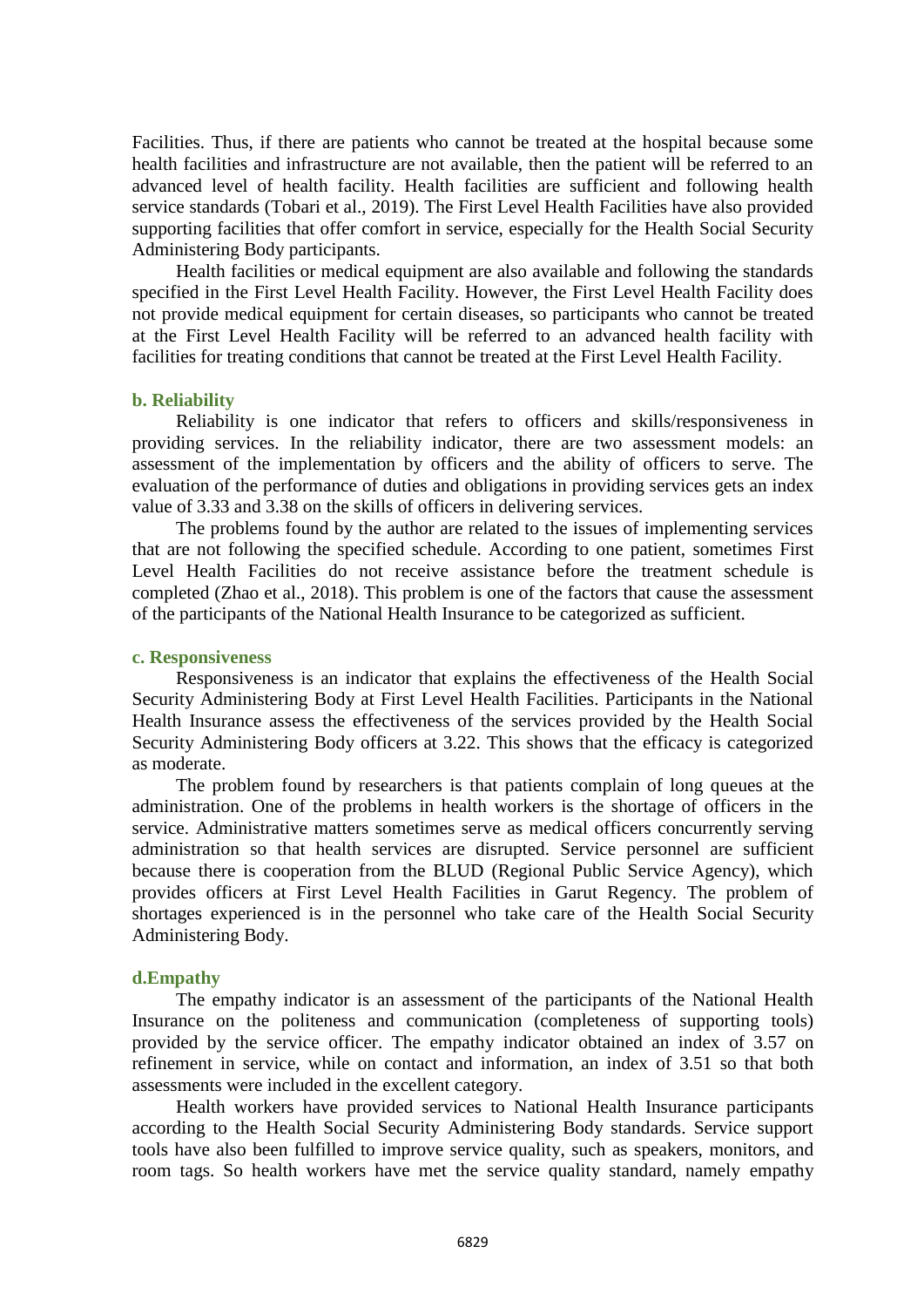(Hadiyati et al., 2017). So overall, the highest level of community assessment is on the empathy indicator, especially on politeness in service, while the smallest value is on the tangible and responsiveness indicator. The total index calculation on the service quality variable is 3.37, which is included in the excellent category.

## **IV. Conclusion**

Based on the results of research and analysis, it can be seen that: 1) The evaluation of the National Health Insurance program at the Garut Regency level is considered quite good with an index value of 3.05 (Enough), and the service model achievement indicator obtains an index value of Enough; 2) Based on the results of interviews with respondents, it shows that there are several health service problems, including the lack of understanding of the participants of the Health Social Security Administering Body on the service procedures applied, the socialization of the program has not been thoroughly carried out to the community; and 3) The service quality of the Health Social Security Administering Body in Garut district is considered quite good.

#### **References**

- Adiwijaya, S., et al. (2018). Empowerment Pattern for Thalasemi Patients in Dr. Soetomo Hospital Surabaya (Study of the Association of Parents with Thalassemia Indonesia, Surabaya). Budapest International Research and Critics Institute-Journal (BIRCI-Journal), P. 289-298.
- Akbar, M. I. (2020). Studi Implementasi Program Jaminan Kesehatan Nasional Di Kabupaten Muna. Jurnal Kesehatan Masyarakat Celebes, 1(03), 21-27.
- Ardita, M. (2020). Tanggung Jawab Negara Terhadap Jaminan Kesehatan Dalam Perspektif Hak Asasi Manusia. Jurnal HAM, 11(2), 319-33.
- Arundel, A. (2017). Rethinking the effect of risk aversion on the benefits of service innovations in public administration agencies. Research Policy, 46(5), 900-910.
- Busse, R., Blümel, M., Knieps, F., & Bärnighausen, T. (2017). Germany's statutory health insurance is a health system shaped by 135 years of solidarity, self-governance, and competition. The Lancet, 390(10097), 882-897.
- Dahlan, M., Setyopranoto, I., & Trisnantoro, L. (2017). Evaluasi Implementasi Program Jaminan Kesehatan Nasional terhadap Pasien Stroke di RSUP Dr. Sardjito. Jurnal Kebijakan Kesehatan Indonesia: JKKI, 6(2), 73-82.
- de Moor, J. S., Cohen, R. A., Shapiro, J. A., Nadel, M. R., Sabatino, S. A., Yabroff, K. R., ... & Klabunde, C. N. (2018). Colorectal cancer screening in the United States: trends from 2008 to 2015 and variation by health insurance coverage. Preventive medicine, 112, 199-206.
- Faulina, A. C., Khoiri, A., & Herawati, Y. T. (2017). Kajian Pelaksanaan Sistem Rujukan Berjenjang dalam Program Jaminan Kesehatan Nasional (JKN) di UPT. Pelayanan Kesehatan Universitas Jember. IKESMA, 12(2).
- Firdaus, K. K., & Wondabio, L. S. (2019). Analisis Iuran dan Beban Kesehatan dalam Rangka Evaluasi Program Jaminan Kesehatan. Jurnal ASET (Akuntansi Riset), 11(1), 147-158.
- Hadiyati, I., Sekarwana, N., Sunjaya, D. K., & Setiawati, E. P. (2017). Konsep Kualitas Pelayanan Kesehatan berdasar atas Ekspektasi Peserta Jaminan Kesehatan Nasional. Majalah Kedokteran Bandung, 49(2), 102-109.